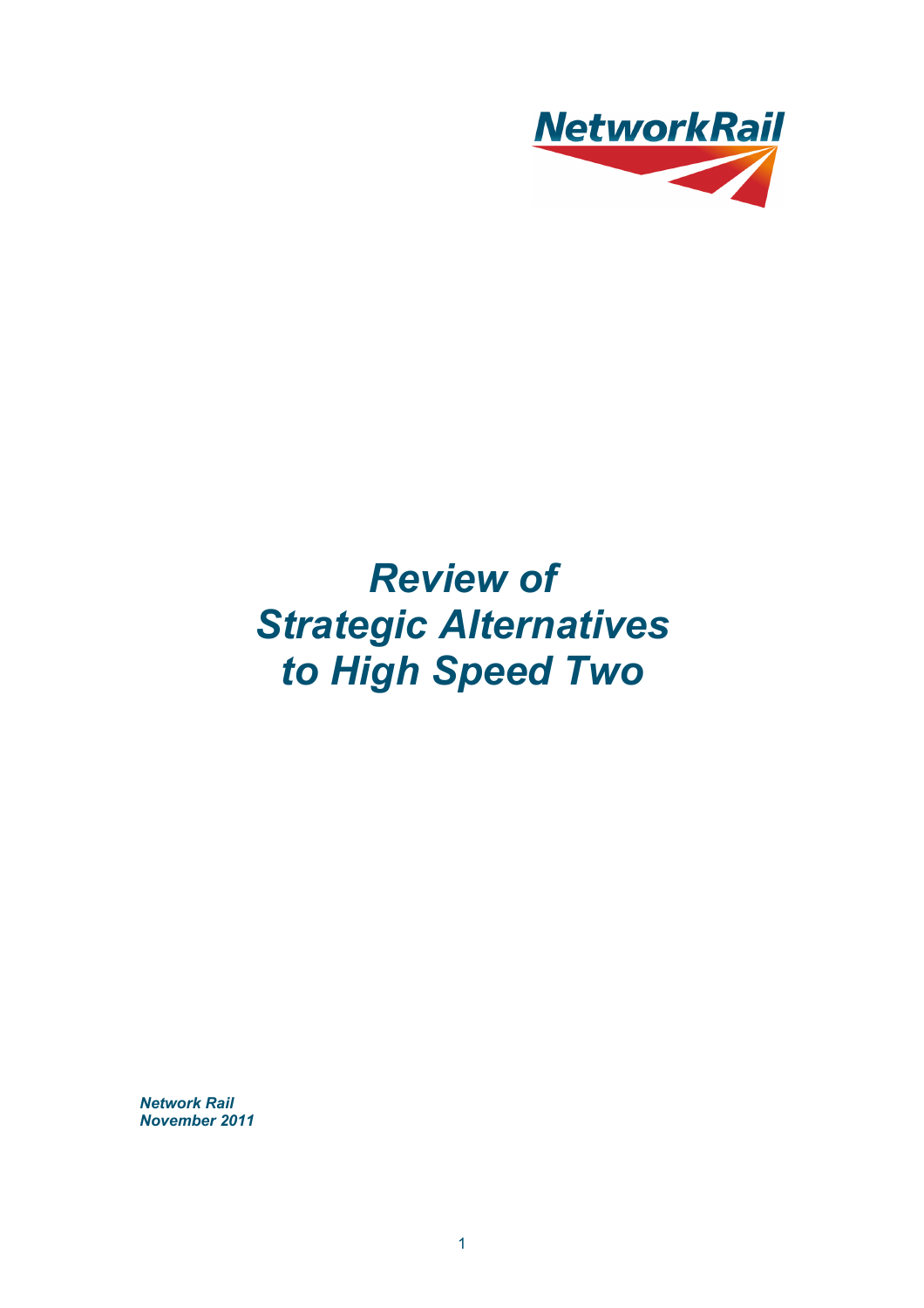# **Review of strategic alternatives to High Speed Two**

# **Executive summary**

The Government's consultation on high speed rail proposed that a new line, called High Speed 2 (HS2), should be built initially between London and the West Midlands, to be extended to Manchester, the East Midlands and Yorkshire in a further phase of work. The new line would provide additional capacity as long distance services transfer from existing routes.

The Department for Transport (DfT) has asked Network Rail to review two proposals (produced by consultants for  $51M<sup>1</sup>$  and the DfT) that suggest alternative strategies to HS2, both of which aim to provide additional capacity on the West Coast Main Line (WCML). The DfT has also asked Network Rail to review a high level proposal of an alternative option that aims to provide additional capacity on the Midland Main Line (MML) and the East Coast Main Line (ECML).

The work undertaken to review the proposals has considered the outputs, feasibility, deliverability and costs of the interventions suggested on the WCML. The proposals both clearly provide benefits to some flows on the route, although this is at a cost to particular locations through loss of capacity or connectivity. The key issues identified are as follows:

- neither proposal would provide sufficient capacity to meet forecast demand on the suburban commuter services at the south end of the WCML
- the intensive off-peak service pattern in the alternative strategy produced for the DfT would mean that freight growth could not be accommodated
- both proposals would likely necessitate remodelling at London Euston station
- both proposals would result in long periods of disruption along the route

l

while the infrastructure interventions are constructed

- the high utilisation of the fast lines in both proposals would negatively impact on route performance
- both service specifications increase long distance high speed (LDHS) connectivity on some flows, however this is at the expense of other intermediate flows, where connectivity severely worsens. In some cases this results in leaving stations without a train service.

The assessment of the proposals produced for the DfT to provide additional capacity on the ECML and the MML has also concluded that it is not a suitable long-term strategy for the corridors in question for the following reasons:

- it is considered that neither route option could deliver the stated outputs with the infrastructure that is proposed
- in some cases considerably more infrastructure could be required, such as terminal station remodelling or the building of additional running lines
- both routes would undergo a lengthy and disruptive programme of significant infrastructure upgrades
- the ECML proposition leaves no clear way to solve the capacity gap that is forecast on services from the outer suburban area.

Network Rail's assessment of the proposals has concluded that these incremental infrastructure and rolling stock enhancements are not the right solution to the overall capacity problem on the WCML. Whilst such improvements could provide some relief from overcrowding on certain services, they leave other issues unresolved and, as they fail to provide sufficient capacity for commuters at the south end of the WCML, do not solve the main capacity constraint that is the primary driver for intervention on the route.

There is a heavy disruption impact to deliver the enhancement projects in all three proposals, as each of the infrastructure interventions required to provide the proposed outputs necessarily affects the operational railway. This is on routes which are more popular and are being used more

 $\frac{1}{1}$  51M is a group of 18 local authorities that has joined intensively than ever before. together in a national campaign to actively challenge the HS2 rail project.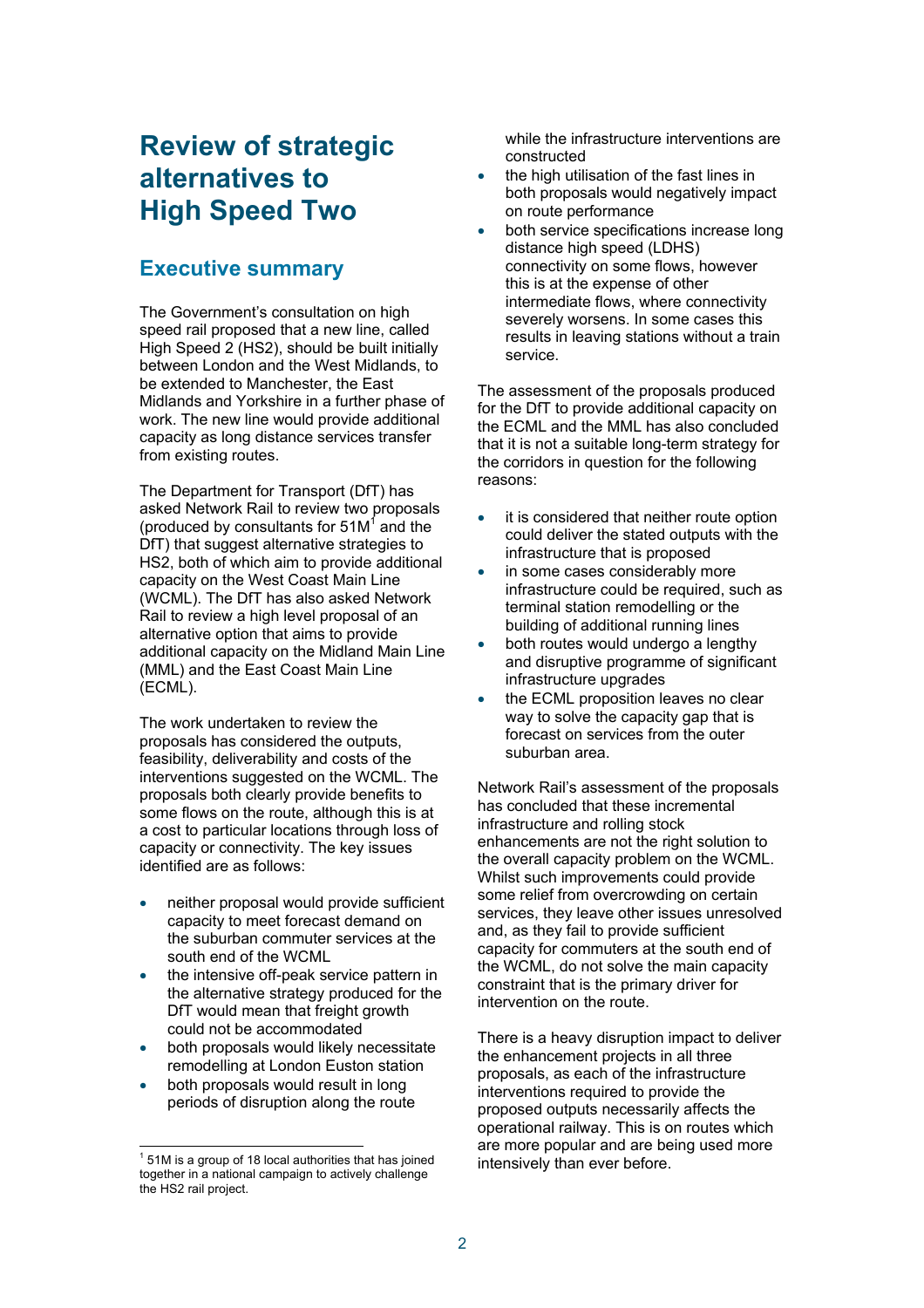Network Rail aims to provide a 'seven day railway' for its customers, minimising disruption, particularly on key interurban routes. When part of a route has to be closed diversionary routes are used where possible and if not, passenger journeys are transferred to buses. Freight traffic is even more difficult to accommodate elsewhere.

The cumulative impact of these separate schemes on current services (not including the growth expected in other markets that these outputs do not provide for) would be very significant, involving a sustained period of regular disruption on the WCML (and MML and ECML) similar to that required for the West Coast Route Modernisation (WCRM).

For some markets the proposals make the situation worse than today on the WCML, such as removing the capacity for freight growth in the strategy produced for DfT, leaving some stations without a train service (such as Stone and Atherstone) or the reduction in train service for stations south of Tring in 51M.

The cost estimates for the infrastructure interventions included in the proposals are broadly realistic, but the scope which has been priced is less than what would be required to deliver the proposed outputs (for example at London Euston station or for platform extensions), meaning the estimates are insufficient. The cost of disruption has also been underestimated.

The proposed interventions deliver considerably fewer benefits than a new line, particularly with regard to reduced journey times between urban centres and the ability to use the resultant freed capacity on the classic network to develop new markets and provide for continuing freight growth. So whilst some of the proposed enhancements may offer limited and short term opportunities for improving capacity on some areas of the route, the requirement for a new line to relieve capacity in the longer term remains and therefore would have to be delivered, in addition to these proposals, in any case.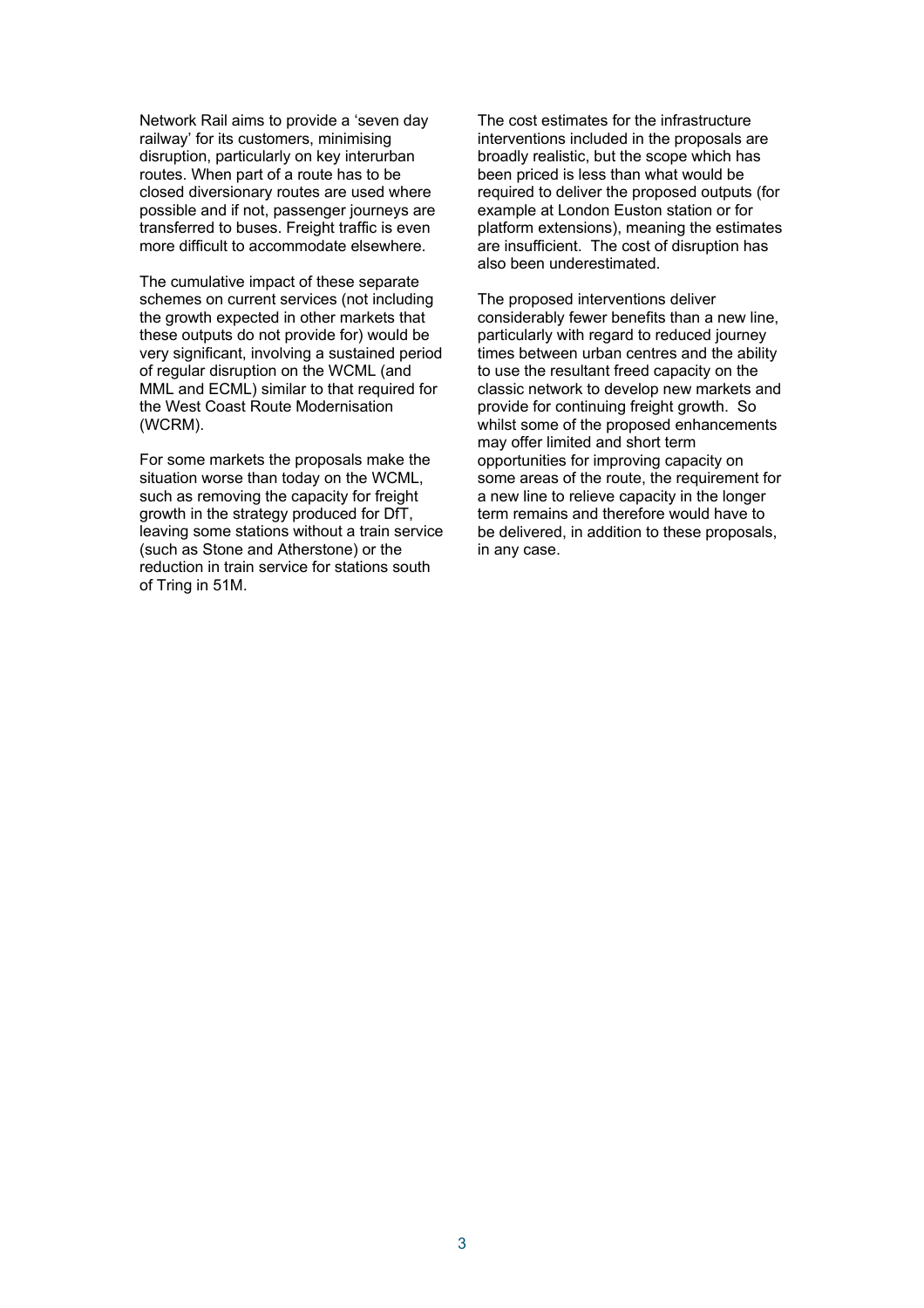# **1.0 Introduction**

In February 2011, the Government commenced a public consultation on high speed rail in Britain.

upon in 2012. The consultation included both the wider high speed rail strategy, and the proposed route of the first phase of a new high speed line, to be built between London and Birmingham. The Government has proposed that the line, to be called High Speed 2 (HS2), would be extended to Manchester, the East Midlands and Yorkshire in a further phase of work, which is to be consulted

When completed, HS2 will provide additional capacity on the West Coast Main Line (WCML), the Midland Main Line (MML) and the East Coast Main Line (ECML), as long distance services will transfer to the new line.

This high speed line would release much needed additional passenger and freight capacity on the existing network and provide significant reductions in journey times. improvements in national and international connectivity and would provide wider regenerative and economic benefits.

While there is a strong business case for HS2, strategic alternatives have been developed to examine whether capacity and journey time improvements can be delivered over the existing rail routes. Of these alternatives, the first is a report prepared for the Department for Transport (DfT) by Atkins<sup>2</sup>, which proposed several alternative options over the WCML, of which Rail Package 2 (RP2) has the best business case. The DfT then developed a number of options for the ECML and the MML as alternatives to the second phase of  $HSI<sup>3</sup>$ , of which Scenario B has the best business case. 51M<sup>4</sup> remitted Chris Stokes to produce a separate proposal<sup>5</sup>, which also aims to provide additional capacity over the WCML.

The DfT has asked Network Rail to review a number of elements of these possible

l

alternative strategies to a new high speed rail line. Specifically, the review was required to focus on the outputs, the cost estimates and their feasibility/deliverability. In addition the DfT requested Network Rail provide an assessment of Scenario B to the extent that it provides a robust basis for the development of ECML and MML over the next 20-30 years.

Network Rail has carried out a high level analytical review of the strategic alternatives. The review supports Network Rail's conclusions derived through its New Lines Programme and the West Coast Main Line Route Utilisation Strategy (RUS) that in the long run, the most effective intervention to solve the capacity problem on the route would be the provision of a new high speed line. Selective enhancements may generate short term capacity, but will come at a high cost and increased performance risk during construction and operation, and may not be sustainable in the long run.

The remainder of this report is arranged as follows:

- section 2: Review of 51M proposal
- section 3: Review of RP2 proposal
- section 4: Assessment of Scenario B proposal.

The analysis was undertaken using current timetable planning rules, current technology and West Coast Main Line RUS demand forecasts.

There are common elements between the 51M report and the RP2 report and for consistency these elements are duplicated in both sections.

.

<sup>&</sup>lt;sup>2</sup> High Speed 2 Strategic Alternatives Study - Rail Interventions Report, March 2010 3 Strategic Alternatives to the proposed 'Y' network 4

<sup>&</sup>lt;sup>4</sup> 51M is a group of 18 local authorities that has joined

together in a national campaign to actively challenge the HS2 rail project.

**Optimised Alternative to HS2**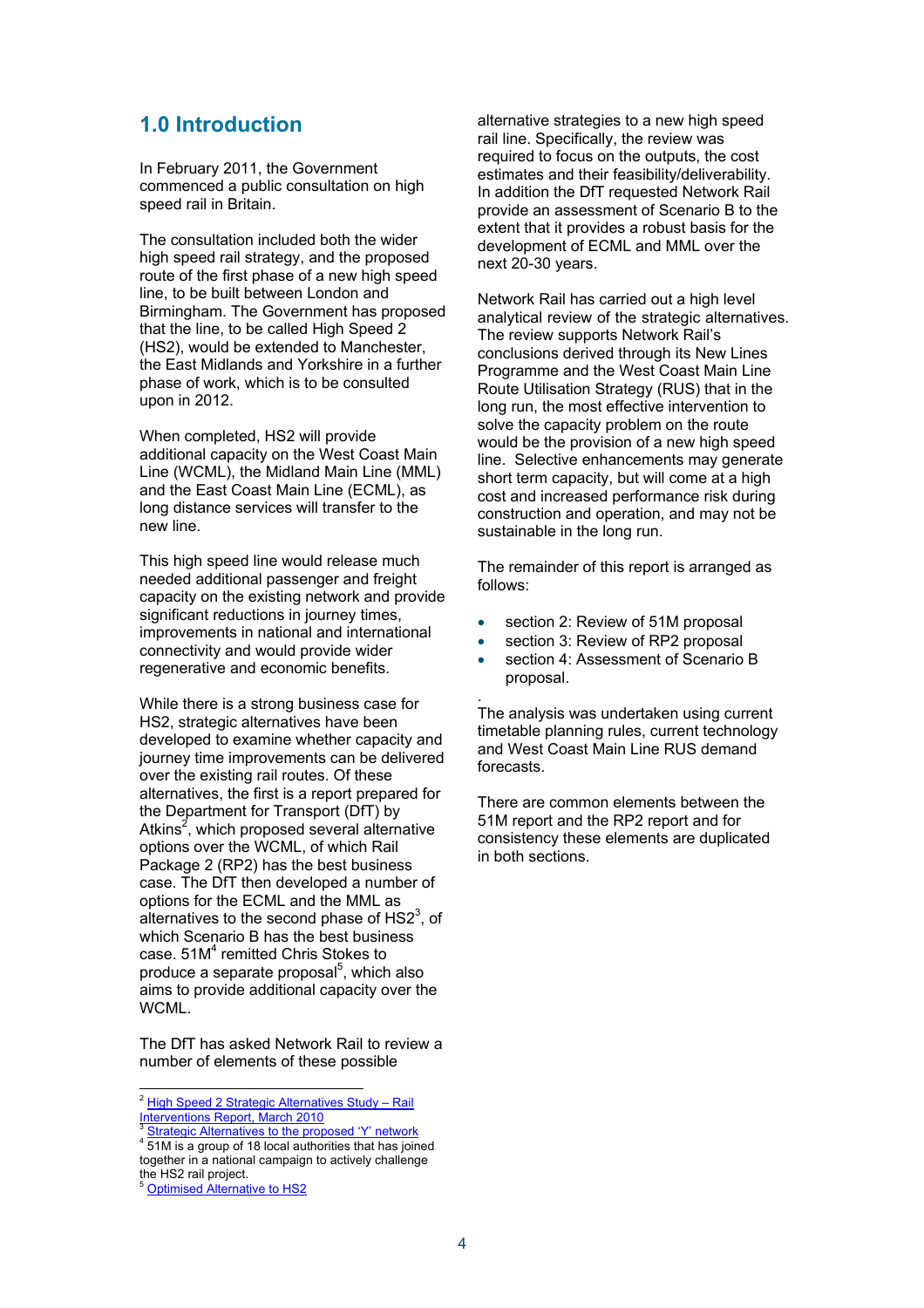# **2.0 Review of 51M proposal**

The 51M report proposes to meet demand growth to outer suburban stations and provide an increase in long distance capacity on the WCML by

- distance services<sup>6</sup> • running longer, 12-car trains for long
- reconfiguring one first class carriage to standard class
- running additional peak long distance services
- running four fast line services to outer suburban destinations.

A number of infrastructure enhancements are proposed by the report to support the increase in service level.

# **2.1 Outputs**

Network Rail was asked by DfT to examine 'whether the suggested outputs can be delivered by the proposed infrastructure and other interventions' in the 51M proposal.

The 51M information as presented appears broadly acceptable from a high level train planning point of view, provided the quantum of other services stay the same as today and subject to some minor timetable conflicts being resolved.

The analysis undertaken confirms that the timings assumed by 51M seem appropriate. The specification presented by 51M is in the northbound direction only and assumed to operate in the evening peak, but it is unclear what service is proposed in the off-peak or morning peak. The WCML has historically had a different morning peak specification to cater for passenger needs which is less standard than the evening peak. Further information would need to be provided and analysed to understand whether this proposal would work in the morning peak.

To achieve the proposed quantum of services, the other suburban services that utilise the fast lines would need to be operated using 125mph tilting suburban rolling stock. Such rolling stock does not currently exist and would need to be specified and purchased as new-build stock.

l

The 51M report states that the following infrastructure enhancements are required to deliver the proposed quantum of services:

- grade separation of Ledburn Junction
- construction of a fourth line between a section of Attleborough South Jn to Brinklow Jn
- Northampton linespeed improvements
- Stafford bypass.

The work undertaken in this review confirms that these infrastructure changes appear necessary to deliver the service that 51M are proposing, and that further enhancements may be required.

The 51M report proposes no infrastructure change to London Euston station to accommodate the increase in train services. The increase and lengthening of long distance services will constrain the platform capacity available at Euston and lengthening of platforms may be required.

The geographical constraints, and layout of the station, mean that extending the existing platforms would be a complicated and expensive exercise involving changes to the layout of the station throat or relocating the service access beneath the concourse, this is discussed further in section 2.3.

The specification by 51M does not consider the sleeper services on this route. Today, two sleeper services need to be accommodated in long platforms at London Euston station for a large proportion of the morning peak period. As no morning peak specification is provided, the impact on capacity available for the sleeper service cannot be assessed. Assuming the morning peak specification is similar to the evening peak specification presented, and that the sleeper services continue to occupy platforms at London Euston station to the extent that they do today, additional platforms are likely to be required to accommodate the specified train service.

Determining the scope of any work required at Euston would require more detailed assessment of a timetable, recognising also the flexibility that would be required to maintain performance on the WCML. The feasibility of providing this additional capacity at London Euston is considered in section 2.3.1.

 $6$  With the exception of those to Liverpool Lime Street, which remain at 11-cars.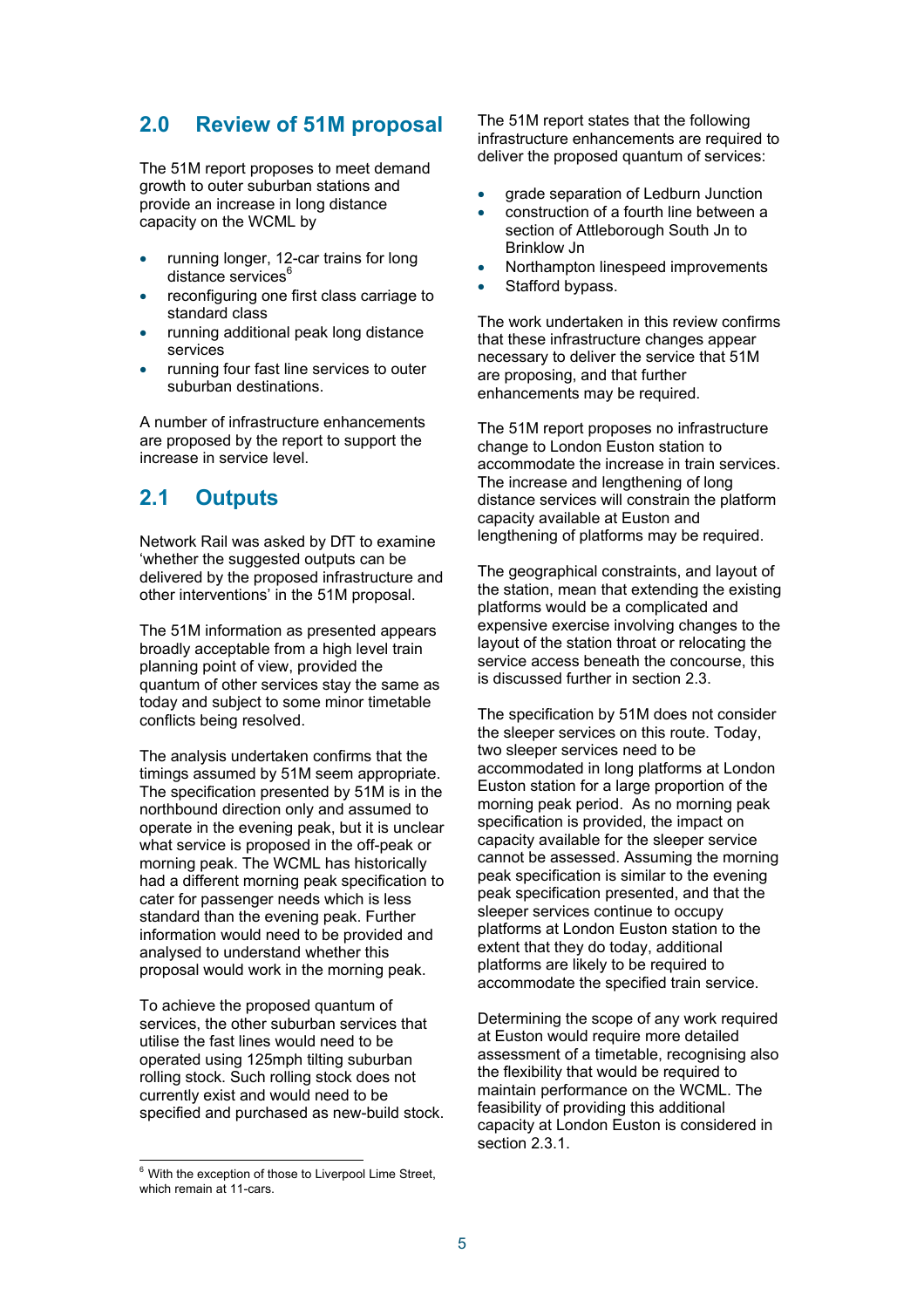Platform lengthening will be required for many of the stations along the WCML. There will also need to be a change to depot layouts to accommodate 12-car Class 390 trains.

The 51M proposal shows all three West Midlands long distance trains terminating at Birmingham New Street. It is assumed that at least one of these would continue to Wolverhampton as today due to platform constraints at Birmingham New Street.

The 51M proposal concentrates on increasing the capacity on the fast lines. In the slow line proposal presented by 51M, the number of station calls south of Tring generally falls compared to the current service offering. The proposal does not provide any more capacity on the slow lines between London Euston and Rugby, or at London Euston station, therefore limiting the number of peak slow line services to something very close to the current position.

The 51M service specification has all outer suburban services operating north of Northampton running towards Birmingham New Street. Calls at Tamworth, Nuneaton and Lichfield are provided by the long distance services, but there is not an obvious replacement for the other Trent Valley stations (Rugeley Trent Valley and Atherstone). This would leave Rugeley Trent Valley without a connection to London and Atherstone completely unserved. This also results in a loss of connectivity on the Stokeon-Trent route as no replacement service is proposed, and would leave Stone station completely unserved. Further timetable development work would be required to find a way to replace this capacity, though it would incur additional cost.

The introduction of the WCML December 2008 timetable had a detrimental impact on 'local' services in the Manchester area. Increasing the long distance services to Manchester Piccadilly, without any infrastructure investment on the corridor, may cause a further detriment to the local services and will definitely restrict growth or any improvement in the local services in this area.

No additional capacity is provided on the Coventry – Birmingham New Street corridor. This route is currently at capacity and therefore the service level proposed will allow for no further growth. The RUS

recommendation to divert the Southampton Central – Newcastle service away from the Solihull corridor and onto this route could not be delivered under the 51M proposition.

No details are provided for the off-peak service offering by 51M, therefore any evaluation of capacity for freight is very difficult. In the peak, the slow line service specification is very similar to today's and it is therefore likely that the limited current freight capacity at that time of day could be retained. If the off-peak service was similar to today, then reasonable freight growth could be accommodated as per the findings of the West Coast Main Line RUS. The Strategic Freight Network forecasts used in the RUS assumed 640m length trains and six-day working<sup>7</sup>, but it should be noted that funding to achieve these efficiencies is not yet committed by the industry and if they fail to materialise, then the conclusions will have to be revisited.

# **2.2 Costs**

Network Rail was asked to examine 'whether the costs of the interventions included in the economic appraisal of 51M are an accurate reflection of the likely costs of such works'.

51M estimates Network Rail has reviewed the 51M infrastructure cost estimates, as well as any infrastructure that was deemed necessary as a result of the work outlined in section 2.1. Approximate estimates of the cost of each enhancement were prepared (based on the information available for each) using Network Rail's standard estimating methodology. An optimism bias allowance of 66 per cent has been included in all estimates to be consistent with the approach taken by 51M. Pre-delivery scheme development costs are not included in the estimates, again to be consistent with the

Network Rail has not examined the effect of the 51M proposals on the rest of the network (in terms of the ability to run the services that either join or leave the route). It has been assumed that the interventions identified would suffice to enable through running of all these services but this would need to be examined further if the proposals were taken forward and additional

l  $7$  Referred to on page 9 of West Coast Main Line RUS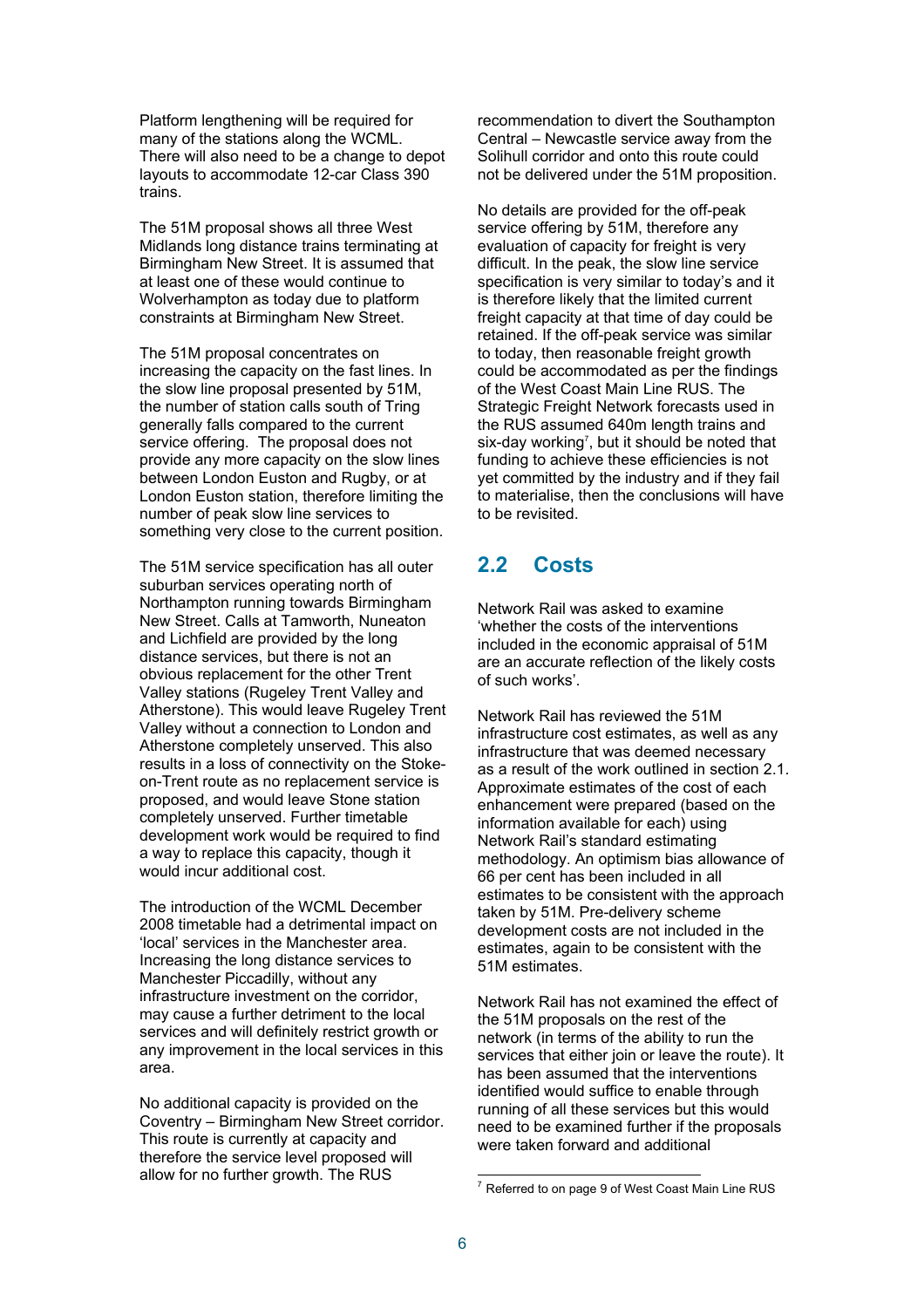infrastructure costs (or disbenefits from disjointed services) could be incurred.

The 51M report assumes that 11-car Class 390s will have already been accommodated and that the introduction of 12-car Class 390s will require only modest infrastructure interventions. 51M assume all options are technically feasible, deliverable and built away from the running line wherever possible. No account for environmental impact has been included.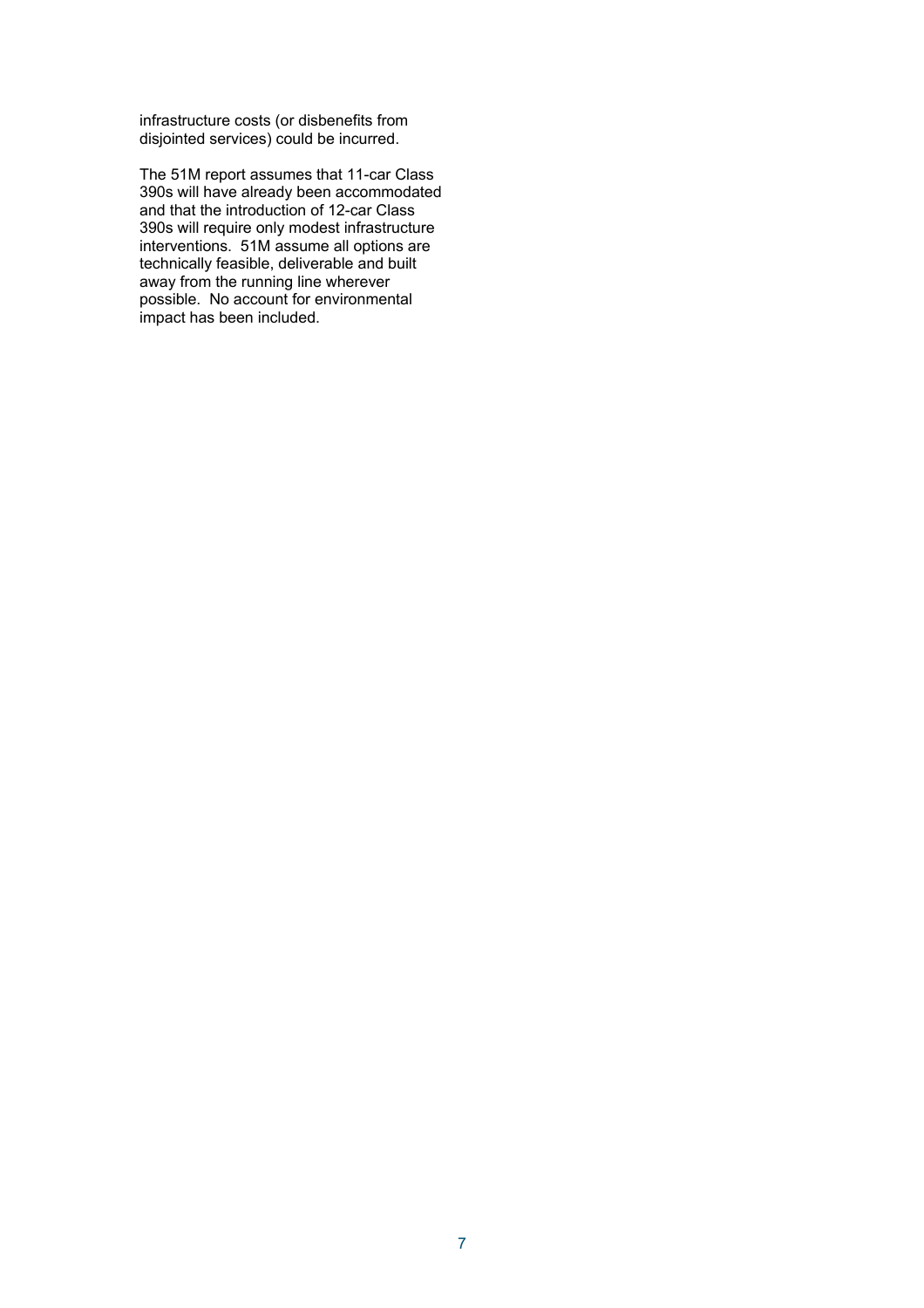# *2.2.1 Infrastructure suggested in the 51M report*

The table below summarises Network Rail's review of the cost of the interventions proposed in the 51M report:

|                                                                                                                                                                                                                                                                                                                                                                                                                 | 51M               |  |
|-----------------------------------------------------------------------------------------------------------------------------------------------------------------------------------------------------------------------------------------------------------------------------------------------------------------------------------------------------------------------------------------------------------------|-------------------|--|
| 51M infrastructure enhancement                                                                                                                                                                                                                                                                                                                                                                                  | suggested<br>cost |  |
|                                                                                                                                                                                                                                                                                                                                                                                                                 | (£billions)       |  |
| Grade separation of Ledburn Junction                                                                                                                                                                                                                                                                                                                                                                            | 0.24              |  |
| The estimated cost in the 51M report for delivery of the proposed enhancements is<br>considered to be under-costed by approximately five per cent.                                                                                                                                                                                                                                                              |                   |  |
| Construction of a fourth line between a section of Attleborough South<br>Junction to Brinklow Junction                                                                                                                                                                                                                                                                                                          | 0.19              |  |
| Network Rail's assessment of the cost for this enhancement is significantly lower than that<br>included in the 51M report (approximately 50%).                                                                                                                                                                                                                                                                  |                   |  |
| A more detailed assessment of the proposed enhancement is required to fully assess the<br>likely impact of the proposed works on the operation of Rugby and the Trent Valley lines.                                                                                                                                                                                                                             |                   |  |
| Stafford bypass                                                                                                                                                                                                                                                                                                                                                                                                 | 1.23              |  |
| Network Rail has assessed the cost estimate for the Stafford bypass by reference to a<br>previous proposal for an enhancement at Stafford which gives the same outputs as those<br>proposed in the 51M report. It is our assessment that the 51M estimate is not significantly<br>over or under-costed.                                                                                                         |                   |  |
| Northampton linespeed improvements                                                                                                                                                                                                                                                                                                                                                                              | 0.003             |  |
| The estimated cost in the 51M report for delivery of the proposed enhancements is<br>considered to be only about a third of the likely cost, but the difference is not considered<br>significant as the item is low cost, relative to the other enhancements. Any work at<br>Northampton may involve significant disruption to train operations as this is a critical<br>servicing location for London Midland. |                   |  |
| Power supply, disruption and other items                                                                                                                                                                                                                                                                                                                                                                        | 24%               |  |
| The 51M report is not explicit about exactly what work is required so these three items<br>cannot be evaluated in the same manner as the items above. However, 24 per cent of<br>constructions costs is considered significantly too low to cover power supply, disruption and<br>all other interventions that would be required on the route. This is discussed further in<br>sections 2.2.2 and 2.3 below.    |                   |  |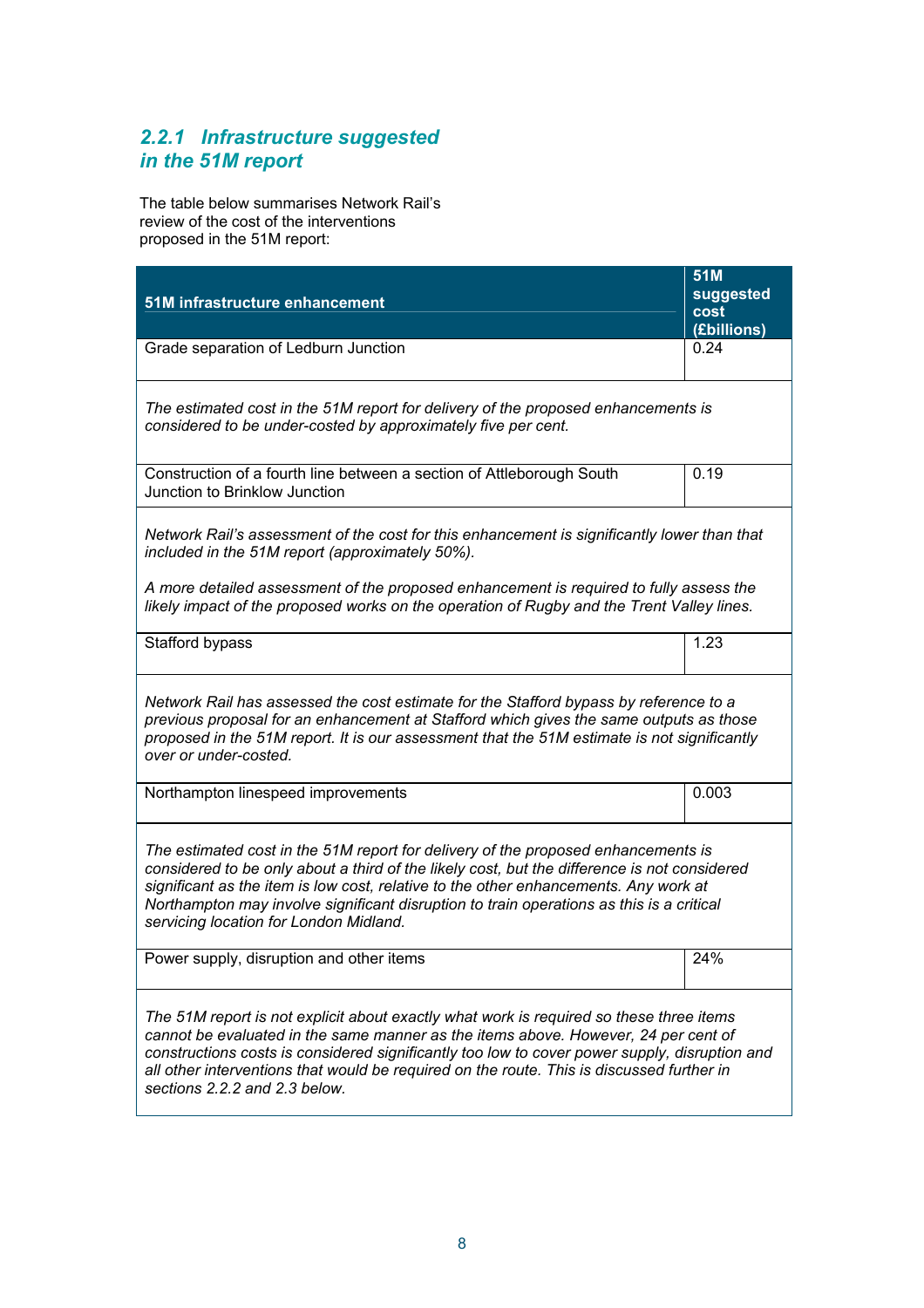In total the cost estimates for Stafford bypass, Brinklow Junction – Attleborough South Junction, Ledburn Junction and Northampton linespeed improvements are not significantly over or under-costed. However, running the service proposition suggested by 51M would require considerably more infrastructure enhancement than is specified in the report.

### *2.2.2 Additional infrastructure required*

Overall, it is considered that the costs of the infrastructure enhancements listed in the report are broadly acceptable. However, there are a large number of infrastructure enhancements not included and these costs also need to be considered when evaluating the proposal.

The table below summarises Network Rail's review of the interventions that are

necessary to deliver the service proposition, but were not included in the 51M report. The bulk of these additional costs are for platform lengthening. Selective Door Opening (SDO) is used on some areas of the rail network to avoid the need for platform lengthening at intermediate stations (SDO is not feasible at terminal stations). However, in this case it is not possible to operate SDO and extend beyond the platform by no more than one car at the majority of stations (with the exception of Sandwell and Dudley), so this is not a feasible alternative.

There are also a number of other costs that would have to be included in the proposal, but for which it is not possible to estimate a cost at this time as the scope of works is unknown. These issues are discussed further in section 2.3.

| Infrastructure enhancement                            |       | NR estimate (£m) |
|-------------------------------------------------------|-------|------------------|
| <b>Station enhancements</b>                           |       |                  |
| <b>Watford Junction</b>                               |       | £5               |
| Coventry                                              |       | £70              |
| Sandwell and Dudley                                   |       | £1               |
| Wolverhampton                                         |       | £15              |
| <b>Lichfield Trent Valley</b>                         |       | £35              |
| Stoke-on-Trent                                        |       | £10              |
| Wilmslow                                              |       | £15              |
| <b>Manchester Piccadilly</b>                          |       | £2               |
| <b>Warrington Bank Quay</b>                           |       | £15              |
| Wigan North Western                                   |       | £15              |
| Preston                                               |       | £10              |
| <b>Blackpool North</b>                                |       | £30              |
| Lancaster                                             |       | £40              |
| Oxenholme Lake District                               |       | £2               |
| Windermere                                            |       | £5               |
| Penrith North Lakes                                   |       | £5               |
| Lockerbie                                             |       | £15              |
| <b>Glasgow Central</b>                                |       | £25              |
| <b>Other</b>                                          |       |                  |
| Oxenholme Lake District to Windermere electrification |       | £25              |
| Conversion of first class coaches to standard class   |       | £5               |
|                                                       | TOTAL | £345             |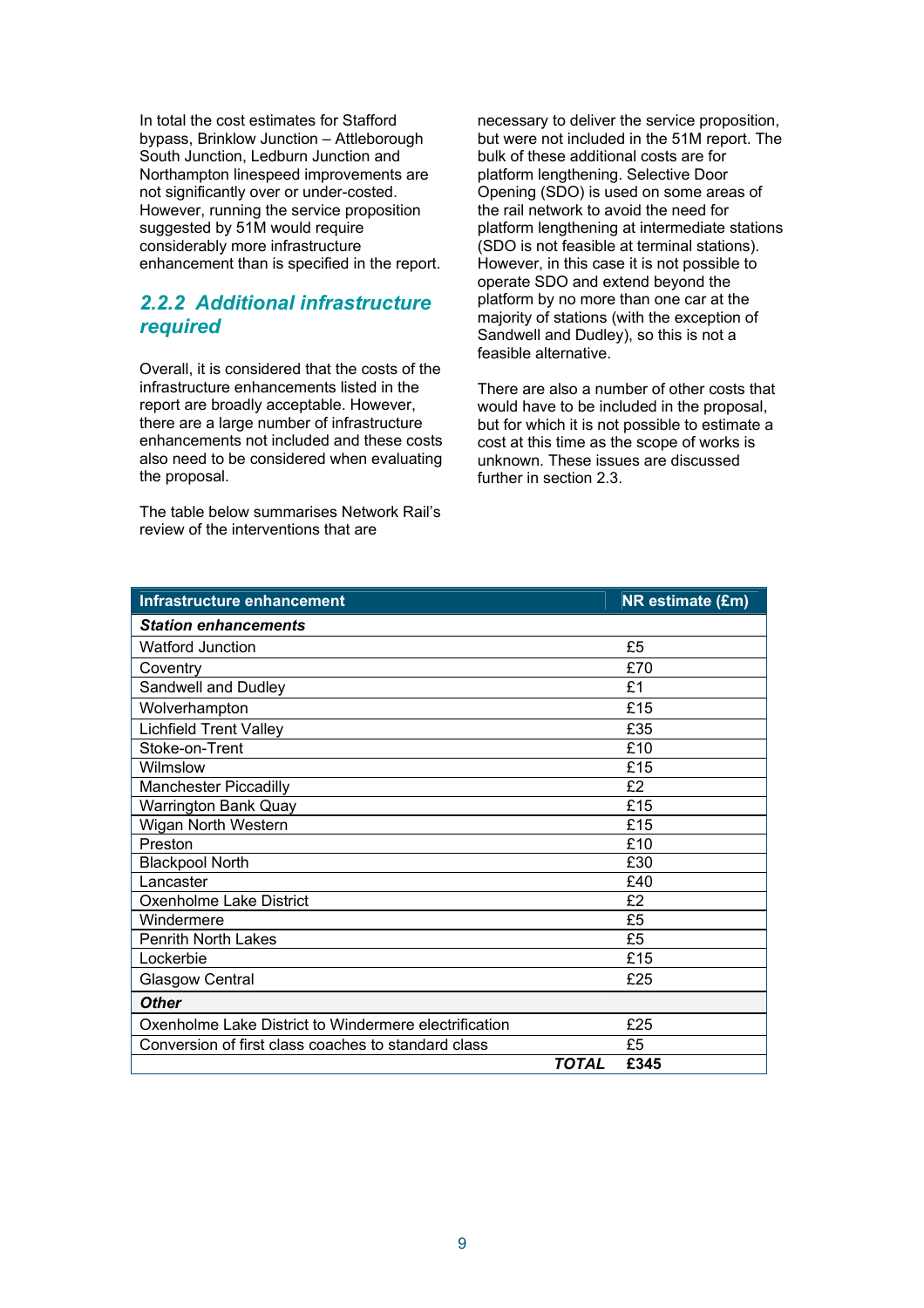# **2.3 Feasibility and delivery**

This aspect of the proposal was examined from a number of angles. Firstly, the deliverability of the upgrades required to the route to accommodate the proposed service specification. Secondly, the effect that running this train service would have on the route; and, lastly, whether this service specification would provide adequate capacity to accommodate long-term demand on the route.

### *2.3.1 Construction feasibility and disruption*

The following is a high level assessment of the feasibility of the infrastructure enhancements that have been suggested in the 51M report, along with any other interventions that may be necessary as a result.

### *Stations*

The 51M report made no reference to the requirement to extend platforms at stations along the route as a result of extending Class 390 sets to 12-cars. Network Rail's assessment concludes that there are numerous stations that will require platforms to be extended to accommodate a 12-car Class 390 train.

Stations where work is required (except London Euston – see below) are listed in the table in section 2.2.2 above – this work could range from a relatively straight forward platform extension to a significant remodelling. The most complex locations are discussed in more detail below.

### *London Euston*

Network Rail's initial review of the proposal has demonstrated that it is likely that a capability change would be required at London Euston to accommodate the 12-car long distance services along with the suburban services and the sleeper services in the morning peak.

This could involve longer platforms to accommodate 12-car Class 390 trains as well as any additional platforms that may be required. A more detailed timetabling exercise would be required to determine the precise scope of works.

Due to the restrictions of the track layout at the north end of London Euston station, and the associated platform widths at this point, it would be necessary to extend the platforms towards the concourse. This would require encroachment into the station undercroft. This forms a key arterial route between platforms for station and train support services and would therefore need to be re-provided by moving it further towards the south. This, however, would involve complicated engineering works due to the structural columns in this area which support the station concourse, catering facilities, road access and British Transport Police offices. It may also be necessary to relocate the car park and taxi drop off area.

Therefore, any platform lengthening would require a major remodelling of London Euston station, including the phased closure of sections of the station with major demolition and rebuilding programmes.

The viability of installing additional platforms at London Euston is discussed in the review of RP2, which proposes installing new platforms at the station.

### *Coventry*

Coventry was excluded from the 51M report, and whilst there are minor works on three platforms, Platform 4 gives cause for concern. This platform is used by Class 390s at weekends and in times of service perturbation, and hence would need to be 12-car capable. It is currently eight-car capable and an extension would require major reconstruction of the road overbridges and realignment of track.

### *Wolverhampton*

A significant number of WCML services stop at Wolverhampton daily so it would be necessary to provide the appropriate platform lengths. In order to avoid significant disruption to the local area, the infrastructure works would involve moving Crane Street Junction further south, alternatively widening the rail bridge at the north end of the stations that span the road, thereby creating space to extend the northbound platform to accommodate 12-car Class 390s. The work would involve track, signalling and overhead line equipment (OLE) works and would require blockades and weeknight possessions.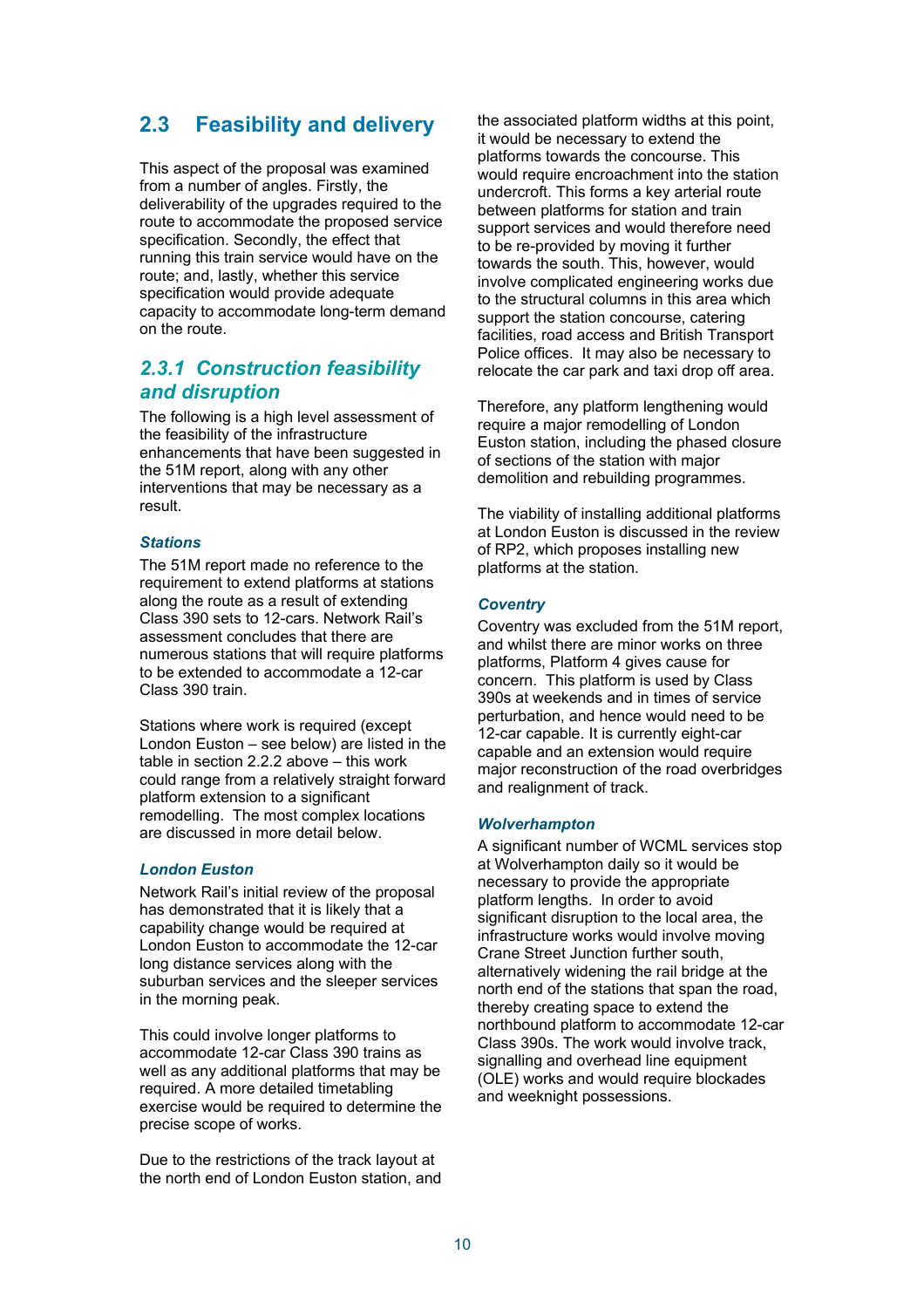#### *Lichfield Trent Valley*

Lichfield Trent Valley, like most intermediate stations, was excluded from the 51M report. The station has two platforms on the slow lines, and these would need to be extended to accommodate 12-car Class 390 trains. The freight line connection at the northern end of the southbound platform means the extension to this platform would have to be at the southern end, with associated track, signalling and OLE alterations. To deliver this, the road that crosses the WCML would have to be demolished and rebuilt.

#### *Wilmslow*

The platforms at Wilmslow are constrained at either end by road underbridges. Extending the platforms at both ends rather than at one is required to avoid property purchase or major track alterations on the northbound line. Full blockades would be required to carry out the work.

#### *Wigan North Western*

As the junction to the up and down Wallgate Lines is located at the southern end of the current platforms, any extension would have to be at the northern end of the station. By moving the southbound slow line at the northern end, with associated OLE alterations, it would be possible to accommodate the platform extensions, with OLE and signalling alterations.

#### *Glasgow Central*

Platforms 1 and 2 at Glasgow Central form an island platform at the east side of the station. Platform 1 is constrained by a building at the buffer ends and any change to the buffer ends would potentially require new buffer stop designs which would add dramatically to the amount of space required to accommodate an extension.

Conversion of the existing access ramp and a further minimal extension to Platform 1 will provide a platform of the required length. Alterations to OLE and signalling to accommodate the changes would also be required.

The proximity of the works on Platform 1 and 2 to the railway would necessitate a possession of both lines. The current overhead line switching arrangements would require an isolation of Platform 1 and 2 and the platform approach lines.

### *Grade separation of Ledburn Junction*

In order to remove the conflict at Ledburn Junction of northbound trains (usually Northampton services) crossing the southbound fast lines and reducing available capacity, a grade separated junction would be necessary. The site has been inspected and it is clear that any junction rising above the level of the WCML would have severe visual intrusion as it would have to be raised approximately 25m above ground level. In order to maintain linespeed when exiting the junction, a high speed turn-out would be required and the gradients would need to be as shallow as possible. It would also be preferable to incorporate a larger land take on the eastern side to avoid expensive relocation costs for signalling and power equipment, although this would require powers acquired through a Transport and Works Act. A road closure would be necessary and the works could only be carried out with full weekend blockades and numerous weekend temporary road closures.

#### *Stafford bypass*

Junction and Norton Bridge Junction. The objective was to significantly increase the number of trains that could pass through the Stafford area by addressing the assumed constraints of Colwich Junction, the two-track section through Shugborough, Milford and Brocton Junctions, Trent Valley

The bypass solution previously considered by Network Rail, which provides the same outputs as that in the 51M report, comprises:

- a new line leaving the WCML between Rugeley and Colwich Junction and joining the existing Colwich Junction - Manchester route at Hixon
- a new line leaving the Colwich-Manchester route around Sandon and heading west across Staffordshire towards the existing WCML.

In terms of disruption to the existing railway, this would mostly be where new infrastructure interacts with the existing network:

- at the junction between Colwich Junction and Rugeley on WCML
- at the junction at Hixon on Colwich Junction - Manchester route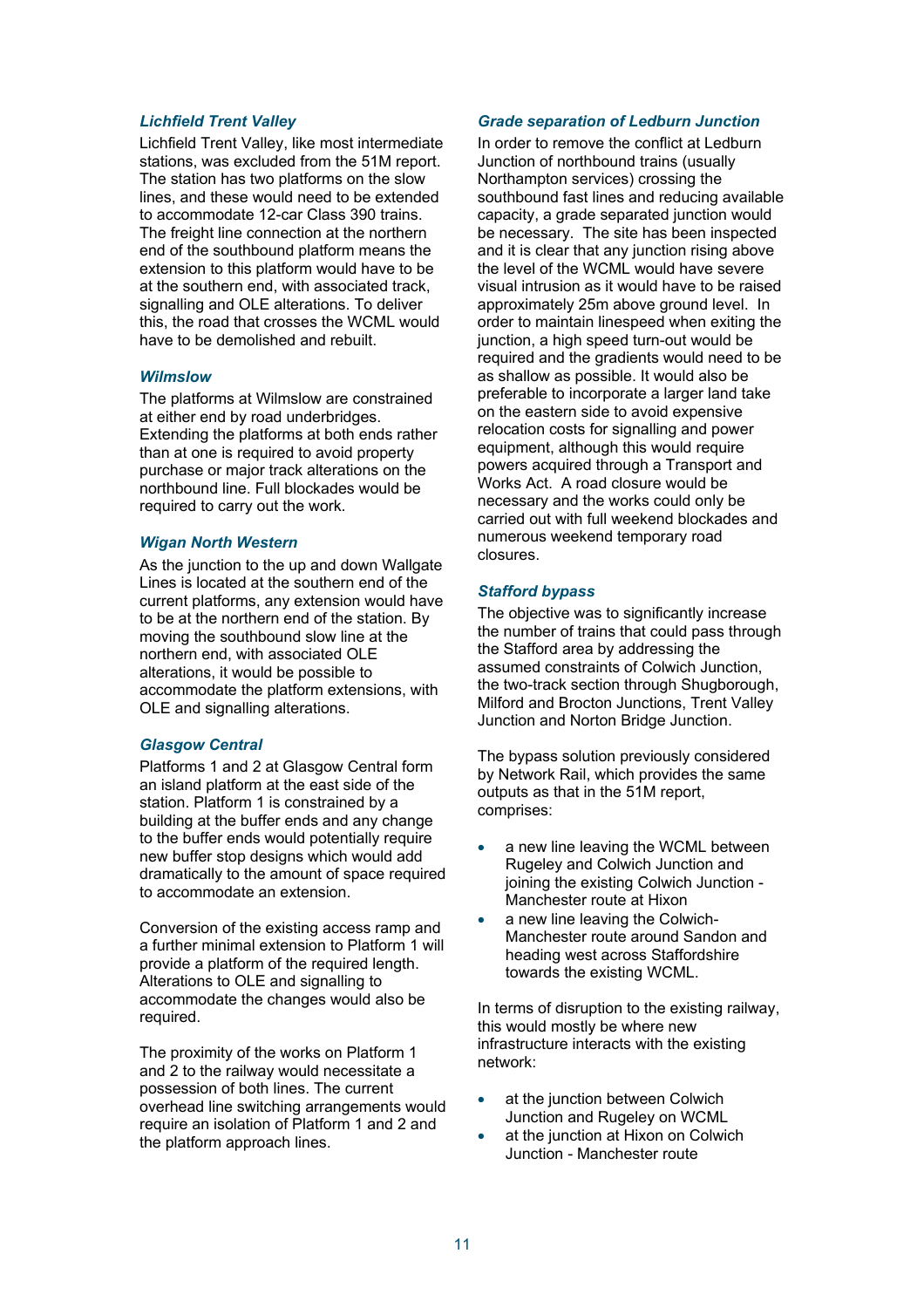- at the junction at Sandon on Colwich Junction - Manchester route
- at the junction at Norton Bridge or Badnall Wharf on WCML.

Apart from a small section on the Colwich Junction - Manchester route between Hixon and Sandon, the bypass developed as part of the Network Rail proposition was intended to be all new railway built on a 'green field' site. As a result much of the construction, other than the four tie-ins, would not have an impact on the operational railway.

The environmental impact on the surrounding area would be significant, and a construction period of around four years would be extremely intrusive to the local community. Planning consent from the Infrastructure Planning Commission would be required if this option were pursued, the timing of which would need to be taken into account.

The Stafford area improvement project (including Norton Bridge Grade Separation) is currently being developed by Network Rail for delivery in Control Period 5 (CP5). This scheme will deliver two additional fast line paths to/from London in the off peak. The scheme does not provide an increase in peak capacity; therefore it is likely that further intervention in the Stafford area will be required. 51M acknowledge this and have included the costs for a Stafford bypass. Further development work and examination of the timetable would be required to understand whether the project planned in CP5 could help provide some of the capacity for the 51M requirements.

### *Construction of a fourth line between a section of Attleborough South Junction to Brinklow Junction*

There is a three-tracked section of railway between Attleborough South Junction and Brinklow Junction. 51M propose fourtracking part of this section to reduce the length of the constraint. In order to do this, it would be possible to use some of the old alignment, however, a number of structures and residential properties would have to be demolished, and bridges extended. The works would require the relocation of signalling equipment and creation of new OLE structures (either stand alone or by extending the current masts). Most of the linear works are complicated but could be

executed within possessions and the structural elements would require blockades.

### *Depots*

The requirement for additional facilities for train servicing at depots is seen as a critical issue to the development of the options for longer trains set out within the 51M proposal.

Initial findings show that extensive alterations and remodelling would be required at depot entry/exit connections and sidings and a general remodelling of the depot layouts would be necessary to accommodate the longer trains. The availability of additional land to allow depots to expand, where necessary, as a result of the remodelling required to accommodate the proposed increase in train length is likely to be a key issue.

Depot requirements and associated locations need to be investigated in more detail to ascertain future requirements of train servicing and future depot capability at key locations.

### *Power*

The 51M report allocated 24 per cent of construction costs to 'other items', including disruption and power supply upgrades. It is not possible to know the exact cost of the power supply upgrade that would be required as it is not known what the base timetable will be when the 51M service specification is implemented. However, Network Rail estimated the cost of the power supply upgrade that would be required if the 51M specification were implemented on the current timetable, with committed interventions, to be c£150 million.

### *Disruption*

A key consideration when evaluating the 51M proposal is the disruption caused to the operational railway during the construction phase of these interventions. Necessarily, each intervention affects the operational railway and would involve significant blockades, resulting in passengers experiencing extended journey times via diversionary routes (if there is capacity available) or transfer onto replacement bus services.

Some locations (Colwich Junction for example) are currently planned to be renewed on a like for like basis no more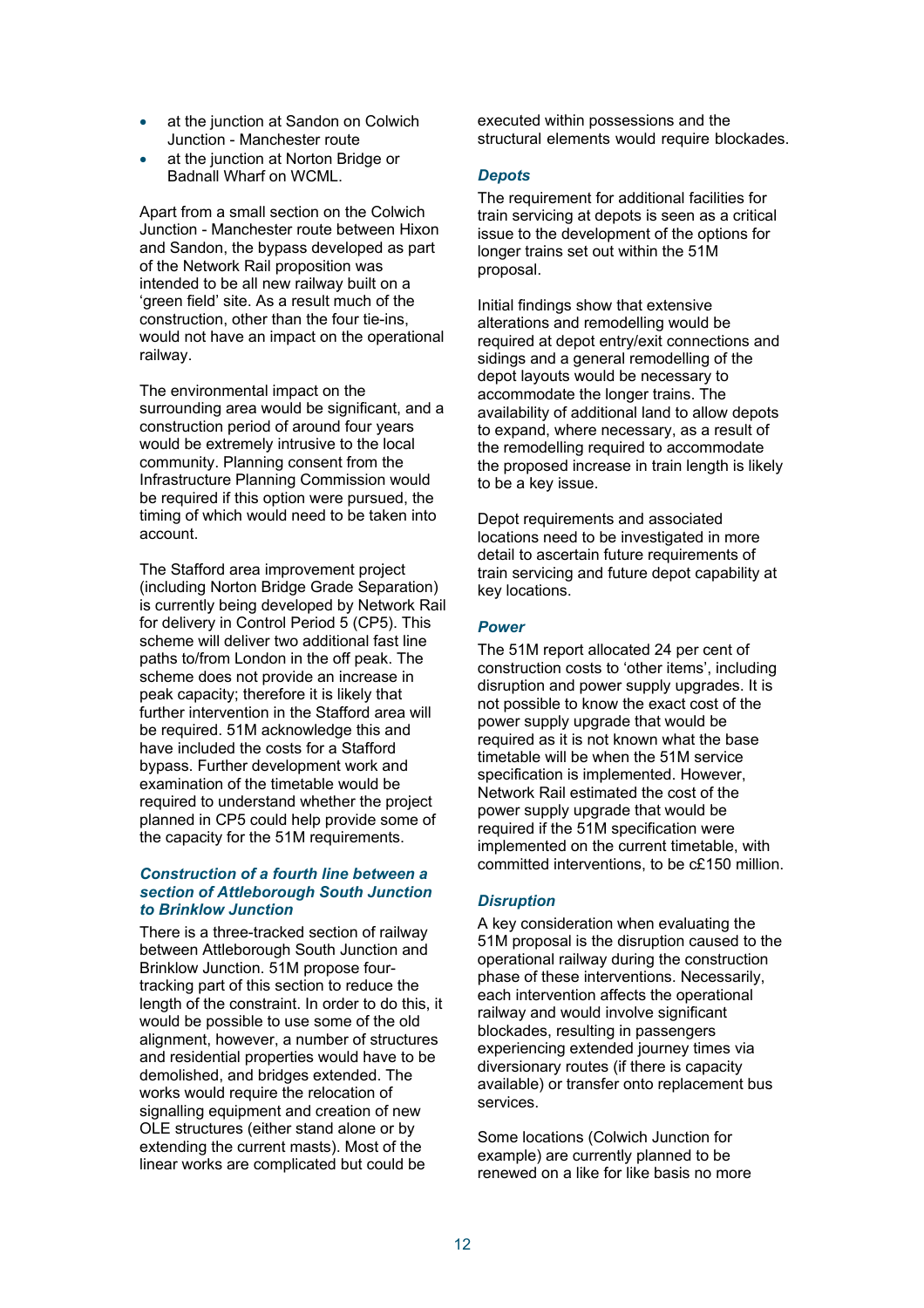than five years before the proposed interventions are built. Should the 51M proposals be taken forward, an integrated plan would need to be developed to avoid a doubling up of disruption for train operators and passengers in a short space of time due to the potential for duplication of work required at some locations.

Network Rail aims to provide a 'seven day railway' for its customers, and much of the WCML already operates as a seven day railway. However, using a less disruptive approach (for example multiple night time possessions instead of blockades) could severely increase the cost and duration of the works making them less efficient to deliver.

It has been proposed that delivery of the enhancements (and by definition the introduction of service benefits) could be phased over a period. Staging the infrastructure works themselves depends on the delivery strategy adopted. The more constraints that are applied on the timing of infrastructure delivery (in order to accommodate phasing, for example) mean the planning and sequencing of the work becomes more complex, and therefore more disruptive. However, there are some examples of where phasing work such as this can reduce disruption overall, and a more detailed analysis and constructability review would need to be undertaken to assess whether there might be a benefit to this approach.

The 51M report allocated 24 per cent of costs to 'other items', disruption and power supply upgrades. It is Network Rail's opinion that this is an insufficient allowance to account for all three of these items; a figure of 18 per cent should be allocated for disruption alone.

This is based on the experience of the West Coast Route Modernisation (WCRM) and the anticipated date of construction of the proposed interventions. For WCRM, compensation paid to TOCs for disruption to services amounted to approximately 10 per cent of costs (i.e. of costs excluding compensation); this was mainly to cover loss of fares revenue. However, it is likely the interventions suggested in the report would not be constructed until Control Period 6 (CP6). Revenue on the WCML has already increased substantially since WCRM, and further significant increases are

anticipated in future. We therefore estimate that, for the proposed interventions, it would be reasonable to allow for compensation amounting to 18 per cent of costs (i.e. of costs excluding compensation).

### *2.3.2 Reliability and performance*

The performance impact of the 51M proposals has not been modelled in any detail but an initial view can be provided based on the proposed service specification.

The proposal presented is workable in terms of train planning but would introduce high performance risks to the route. The high utilisation of capacity on the fast lines means that any incident would have an effect on route performance due to the way reactionary delay spreads across services once an incident has occurred, and the increase is not necessarily proportionate to the rise in train services. The impact of an incident, and associated reactionary delay, are likely to rise rapidly in perturbation, and recovery is likely to take longer where there is less operational flexibility and limited infrastructure capable of handling longer trains.

Performance on the WCML is currently below its target level, partly due to the pressure arising from the increased volume of services using the route. Period 6 Public Performance Measure (PPM) was 82.1 per cent, compared to the same period the previous year at 91.3 per cent. The proposed increase in service quantum would leave very little capacity for recovery from perturbation. With services travelling significant distances, there is a requirement to build some recovery into the timetable plan. Therefore if the underlying route performance is not improved then Network Rail would have concerns with operating this increase in quantum of services with no space in the timetable for performance recovery.

The infrastructure proposed by 51M such as grade separation of Ledburn Junction will help support robust delivery of the additional services proposed by removing the performance risk which exists today at that location.

The 51M proposal makes no allowance for the cost of maintaining an acceptable level of performance on the route and the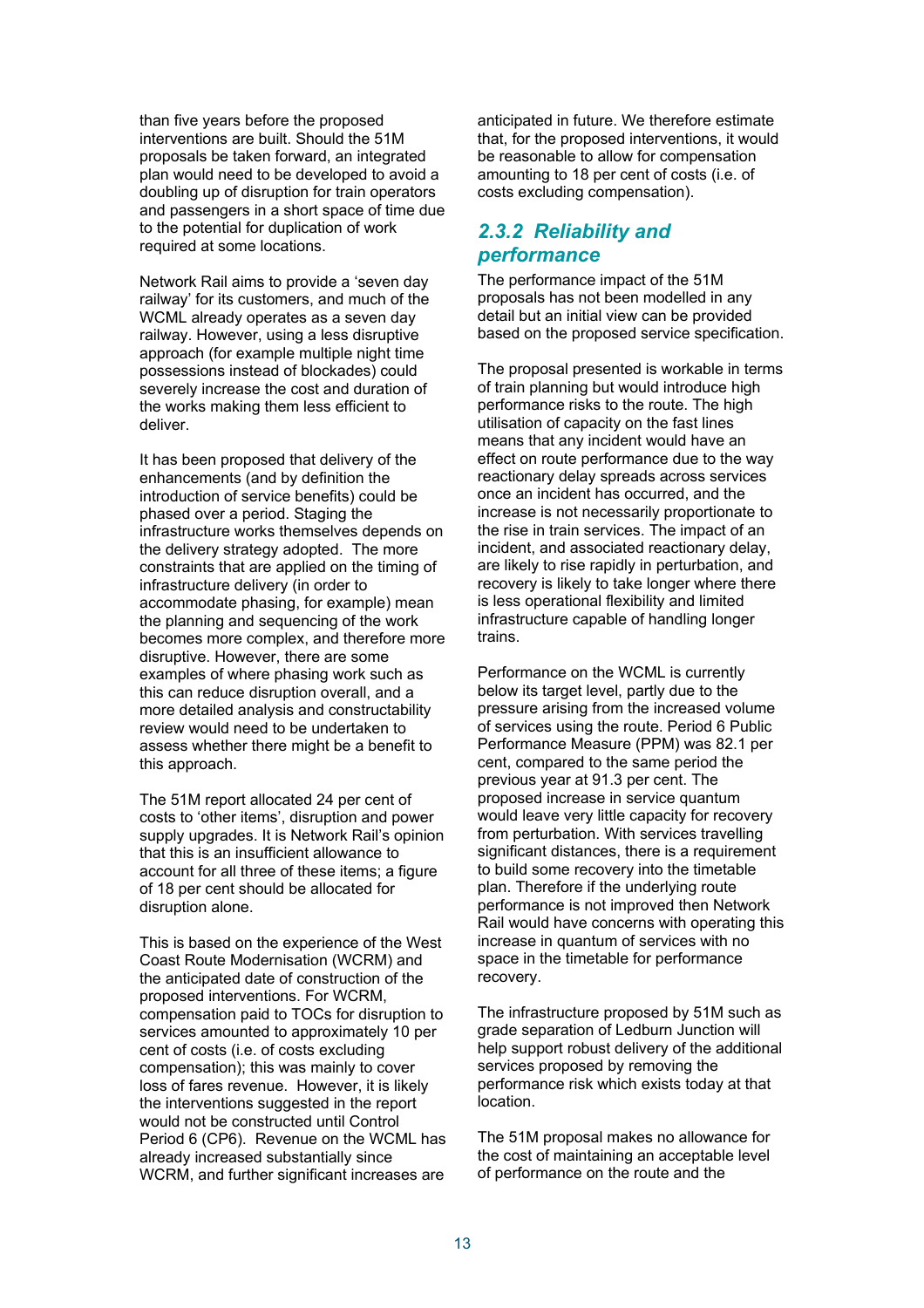implications this could have with respect to the adequacy of the existing railway system design.

Running the proposed number of additional services on the network would have a significant and detrimental effect on the reliability and maintainability of the underlying infrastructure due to the inclusion of more services on the fast lines in the 51M proposition.

The technical and operational reliability of the route would have to be strengthened to offset the greater intensity of asset use and likely increase in perturbation that would occur owing to the increased number of services operating on the railway. Given that the current level of infrastructure reliability is delivered on a largely modernised railway, the inclusion of such measures to achieve a nil detriment to performance is likely to be very expensive and would require more detailed investigation. Furthermore, with an increased number of trains operating on the network, the reliability of traction and rolling stock would have to improve markedly to offset the increased mileage achieved and resultant increase in number of failures caused (based upon Miles to Incident (MTIN)) due to the higher density operating pattern.

With regards to maintenance, the conventional operation of more train services would result in an increased level of wear to track and OLE infrastructure. As a result, additional maintenance provisions would be required beyond those currently in place, but the increase in services would reduce the access available to maintain the network, making a proof of maintainability an even more challenging proposition. Since the launch of the WCML 2008 timetable, Network Rail has spent c£80 million (through the Efficient Engineering Access Programme) mitigating asset deterioration on the route and doing this within the available provision allowed within the post December 2008 Engineering Access Statement. The cost of making the route maintainable clearly needs to be considered when evaluating the 51M proposal.

# *2.3.3 Demand and capacity*

Network Rail has conducted an assessment of forecast passenger demand versus the capacity that would be provided under the 51M proposition.

This assessment of demand and capacity, which uses demand forecasts from the West Coast Main Line RUS and assumes no passengers are crowded off<sup>8</sup>, is more detailed than the work presented in the 51M report as it:

- concentrates on the busiest time of the day, when capacity is most constrained. The assessment is based on the evening peak, and it is assumed that demand in the morning peak is relatively similar
- differentiates between the long distance, outer and inner suburban markets, which are served by different trains and have bespoke demand projections
- estimates how the composition of the proposed timetables, particularly the difference in the speed of trains to the same destinations, will spread passenger loads across different trains.

The 51M report proposes the following interventions to cater for demand on long distance and suburban markets:

- lengthening of all Class 390 trains to 12 cars (except services to Liverpool where 11-car formation is assumed)
- conversion of one first class vehicle per Class 390 train to standard class in order to increase the number of standard class seats per train.
- operation of one additional long distance service per peak hour on the fast line from London Euston, giving 12 long distance trains per hour (tph) in each direction with the following service patterns:
	- London Euston to Birmingham New Street, 3tph
	- London Euston to Manchester Piccadilly, 4tph
	- **I** London Euston to Liverpool Lime Street, 2tph
	- **I** London Euston to Chester, 1tph
	- **I** London Euston to Windermere/ Blackpool, 1tph
	- **I** London Euston to Glasgow Central, 1tph
- introduction of regular Milton Keynes Central calls in long distance services to accommodate commuter demand to/from London

l considered the impact of this.<br>14  $8$  Although in reality some passengers would be crowded off busy services, our analysis has not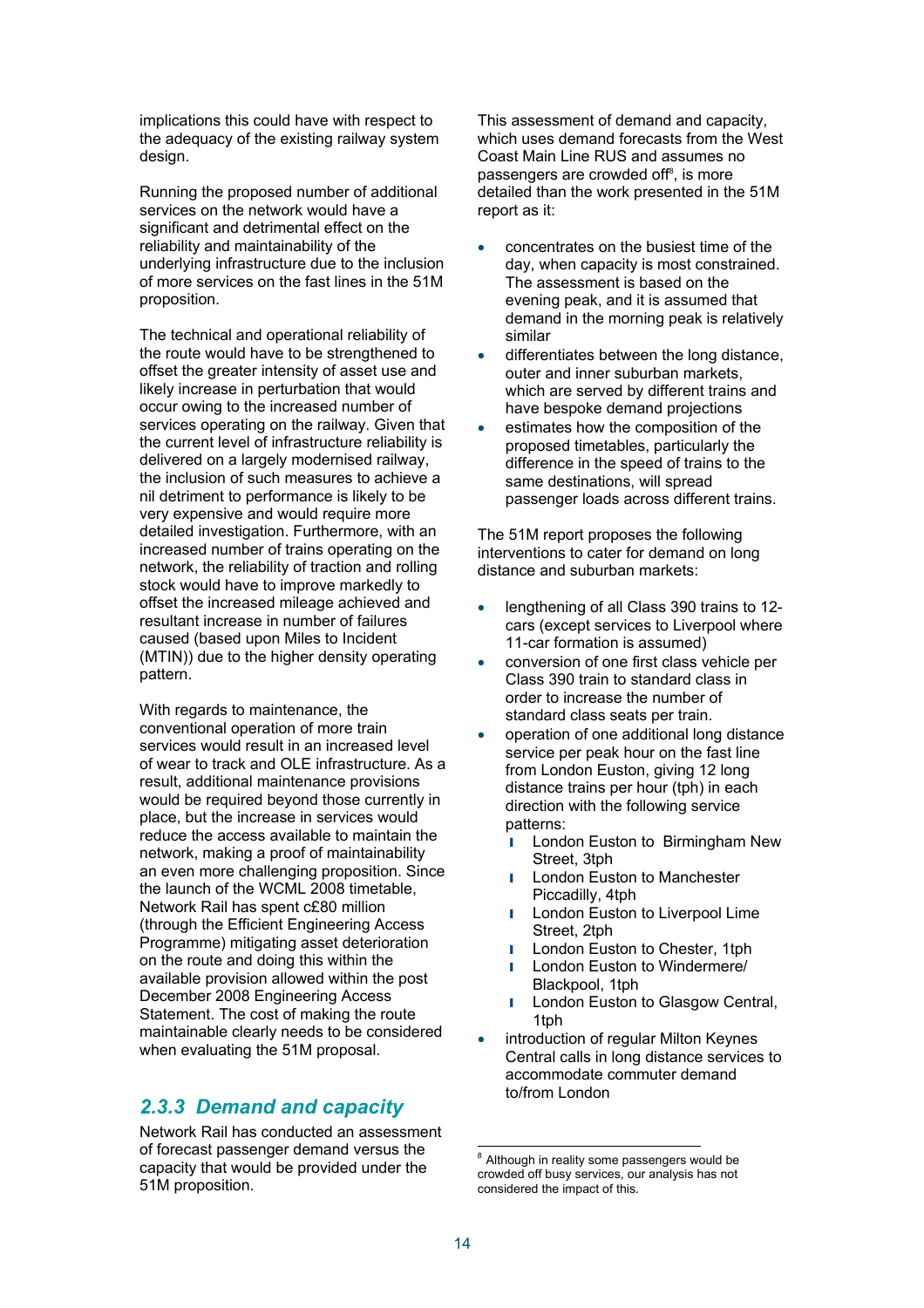- introduction of two additional peak outer suburban trains to Northampton on the fast lines, thus providing faster journey times to outer suburban stations north of Leighton Buzzard
- the fast lines to Birmingham New Street recast of the two semi-fast services on
- outer suburban services on the fast line would no longer call at stations in the Trent Valley. Calls at Nuneaton, Tamworth and Lichfield would be transferred to the additional hourly long distance service (a fourth London Euston – Manchester Piccadilly service via Crewe)
- the number of services on the slow lines that start at London Euston would be reduced by one train per hour, providing several stations south of Leighton Buzzard with a lower service frequency than today. The proposed slow line service pattern is as follows:

**I** London Euston to Watford Junction. all stations, 2tph

**I** London Euston to Tring, 2tph with one semi-fast service

**I** London Euston to Milton Keynes, 1tph calling at most intermediate stations

**I** London Euston to Northampton (stopping service), 1tph.

This specification has been used to develop two scenarios for the capacity assessment.

Scenario 1 assumes an eight-car formation for services to Watford Junction and Tring. The remaining suburban services on the slow and fast lines are assumed to be 12 car formation. This indicates their maximum length possible based on the platforming exercise undertaken at London Euston. All long distance services on the fast line would operate as 12-car Class 390s (with the exception of 11-car services to Liverpool Lime Street) with one first class coach converting to standard class.

Scenario 2 assumes that a capability change at London Euston has allowed the two slow line services to Tring to be 12-cars in length. The Watford Junction services remain at eight-car length due to platform constraints at Watford Junction.

In this assessment, suburban services are defined as those that run on the slow lines for some parts of their journeys; therefore services that operate on the fast lines and cross at Ledburn Junction to join the slow

lines are also referred to as suburban services. Inner suburban services are those that operate wholly on the slow lines, serving stations mainly to the south of Leighton Buzzard. Outer suburban services are those that operate on the fast lines for part of their journeys and serving demand mainly to Leighton Buzzard and stations to the north of it.

Long distance services are defined as those that operate wholly on the fast lines, and these are the services that are currently operated by Virgin Trains.

proposed is sufficient to meet future demand.<br>However, this is an all day average figure The 51M report predicts that with its proposed specification, the average load factor, that is the proportion of passengers compared to seats expressed in percentage, would be 52 per cent in 2043, which leads to its stated conclusion that the capacity

that masks crowding on some services, especially in the peak. Furthermore, demand on suburban and long distance services should also be analysed separately since they are serving different markets, with suburban services provided to meet commuter demand to London while long distance services target demand for business and leisure travel to urban centres and cities outside London and the South East.

Network Rail's assessment shows that the level of capacity proposed by the 51M report is insufficient to accommodate peak demand growth on the outer and inner suburban services. The assessment predicts an average load factor (to seats) of 100 per cent in the evening high peak hour in 2026, increasing to 119 per cent in 2035 under Scenario 1. In reality this would equate to six out of ten peak hour suburban services from London Euston with more passengers than seats resulting in 1,300 suburban passengers standing in the busiest hour every evening in 2026 $^{\circ}$ . By 2035 this will have increased to 2,200 passengers. Two of these overcrowded trains would be the outer suburban services to Northampton on the fast lines, resulting in passengers standing for half an hour or more based on the suggested calling pattern.

l

<sup>&</sup>lt;sup>9</sup> Currently about 800 passengers stand in the evening high peak hour on the London Midland services from London Euston.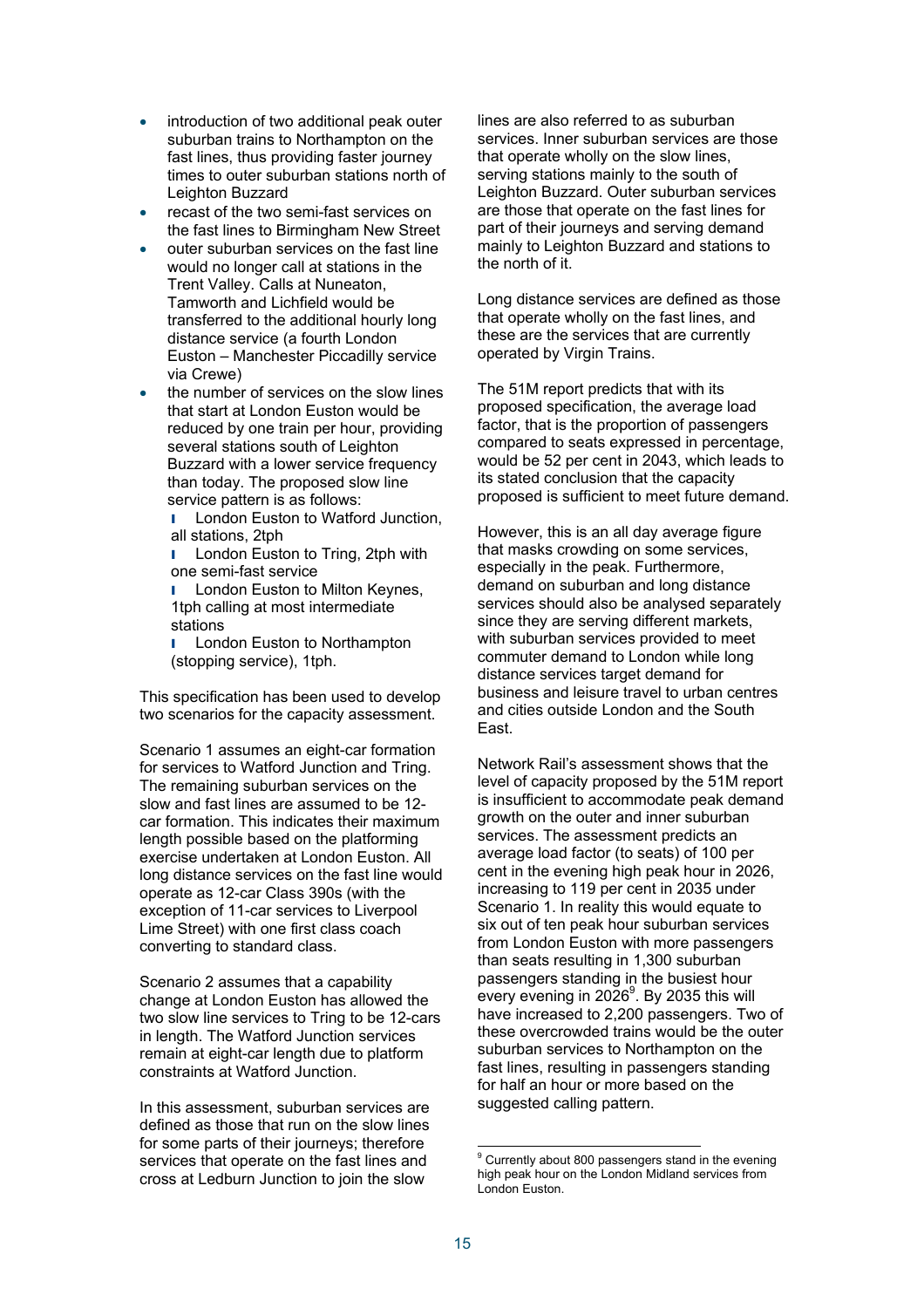In Scenario 2, where a 12-car formation is assumed on Tring services, the average load factor (to seats) at London Euston would be 93 per cent in the evening highpeak hour in 2026, increasing to 110 per cent in 2035. However, this average figure masks current and continued imbalances in passenger numbers on different trains, and it is estimated that approximately 1,200 passengers would be required to stand on the suburban services in the evening high peak hour in 2026, increasing to 1,900 passengers by 2035. Similarly to the previous scenario, passengers would regularly stand for around half an hour.

Under the 51M proposition, passengers travelling to stations north of Leighton Buzzard will generally have more and faster services than today. Network Rail's assessment shows that, due to the speed differential between the services on the fast and slow lines, passengers travelling further out would choose to travel on the fast line trains. As a result, passenger loads on the faster outer suburban services are expected to be high and would exceed the number of seats available in the peak. This imbalance between demand and supply would result in a situation similar to that at Reading, where currently there are more passengers than seats on the long distance services to London Paddington in the peak despite the fact that there is spare capacity on slower suburban trains that call at intermediate stations.<br>The 51M report states that capacity on 'fast

commuter services' could be 'doubled in five years' through the interventions it proposes, however no evidence of the calculations that have generated this conclusion are provided. It appears that this statement simply refers to a doubling of the number of outer suburban services using the fast lines. Network Rail has undertaken detailed analysis for Milton Keynes Central, Watford Junction and Northampton stations to assess the impact of the 51M proposition on them. These stations were chosen because they are the busiest stations on the suburban lines, in terms of passenger volume.

Despite the additional outer suburban services proposed in the 51M report, the 'effective' capacity available to passengers travelling to stations north of Leighton Buzzard is not as much as it appears due to the mixture of stopping and non/limited stop

services. For example, there are five services per peak hour to Northampton under the 51M proposition, compared to four currently. Of these five services, four travel on the fast lines for part of their journey giving a superior journey time than the service that travels wholly on the slow lines. An assessment of train loading and how it would spread in the high peak hour shows that passengers travelling to Northampton would almost exclusively use the fast line trains. Under the 51M proposition, the total number of seats for Northampton passengers increases by 35 per cent in the high peak hour, however when the overtaken train is excluded, capacity increases by only eight per cent which is not sufficient to accommodate forecast demand growth to 2026.

Similarly, passengers travelling to Milton Keynes Central are unlikely to use the slow line trains, thereby further increasing demand for outer suburban services and exacerbating train crowding. In the 51M proposition there are nine services per peak hour to Milton Keynes Central, including the three long distance trains per hour. However, examination of service patterns shows that two of these services would be overtaken by the fast line trains. Network Rail's assessment of train loads shows that almost no passengers would use the slow line trains to travel to Milton Keynes Central. Some of the demand to Milton Keynes on the suburban services could potentially be transferred to the long distance services; however this could cause crowding on the long distance services. Network Rail's assessment of train loadings shows that supply does not match demand perfectly in the peak, as some commuters would choose to travel at the times they prefer despite spare capacity on other services.

 Watford Junction, Network Rail's Despite the increase in service frequency to assessment shows that passengers travelling on the suburban services to Watford Junction would experience an average load factor of more than 120 per cent in the high peak hour due to the speed differential between non/limited stop and stopping services, and passengers' preference of when to travel. Furthermore, due to platform constraints at Watford Junction, services that terminate there can only be operated in a maximum of eight-car formation, limiting capacity growth. Some of the demand to Watford Junction on the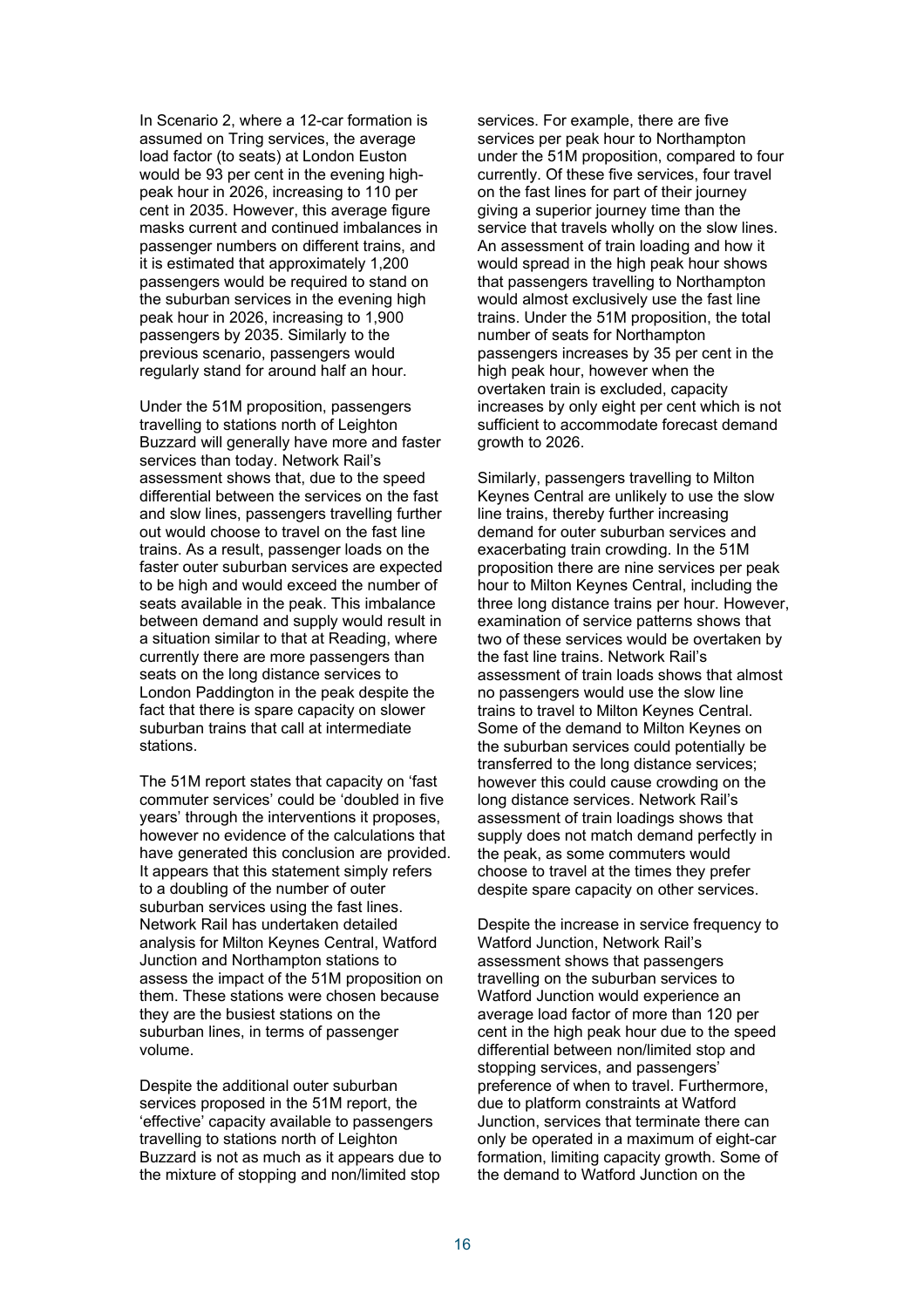suburban services could potentially be transferred to the long distance services, however this would cause crowding on some of these trains.

Passengers travelling from London Euston to stations south of Leighton Buzzard will generally have fewer services in the 51M timetable compared with today. Demand to stations south of Leighton Buzzard is expected to grow at 1.9 per cent per annum. With this demand forecast and the limited increase in capacity to these stations under the 51M proposition, Network Rail estimates that half of the evening peak services to the inner suburban stations would have more passengers than seats in 2026.

The 51M report shows a 181 per cent increase in long distance capacity on the WCML when compared to the 2008 base. However, when compared to the committed plan to lengthen some Class 390 trains to operate in 11-car formation during the current control period, the 51M proposition is adding only 58 per cent more standard class seats. This 58 percent increase is achieved by lengthening all Class 390 trains to 12-car formation (except for services to Liverpool Lime Street which are assumed to be 11-car), converting one first class coach per train to standard class and operating an additional one train per hour in the peak. Network Rail's analysis shows that the average load factor on the long distance services in the evening high-peak hour is approximately 60 per cent in 2026 increasing to 75 per cent in 2035 when taking into account the increased capacity proposed by 51M.

This assessment identifies peaks in passenger numbers on certain services that coincide with the busiest times of the day. This would result in passengers standing for more than twenty minutes in the evening peak in 2026. The 51M report proposed that three long distance services per evening peak hour will also stop at Milton Keynes Central to meet commuter demand. Network Rail's assessment shows that demand from Milton Keynes Central commuters for these long distance services would be high, resulting in some long distance travellers having to stand in the peak. The level of crowding would be particularly bad on Friday evenings, which is the busiest time of the week when demand for leisure and business travel is highest and coincides with the commuter peak. The 51M report also

proposes that two long distance services per hour call at Watford Junction to serve commuter demand. Similarly, this will increase loadings on the long distance services so trains would be crowded, particularly on Friday evenings.

# **2.4 Conclusion**

The previous section outlined the analysis undertaken of the 51M proposals. Though the analysis has shown that they do provide additional capacity on the WCML, for a variety of reasons these proposals are not the best long-term strategy for the route.

The additional capacity provided by the 51M outputs does not match the demand profile on the route as it leaves over 1,300 people standing on the suburban services in the high-peak hour in 2026, increasing to approximately 2,200 in 2035. This is a worse situation than today, as approximately 800 people currently stand in the high-peak hour on these services. Therefore, this option does not solve the main driver for a capacity intervention on the route, which is the overcrowding on suburban services at the southern end of the route in the peak.

Network Rail's initial review of the proposal has demonstrated that a capability change is likely to be required at London Euston to accommodate the longer long distance services along with the suburban services and the sleeper services in the morning peak. A more detailed timetabling exercise would be required to determine the precise scope of works required but it is felt that achieving longer platforms or additional platforms would require a major remodelling of London Euston station.

In addition to the works required at London Euston, the 51M report made no reference to the infrastructure requirements at the intermediate stations along the route. The majority of stations that would be served by longer Class 390s would require platform extensions, many of which would be complex to deliver due to the locations and available space within the railway footprint and/or surrounding buildings.

Under the 51M proposal, the West Midlands and Chilterns RUS recommendation with regard to delivering a capacity increase between Coventry and Birmingham New Street by diverting the Southampton Central – Newcastle service away from the Solihull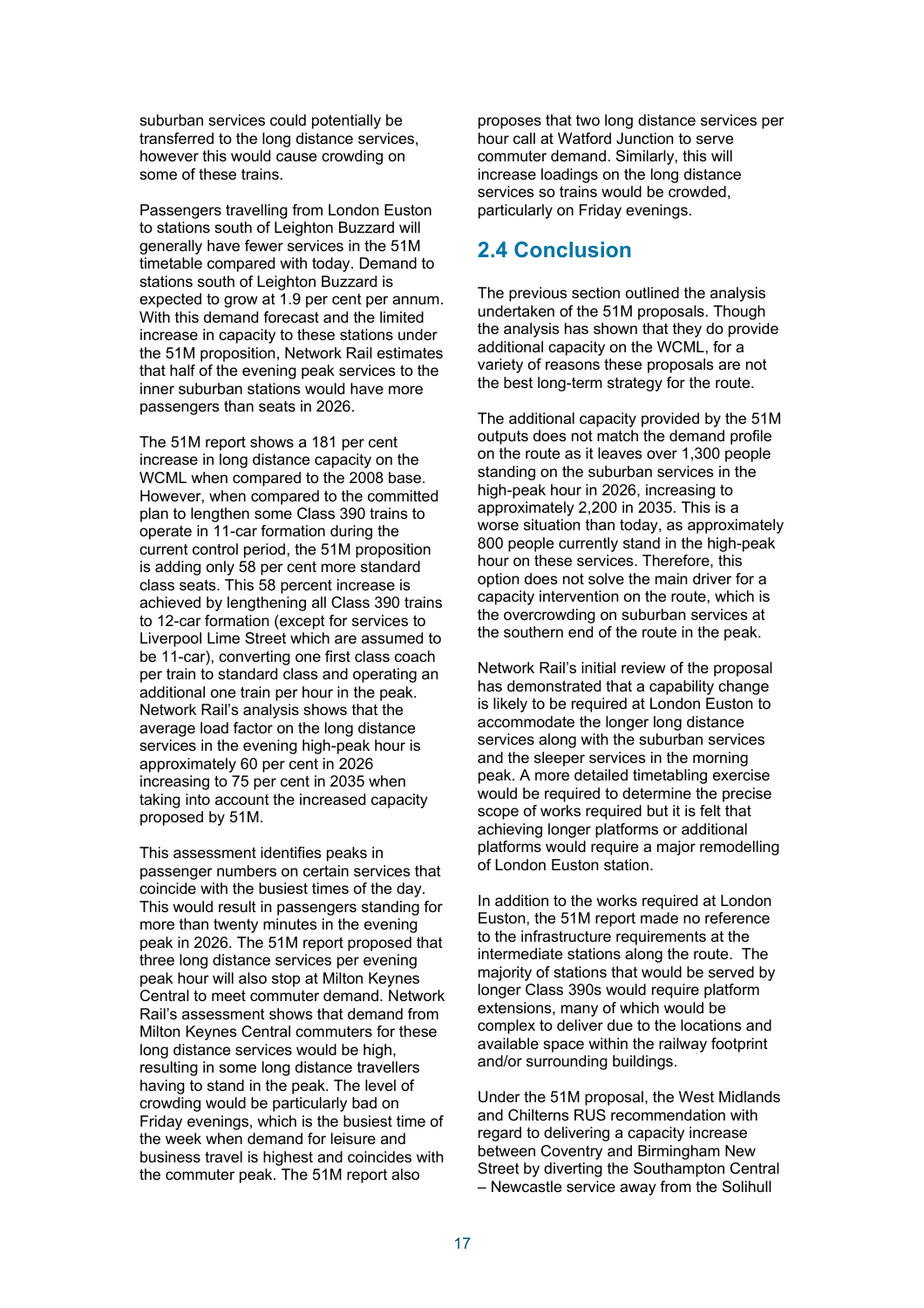corridor to operate via Coventry would not be realised as there would be insufficient capacity along the route.

As there are no off-peak service details available in the report, it is not possible to fully understand the impact the 51M proposal would have on freight services.

One of the key considerations is the impact of disruption during the construction phase of the necessary infrastructure work. The suggested enhancements are significant infrastructure interventions that would almost certainly require total blockades of the line similar to that undertaken over a ten year period for the WCRM. Furthermore, usage of the WCML has grown considerably since the route modernisation and the impact of similarly disruptive works would therefore be considerably greater than it was then, and the logistics of moving passengers on alternative routes would be much more difficult. This also contradicts Network Rail's strategy to provide a 'seven day railway' for its customers. However, using a less disruptive approach would increase the cost, duration and inefficiency of the work.

Network Rail considers it unacceptable to undertake a programme of works that would cause this level of disruption on the route to deliver a service that would not solve overcrowding at the southern end of the route. It would also likely involve a remodelling of London Euston station.

Although the station would have to be remodelled as part of the construction plan for HS2, the 51M option would not offer the majority of the benefits provided by a new line.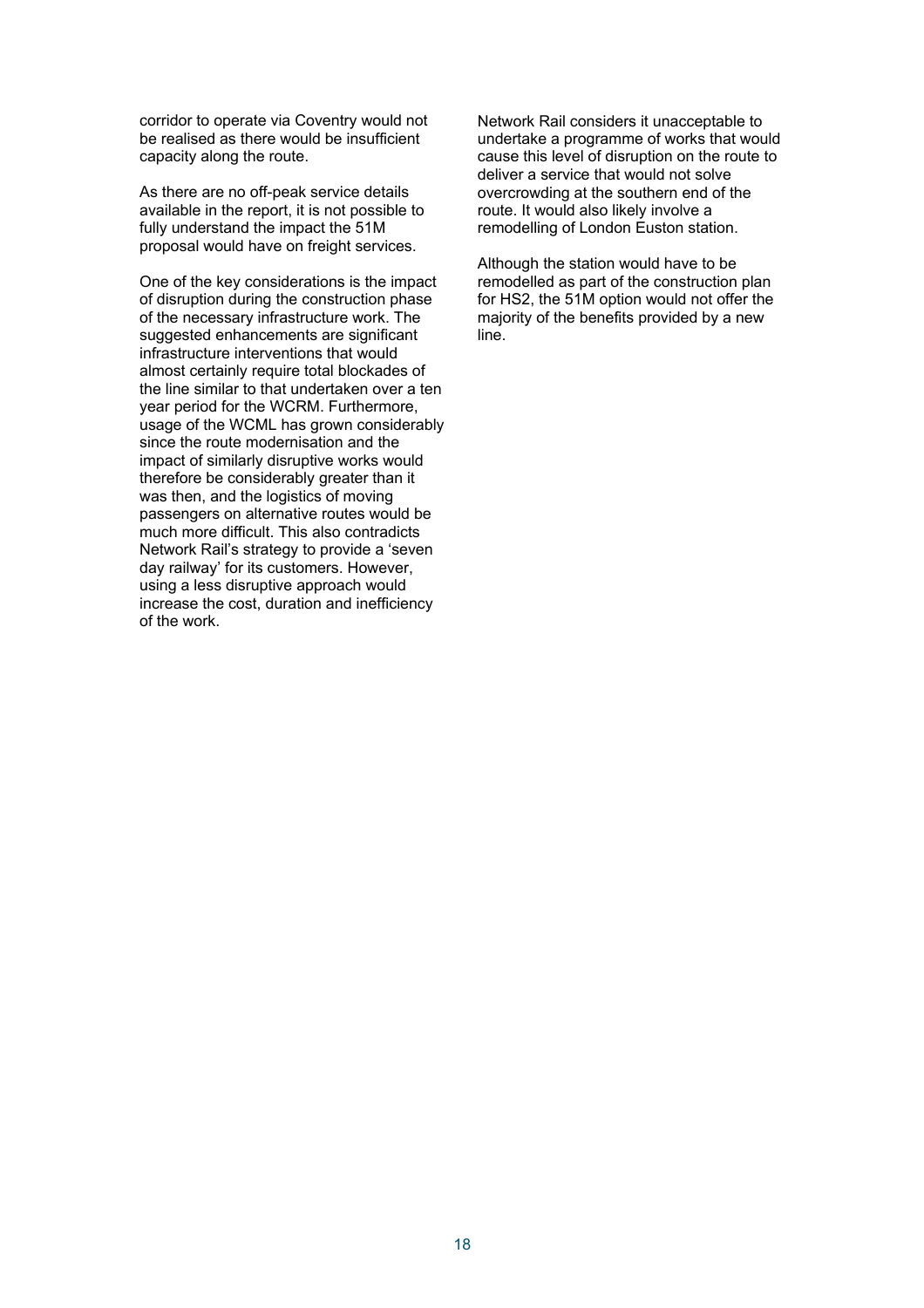# **3.0 Review of Rail Package 2 proposal**

RP2 proposes to meet demand growth to outer suburban stations and provide a moderate increase in long distance capacity on the WCML by

- running 12 trains per hour throughout the day (compared to 11tph currently in the peak and nine in the off-peak)
- cars lengthening all Class 390 services to 11-
- running two additional services on the fast lines $10$ .

A number of infrastructure enhancements are proposed by the report to support the increase in service level.

# **3.1 Outputs**

Network Rail was asked by the DfT to examine 'whether the proposed outputs can be delivered by the proposed infrastructure and other interventions' in RP2.

The RP2 information as presented appears broadly acceptable from a high level train planning point of view, assuming the quantum of all other services stays the same as today and subject to some minor timetable conflicts being resolved. Some calling patterns would also have to be revised in order to flight the specified service quantum.

The analysis undertaken confirms that the timings assumed by RP2 seem appropriate. The journey time savings assumed by RP2 appear to be predominantly delivered through removal of station calls, for example, two of the three station calls are removed from the London Euston – Birmingham New Street service. The journey time savings are also reliant on the procurement of higher performing rolling stock as suggested by RP2.

It was also found that to achieve the proposed quantum of services, the outer suburban services that utilise the fast lines would need to be operated using 125mph tilting suburban rolling stock. Such rolling stock does not currently exist and would

 $\overline{a}$ 

need to be specified and purchased as newbuild stock.

RP2 states that the following infrastructure enhancements are required to deliver the proposed quantum of services:

- grade separation of Ledburn Junction
- construction of a fourth line between a section of Attleborough South Junction to Brinklow Junction
- Stafford bypass
- additional platforms at London Euston
- additional platforms at Manchester **Piccadilly**
- grade separation at Ardwick Junction
- four-tracking between Beechwood and Stechford.

The work undertaken confirms that the majority of this infrastructure is required to deliver the specified train services, though in Manchester the enhancements proposed are not essential.

The additional platforms at Manchester Piccadilly and the Ardwick flyover were deemed necessary in the RP2 report. However, this was published prior to the Government's announcement of funding for the Ordsall  $Chord<sup>11</sup>$  infrastructure. The implementation of this project will result in the removal of a number of complex crossing moves at the throat of Manchester Piccadilly and a reduction in the quantum of trains in the platforms. A platforming exercise has demonstrated that after delivery of the Ordsall Chord infrastructure, the LDHS services specified in RP2 can be accommodated at Manchester Piccadilly without the need for additional platforms or the Ardwick flyover.

The introduction of the WCML December 2008 timetable had a detrimental impact on 'local' services in the Manchester area. Increasing the long distance services to Manchester, without any infrastructure investment on the corridor, may cause a further detriment to the local services and will definitely restrict growth or any improvement in the local services in this area.

The RP2 proposal suggests constructing three additional platforms at London Euston

 $10$  The proposal is silent on the slow line services thus i is assumed that it is the same service as today.

<sup>&</sup>lt;sup>11</sup> The Ordsall Chord will be an approximately 1km section of track over a newly built viaduct that will connect Manchester Piccadilly, Manchester Oxford Road and Manchester Victoria stations.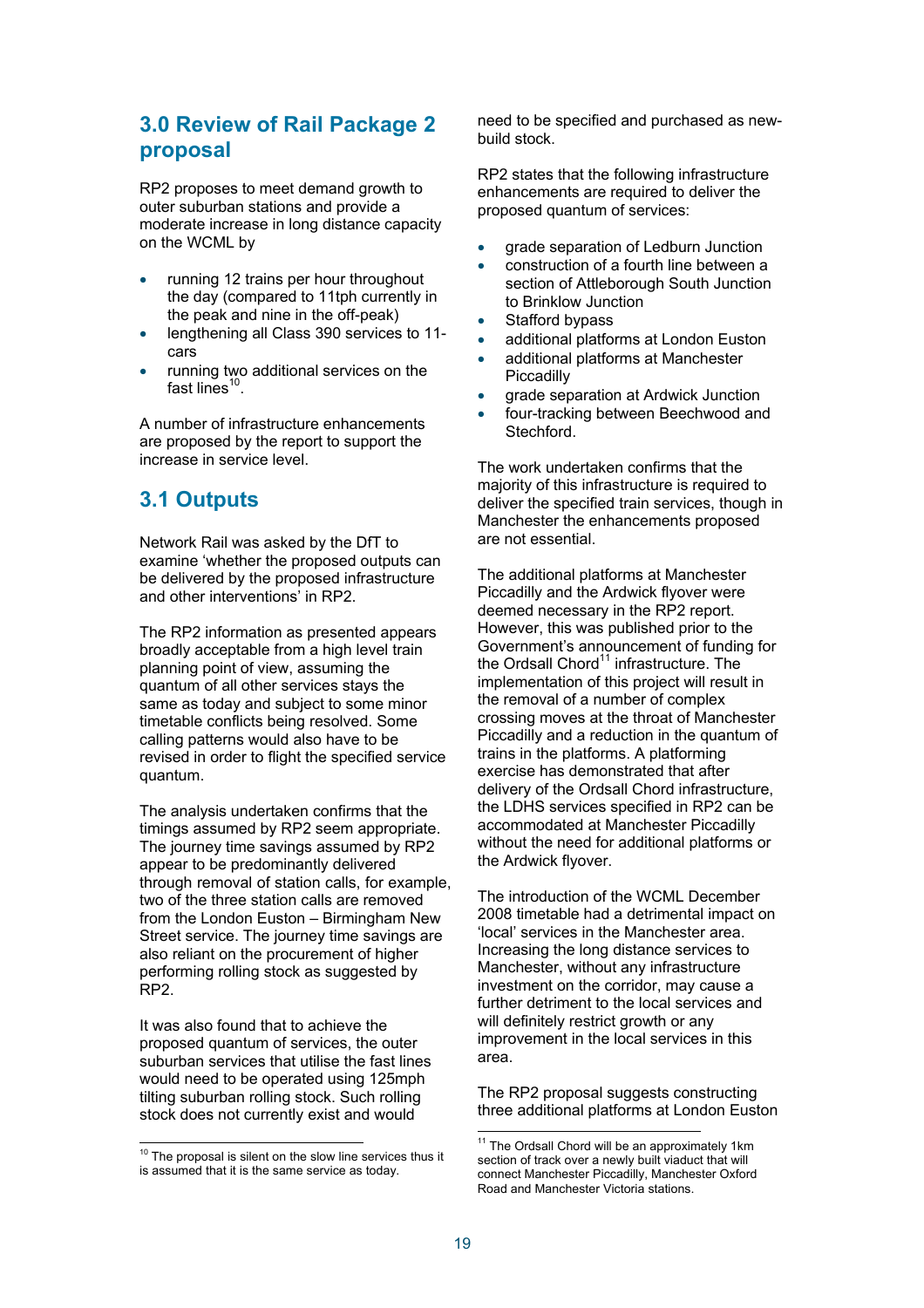to provide additional capacity in the morning peak to help accommodate the additional fast line services, alongside the sleeper trains from Scotland.

service and sleeper service. The initial assessment undertaken by Network Rail agrees that additional capacity would be required at London Euston to support the increased level of long distance service alongside the current slow line

The key platform constraint at London Euston is the capacity on platforms which can support 12-car inner suburban services alongside the long distance and outer suburban services. To deliver the service level new platforms or lengthening of the remaining short platforms at London Euston may be required.

The specification by RP2 proposes additional platforms at London Euston to accommodate the sleeper service. Today, two sleeper services need to be accommodated in long platforms at London Euston station for a large proportion of the morning peak period. Therefore Network Rail agrees that additional platforms are likely to be required to accommodate the specified train service on the assumption that the sleeper services continue to occupy platforms at London Euston for the same periods as they do currently.

Determining the scope of any work required at London Euston would require more detailed assessment of a timetable, recognising also the flexibility that would be required to maintain performance on the WCML. The feasibility of providing this additional capacity at London Euston is considered in section 3.3.1.

Platform capacity at Glasgow Central is also likely to be problematic. Accommodating the increase in long distance services from London may have a detrimental impact on other services in the area.

The RP2 proposal includes an additional two-hourly passenger service north of Preston (London Euston to Glasgow). This will put more pressure on the capacity available on this two-track section of railway, where providing robust daytime freight paths is already difficult. Network Rail has included an enhancement to the infrastructure north of Preston within the CP5 IIP. The RP2 proposal would require at

least this infrastructure to be delivered to allow for freight traffic alongside this level of passenger service. A more detailed study of the flighting of passenger paths over this section would be required to fully understand the impact on freight growth. Infrastructure enhancements would also be required in this area to accommodate the proposed HS2 service.

As stated above, the RP2 proposal concentrates on increasing capacity on the fast lines. The proposal does not provide any opportunity for growth above today's level of service on the slow lines. Even with the proposed additional platforms at London Euston, the capacity on the slow lines themselves mean that the only possible way to increase the quantum of services on the slow lines would be to adopt a metro style service, with all services calling at all stations which would result in undesirable journey times.

The proposal also reroutes the current semifast service that runs to Crewe to run via Stafford directly on the WCML to Crewe, instead of via Stoke-on-Trent. This would remove a significant amount of capacity and connectivity on the corridor and remove all services from Stone station. RP2 does not attempt to replace this capacity and work undertaken in the West Coast Main Line RUS to examine this proposition could not find a value-for-money option to replace this lost capacity.

This is not the sole case of connectivity being lost as a result of the RP2 service specification. The RP2 proposal appears to concentrate on improving journey times and frequency of LDHS services, but in some cases this is to the detriment of intermediate flows.<br>Though Watford Junction gains a fast

service to Manchester Piccadilly, it replaces the existing connectivity to the West Midlands. Watford Junction also loses all fast services to Northampton, Milton Keynes Central and Rugby.

Milton Keynes also loses fast services to Birmingham (via Weedon) and there is an overall reduction in the quantum of services to the West Midlands. Milton Keynes Central gains a direct service to Glasgow but this is at the expense of the existing direct service to Chester and North Wales. Rugby also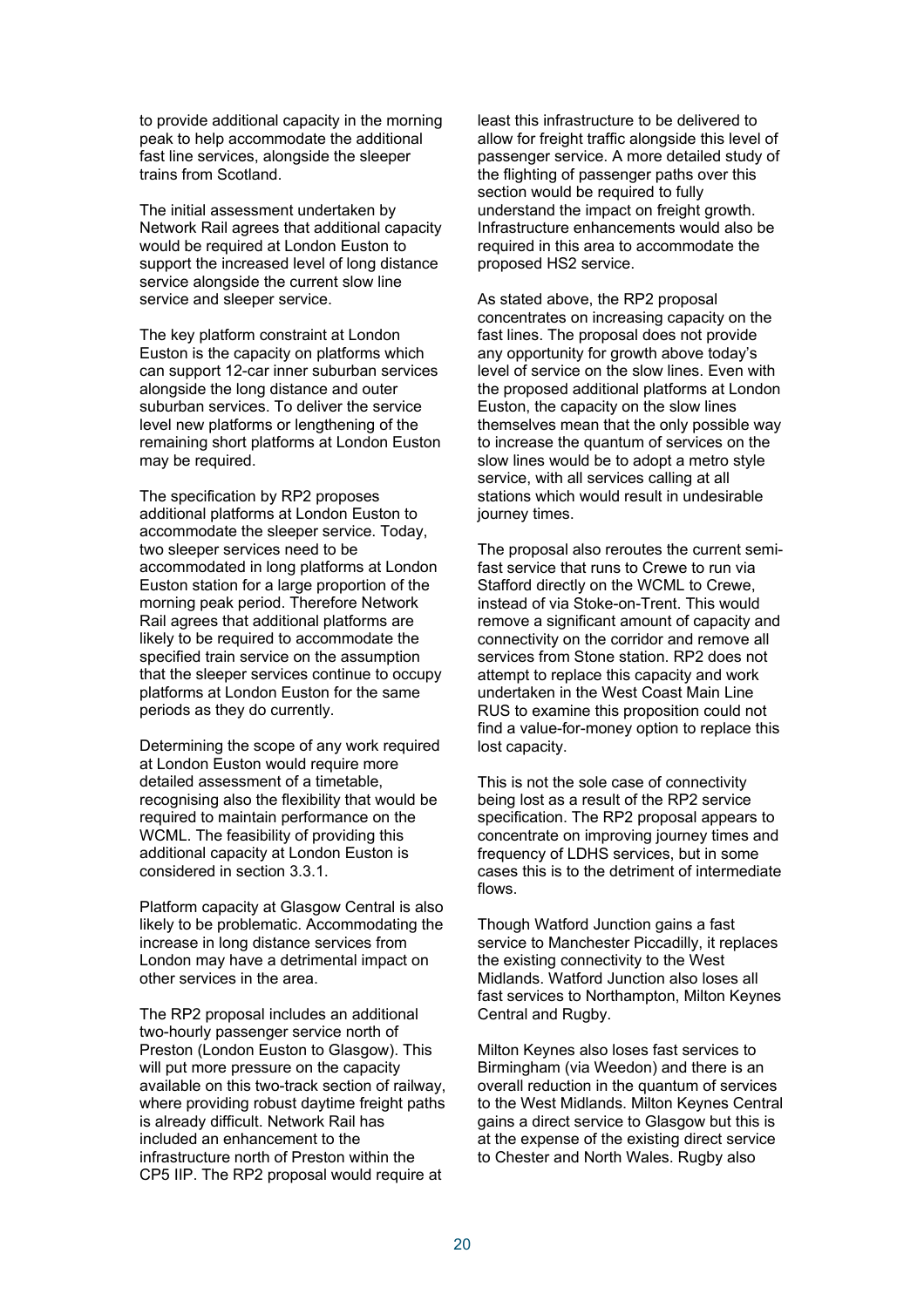loses a significant quantum of services to the Coventry corridor.

Birmingham New Street and Wolverhampton both gain one train per hour, but the number of services from Coventry and Birmingham International to London is reduced by one train per hour. The entire corridor loses direct fast connectivity to Rugby, Milton Keynes Central and Watford Junction.

London Euston to Glasgow Central services become hourly with a further additional train in every second hour. This increase in quantum is offset by slower journey times from London to Wigan North Western, Lancaster, Oxenholme Lake District and Penrith North Lakes which result from additional stops at Milton Keynes Central and Crewe (though the connectivity benefits of this are noted).

Finally, the RP2 proposal does not have the capability to accommodate the forecast number of freight services on the route due to the intensive off-peak proposal, which is the same as that in the peak. Freight traffic generally runs in the off-peak today, when there is a reduction in the long distance service quantum.

# **3.2 Costings**

Network Rail was asked to examine 'whether the costs of the interventions included in the economic appraisal of Rail Package 2, as prepared by Atkins, are an accurate reflection of the likely costs of such works'.

This section gives an overview of Network Rail's view of the costs in the RP2 report, along with any other costs that would need to be taken into account when considering this option.

Network Rail has reviewed the RP2 infrastructure cost estimates. Approximate estimates of the cost of each enhancement were prepared (based on the information available for each) using Network Rail's standard estimating methodology. An optimism bias allowance of 66 per cent has been included in all estimates to be consistent with the approach taken by RP2. Pre-delivery scheme development costs are not included in the estimates, again to be consistent with the RP2 estimates.

It has been assumed that as a result of the interventions identified in the RP2 report that there is no detrimental effect to the rest of the network in terms of the ability to run services that either join or leave the route (which has not been examined) at differing locations.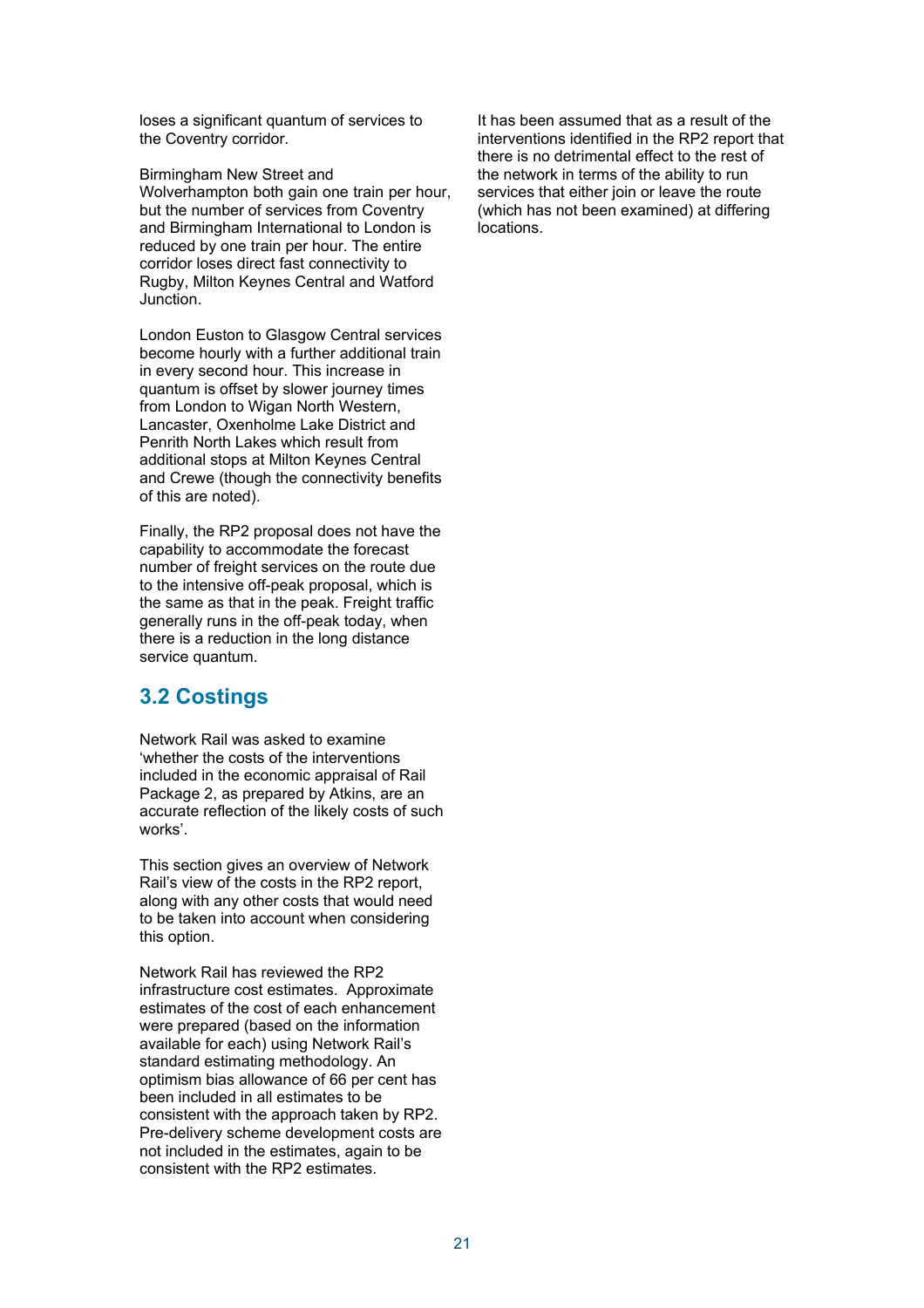# *3.2.1 Infrastructure suggested in the RP2 report*

The table below summarises Network Rail's review of the cost of the interventions proposed in the RP2 report.

|                                                                                                                                                                                                                                                                                                                                                                                                                 | RP <sub>2</sub><br>suggested |  |
|-----------------------------------------------------------------------------------------------------------------------------------------------------------------------------------------------------------------------------------------------------------------------------------------------------------------------------------------------------------------------------------------------------------------|------------------------------|--|
| RP2 infrastructure enhancement                                                                                                                                                                                                                                                                                                                                                                                  | cost                         |  |
|                                                                                                                                                                                                                                                                                                                                                                                                                 | (£billions)<br>0.24          |  |
| Grade separation of Ledburn Junction                                                                                                                                                                                                                                                                                                                                                                            |                              |  |
| The estimated cost in the RP2 report for delivery of the proposed enhancements is<br>considered to be under-costed by approximately five per cent.                                                                                                                                                                                                                                                              |                              |  |
| Construction of a fourth line between a section of Attleborough South<br>Junction to Brinklow Junction                                                                                                                                                                                                                                                                                                          | 0.19                         |  |
| Network Rail's assessment of the cost for this enhancement is significantly lower than that<br>included in the 51M report (approximately 50%).                                                                                                                                                                                                                                                                  |                              |  |
| A more detailed assessment of the proposed enhancement is required to fully assess the<br>likely impact of the proposed works on the operation of Rugby and the Trent Valley lines.                                                                                                                                                                                                                             |                              |  |
| Stafford bypass                                                                                                                                                                                                                                                                                                                                                                                                 | 1.23                         |  |
| Network Rail has assessed the cost estimate for the Stafford bypass by reference to a<br>previous proposal for an enhancement at Stafford which gives the same outputs as those<br>proposed in the RP2 report. It is our assessment that the RP2 estimate is not significantly<br>over or under-costed.                                                                                                         |                              |  |
| Four-tracking between Beechwood and Stechford                                                                                                                                                                                                                                                                                                                                                                   | 0.90                         |  |
| The estimated cost in the RP2 report for delivery of the proposed enhancements is<br>considered to be under-costed by approximately 10 per cent.                                                                                                                                                                                                                                                                |                              |  |
| Northampton linespeed improvements                                                                                                                                                                                                                                                                                                                                                                              | 0.003                        |  |
| The estimated cost in the RP2 report for delivery of the proposed enhancements is<br>considered to be only about a third of the likely cost, but the difference is not considered<br>significant as the item is low cost, relative to the other enhancements. Any work at<br>Northampton may involve significant disruption to train operations as this is a critical<br>servicing location for London Midland. |                              |  |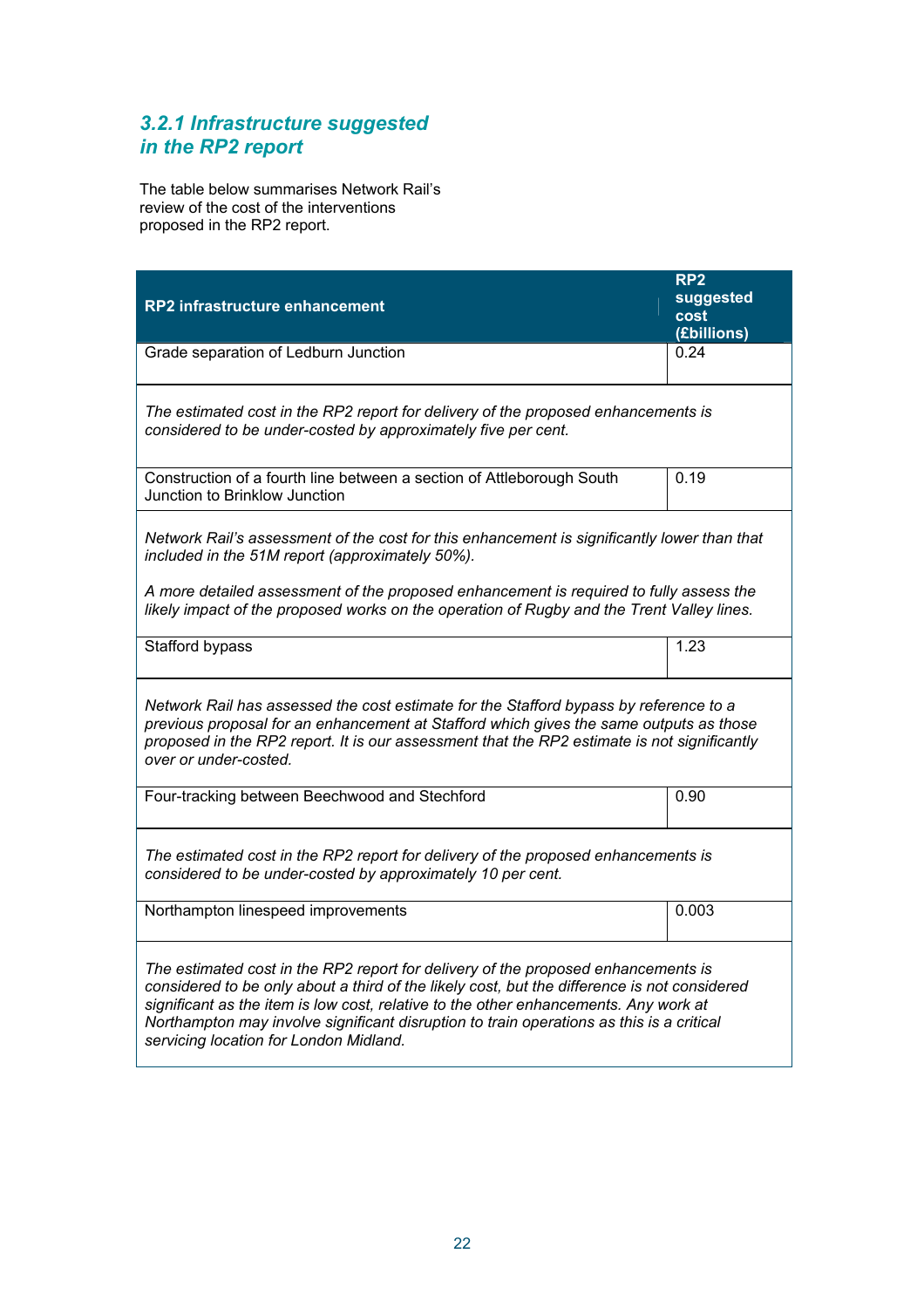| Additional platforms at London Euston                                                                                                                                                                                                                                                                                                                                                                                                                                                                                                             | 0.06 |
|---------------------------------------------------------------------------------------------------------------------------------------------------------------------------------------------------------------------------------------------------------------------------------------------------------------------------------------------------------------------------------------------------------------------------------------------------------------------------------------------------------------------------------------------------|------|
| As detailed in section 3.3 below, the RP2 proposal to provide three additional platforms at<br>London Euston station is considered not to be possible without triggering a major<br>remodelling of the station. This cannot be costed without a clearly defined scope of works.<br>The provision in the RP2 report is inadequate as a major station remodelling would be<br>expected to cost several hundred million pounds.                                                                                                                      |      |
| Additional platforms at Manchester Piccadilly and grade separation of<br>Ardwick flyover                                                                                                                                                                                                                                                                                                                                                                                                                                                          | 0.40 |
| Analysis has shown that this enhancement is unlikely to be required to deliver the outputs<br>stated in the RP2 report.                                                                                                                                                                                                                                                                                                                                                                                                                           |      |
| Other WCML locations                                                                                                                                                                                                                                                                                                                                                                                                                                                                                                                              | 0.29 |
| The RP2 report is not explicit about exactly what work is required; therefore this estimate can<br>not be evaluated. However, section 3.3 highlights other areas where a cost provision should<br>be made, such as reliability strengthening and depots.                                                                                                                                                                                                                                                                                          |      |
| Power supply                                                                                                                                                                                                                                                                                                                                                                                                                                                                                                                                      | 0.29 |
| The RP2 report allocated 10 per cent of construction costs to power supply upgrades. It is<br>not possible to know the exact cost of the power supply upgrade that would be required as it<br>is not known what the base timetable will be when the RP2 service specification is<br>implemented. However, Network Rail estimated the cost of the power supply upgrade that<br>would be required if the RP2 specification were implemented on the current timetable, with<br>committed interventions, and this produced a figure of c£150 million. |      |
| Disruption costs                                                                                                                                                                                                                                                                                                                                                                                                                                                                                                                                  | 10%  |
| Network Rail considers 10 per cent to be too low a provision for disruption costs, a figure of<br>18 per cent would be more appropriate. This is discussed further in section 3.3.1.                                                                                                                                                                                                                                                                                                                                                              |      |

Overall, the cost estimates of Stafford bypass, Beechwood to Stechford, Brinklow Junction – Attleborough South Junction, Ledburn Junction and Northampton linespeed improvements are not significantly over or under-costed. However, the cost for additional capacity at London Euston does not account for the size of the intervention proposed. This is further discussed in section 3.3. There are also a number of other areas that would require investment that are not specifically mentioned by RP2, these are also discussed in section 3.3.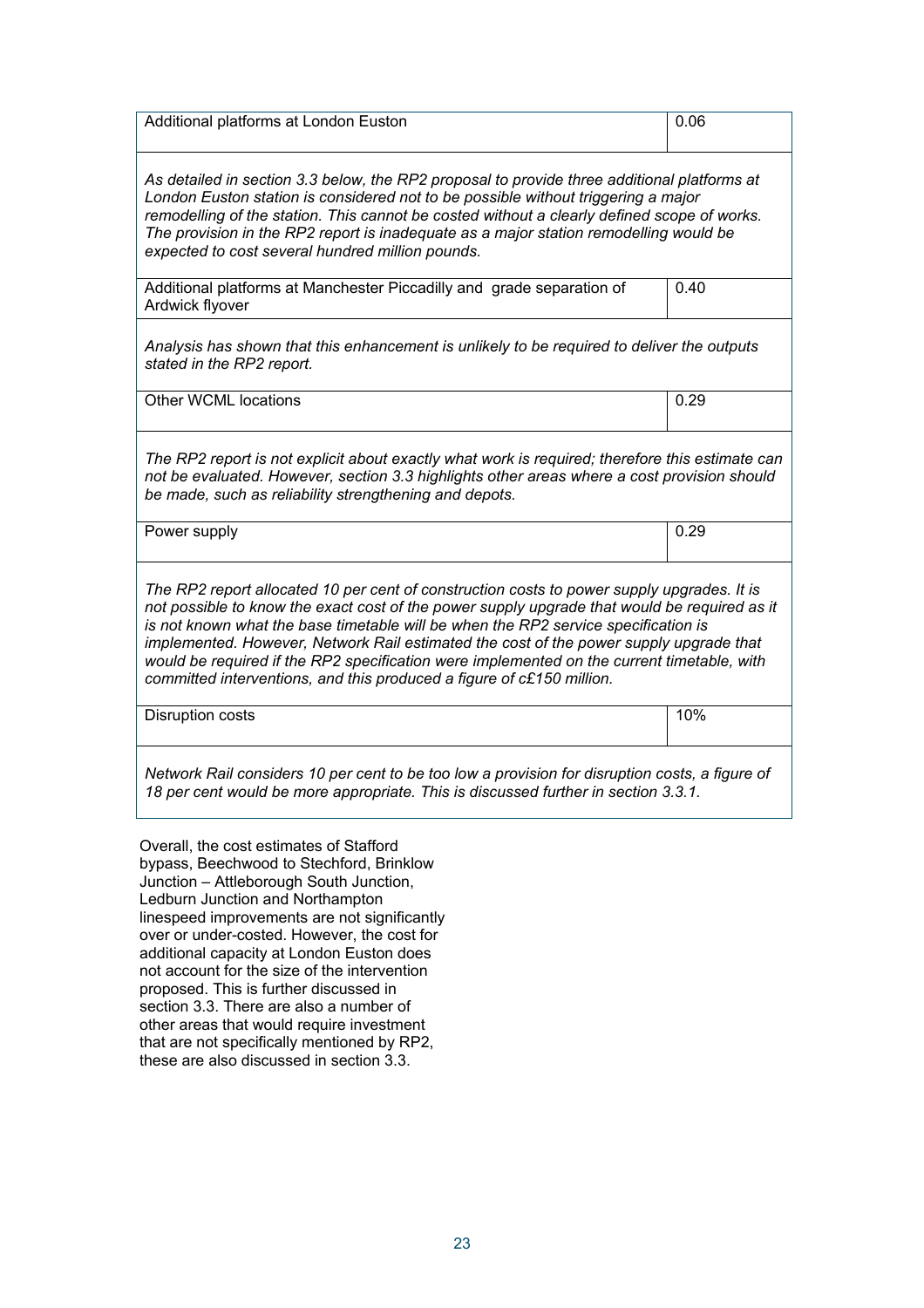# **3.3 Feasibility and deliverability**

This aspect of the proposal was examined from a number of angles. Firstly, the deliverability of the upgrades required to the route to accommodate the proposed service specification. Secondly, the effect that running this train service would have on the route; and, lastly, whether this service specification would provide adequate capacity to accommodate long-term demand on the route.

### *3.3.1 Construction feasibility and disruption*

The following is a high level assessment of the feasibility of the infrastructure enhancements that have been suggested in the RP2 report, along with any other interventions that may be necessary as a result.

### *Additional capacity at London Euston*

As discussed in section 3.1, the RP2 proposition would require a capability change at London Euston. The extent of this capability change would need to be determined by more extensive timetable development work. The RP2 proposition suggests three additional platforms would be required. As it is not possible to state exactly what would be necessary at London Euston without more detailed timetable development work, Network Rail has assessed the scheme as suggested by RP2.

The proposed RP2 scheme involves building three additional platforms within the current station footprint, on the west side of the station. However, constructing additional platforms in this manner would not be possible without the demolition of the columns which support the station parcels deck. This would in turn necessitate the removal of a large amount of the London Euston station roof along with the overhead line equipment and signalling structure which is supported by the roof structure.

The RP2 proposal would also necessitate cutting into the undercroft of London Euston station. This forms a key arterial route between platforms for station and train support services and would therefore need to be re-provided by moving it further towards the south. This would involve

offices. complicated engineering works due to the location of structural columns which support the station concourse, catering facilities, road access and British Transport Police

Achieving these three additional platforms in the manner suggested by the RP2 report would probably involve a major remodelling of Euston station, including the phased closure of sections of the station with major demolition and rebuilding programmes. A detailed survey and assessment of whether there is sufficient width for fully compliant platforms has not been undertaken, but it is considered highly improbable that three additional platforms could fit within the current footprint of the station.

As mentioned previously, analysis has demonstrated that all three of these additional platforms may not be necessary but additional longer platforms would be required either by platform lengthening or perhaps one additional long platform.

Lengthening platforms at London Euston is not possible without either relocating the station throat or cutting into the station undercroft. Either of these propositions would result in a major remodelling of London Euston station, as described above.

Fitting one additional long platform into the current station footprint is still unlikely to be possible without the removal of the support columns and parcel deck and therefore the roof and overhead line equipment.

To avoid this level of operational disruption, additional capacity could be provided at London Euston by building additional platforms to the west side of the station. This would involve the acquisition of land and property adjacent to Melton Street, whether one or three additional platforms were built. Network Rail has estimated the cost of the scheme to provide three additional platforms which would involve the purchase of land and property, the demolition of two hotels and associated buildings and the demolition of the former Euston Power Signal Box (which is no longer used for operational purposes) as costing over £1 billion. The cost of the scheme could be reduced if only one platform was required, but some land take would still be needed and it is this that forms the majority of the cost estimate.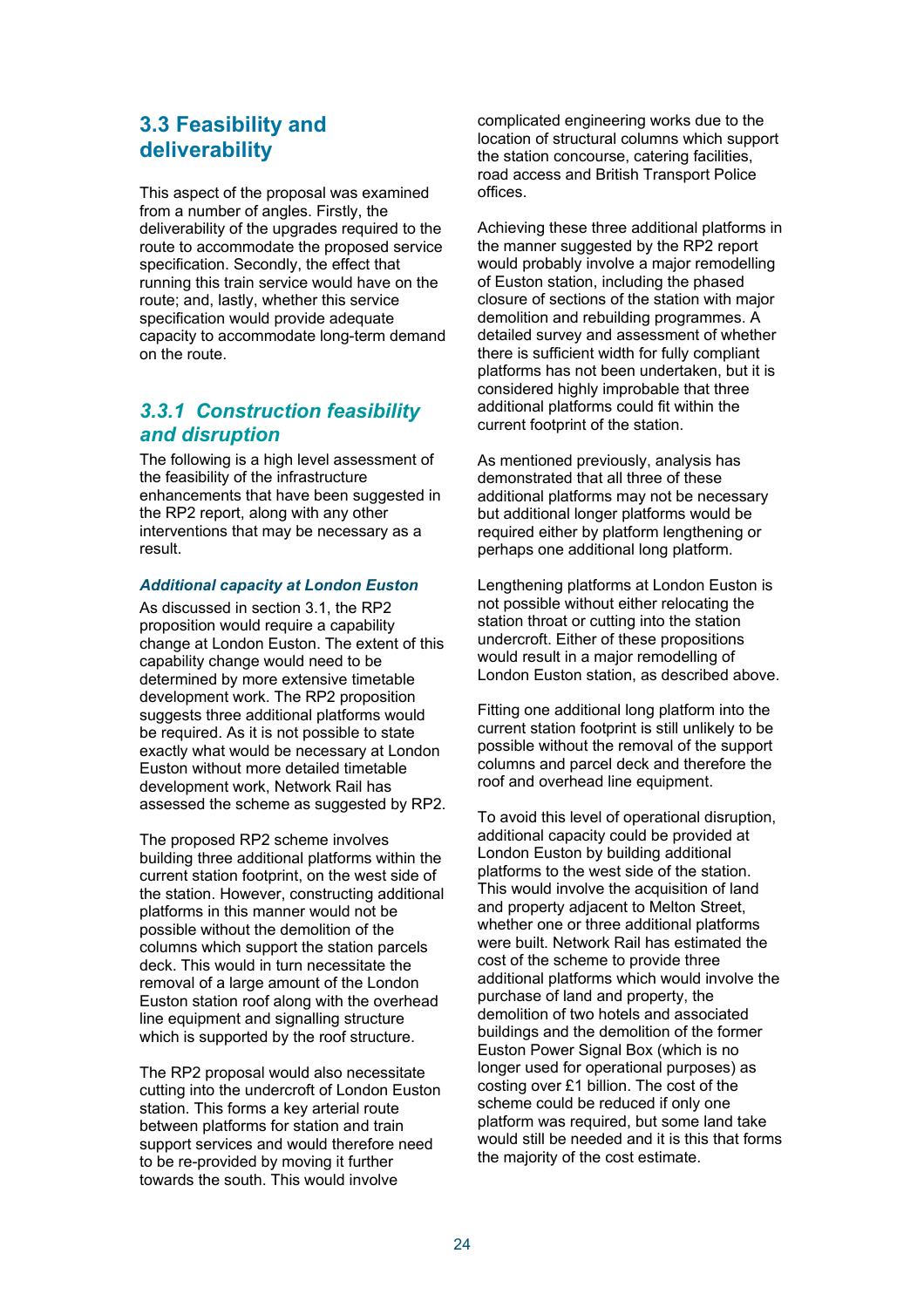#### *Grade separation of Ledburn Junction*

In order to remove the conflict at Ledburn Junction of northbound trains (usually Northampton services) crossing the southbound fast lines and reducing available capacity, a grade separated junction would be necessary. The site has been inspected and it is clear that any junction rising above the level of the WCML would have severe visual intrusion as it would have to be raised approximately 25m above ground level. In order to maintain linespeed when exiting the junction, a high speed turn-out would be required and the gradients would need to be as shallow as possible. It would also be preferable to incorporate a larger land take on the eastern side to avoid expensive relocation costs for signalling and power equipment, although this would require powers through a Transport and Works Act. A road closure would be necessary and the works could only be carried out with full weekend blockades and numerous weekend temporary road closures.

### *Stafford bypass*

Junction and Norton Bridge Junction. The objective was to significantly increase the number of trains that could pass through the Stafford area by addressing the assumed constraints of Colwich Junction, the two-track section through Shugborough, Milford and Brocton Junction, Trent Valley

The bypass solution previously considered by Network Rail, which provides the same outputs as that in the RP2 report, comprises:

- a new line leaving the WCML between Rugeley and Colwich Junction and joining the existing Colwich Junction - Manchester route at Hixon
- a new line leaving the Colwich Junction -Manchester route around Sandon and heading west across Staffordshire towards the existing WCML.

In terms of disruption to the existing railway, this would mostly be where the new infrastructure interacts with the existing network:

- at the junction between Colwich Junction and Rugeley on WCML
- at the junction at Hixon on Colwich Junction - Manchester route
- at the junction at Sandon on Colwich Junction - Manchester route

 at the junction at Norton Bridge or Badnall Wharf on WCML.

Apart from a small section on the Colwich Junction - Manchester route between Hixon and Sandon, the bypass was intended to be all new railway and built on a green field site. As a result much of the construction, other than the four tie-ins would not have had an impact on the operational railway.

The environmental impact on the surrounding area would be significant, and a construction period of around four years would be extremely intrusive to the local community. Planning consent from the Infrastructure Planning Commission would be required if this option were pursued, the timing of which would need to be taken into account.

The Stafford area improvement project (including Norton Bridge Grade Separation) is currently being developed by Network Rail for delivery in CP5. This scheme will deliver two additional fast line paths to/from London in the off-peak. The scheme does not provide an increase in peak capacity. The RP2 quantum of long distance services in the Stafford area in the peak is the same as today; therefore the full Stafford Bypass scheme may not be required. Further development work and examination of the timetable would be required to understand the scope of the intervention required at Stafford to support the RP2 service proposal.

### *Construction of a fourth line between a section of Attleborough South Junction to Brinklow Junction*

There is a three-tracked section of railway between Attleborough South Junction and Brinklow Junction. The RP2 report proposes four-tracking part of this section to reduce the length of the constraint. In order to do this, it would be possible to use some of the old alignment, however, a number of structures and residential properties would have to be demolished and bridges extended. The works would require the relocation of signalling equipment and creation of new OLE structures (either stand alone or by extending the current masts). Most of the linear works are complicated but could be executed within possessions and the structural elements would require blockades.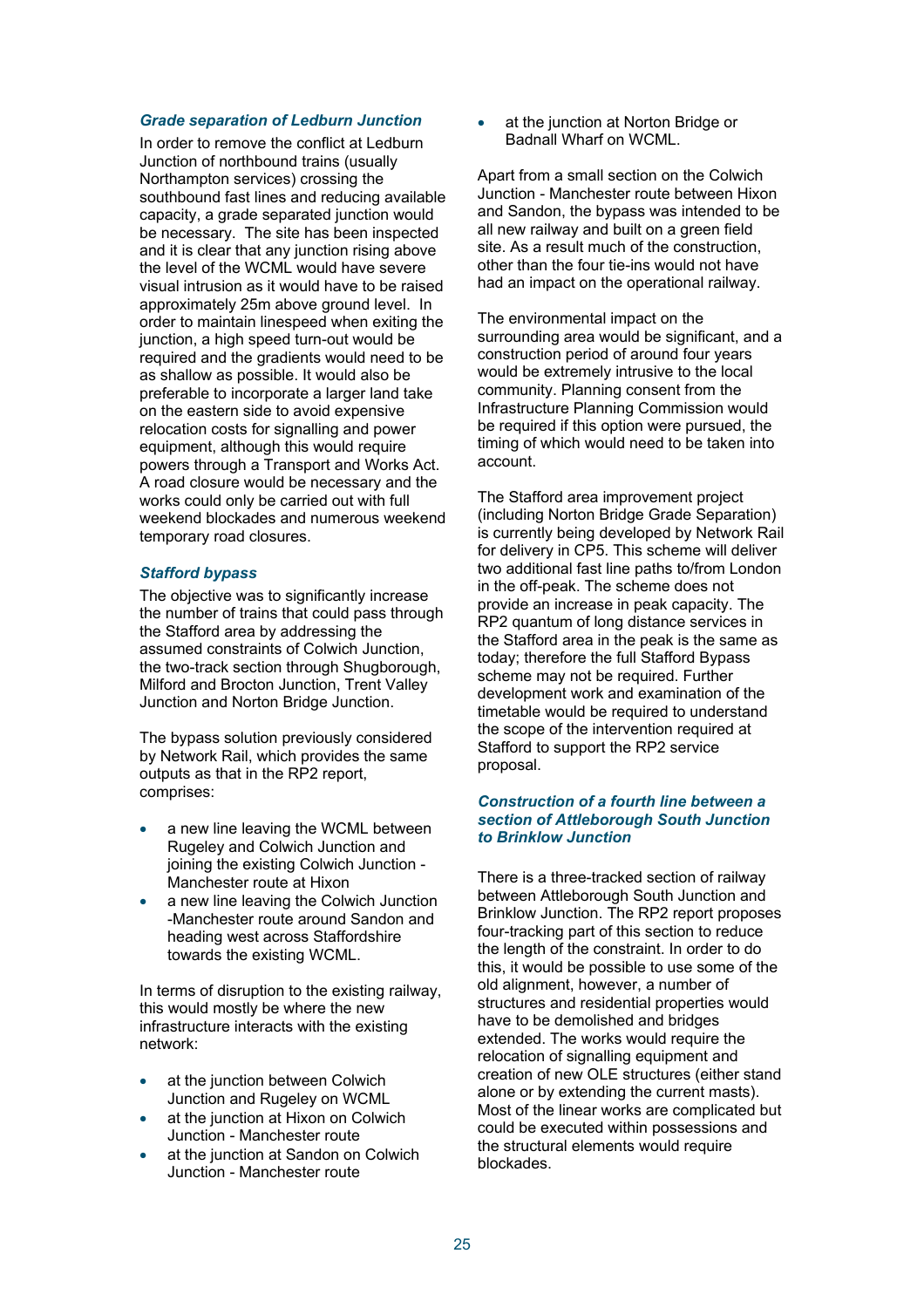### *Four-tracking between Beechwood and Stechford*

An assessment was carried out of the installation of two additional tracks over the 16km between Stechford station (inclusive) and the western end of Beechwood tunnel (hence excluding Beechwood tunnel), near to Tile Hill station. This assessment includes additional platforms at all stations between these locations.

The increased traffic levels would require a local upgrade of the electrification power supply system however this is described separately in the section titled 'Electric Traction Power Supply System'.

It should be noted that, in addition to the financial cost, this proposal would result in significant land take of rural areas and substantial disturbance for a distance of approximately 7km of urban corridor (residential, commercial and industrial) with the associated planning risk to the project.

Significant construction disturbance would occur at the following locations where construction of a new railway bridge is required at the road/rail crossing point:

- A45 dual carriageway
- M42 Motorway
- A452 dual carriageway.

Partial closures would be required due to construction works at the following stations:

- **•** Berkswell
- Hampton In Arden
- Birmingham International
- Marston Green
- Lea Hall
- Stechford.

#### *Liverpool Lime Street*

An enhancement to Liverpool Lime Street is included in the Control Period 5 Initial Industry Plan (IIP). This intervention would deliver three 11-car capable platforms at Liverpool Lime Street and improve the layout of the station.

RP2 suggests running two trains per hour to Liverpool Lime Street in some hours. Due to the current infrastructure capability at Liverpool Lime Street and the interaction between the LDHS services and local services, it is doubtful that this would be

achievable without the enhancement proposed in the IIP.

#### *Depots*

The requirement for additional facilities for train servicing at depots is an issue that would require consideration and investment when running the additional train sets that would be required to implement RP2's level of service.

After the introduction of the planned additional train sets on the WCML in Control Period 4, most depots will be near capacity. The additional train sets required by RP2 would likely require a new depot or a significant increase to the existing depots, although available land is likely to be an issue.

Depot requirements and associated locations would need to be investigated in more detail to ascertain future requirements of train servicing and future depot capability at key locations.

### *Disruption*

services. A key consideration when evaluating the RP2 proposal is the disruption caused to the operational railway during the construction phase of these interventions. Necessarily, each intervention affects the operational railway and would involve significant blockades, resulting in passengers experiencing extended journey times via diversionary routes (if there is capacity available) or transfer onto replacement bus

Some locations (Colwich Junction for example) are currently planned to be renewed on a like for like basis no more than five years before the proposed interventions are built. Should the RP2 proposals be taken forward, an integrated plan would need to be developed to avoid a doubling up of disruption for train operators and passengers in a short space of time due to the potential for duplication of work required at some locations.

Network Rail aims to provide a 'seven day railway' for its customers, and much of the WCML already operates as a seven day railway. However, using a less disruptive approach (for example multiple night time possessions instead of blockades) in these instances would severely increase the cost and duration of the works making them less efficient to deliver.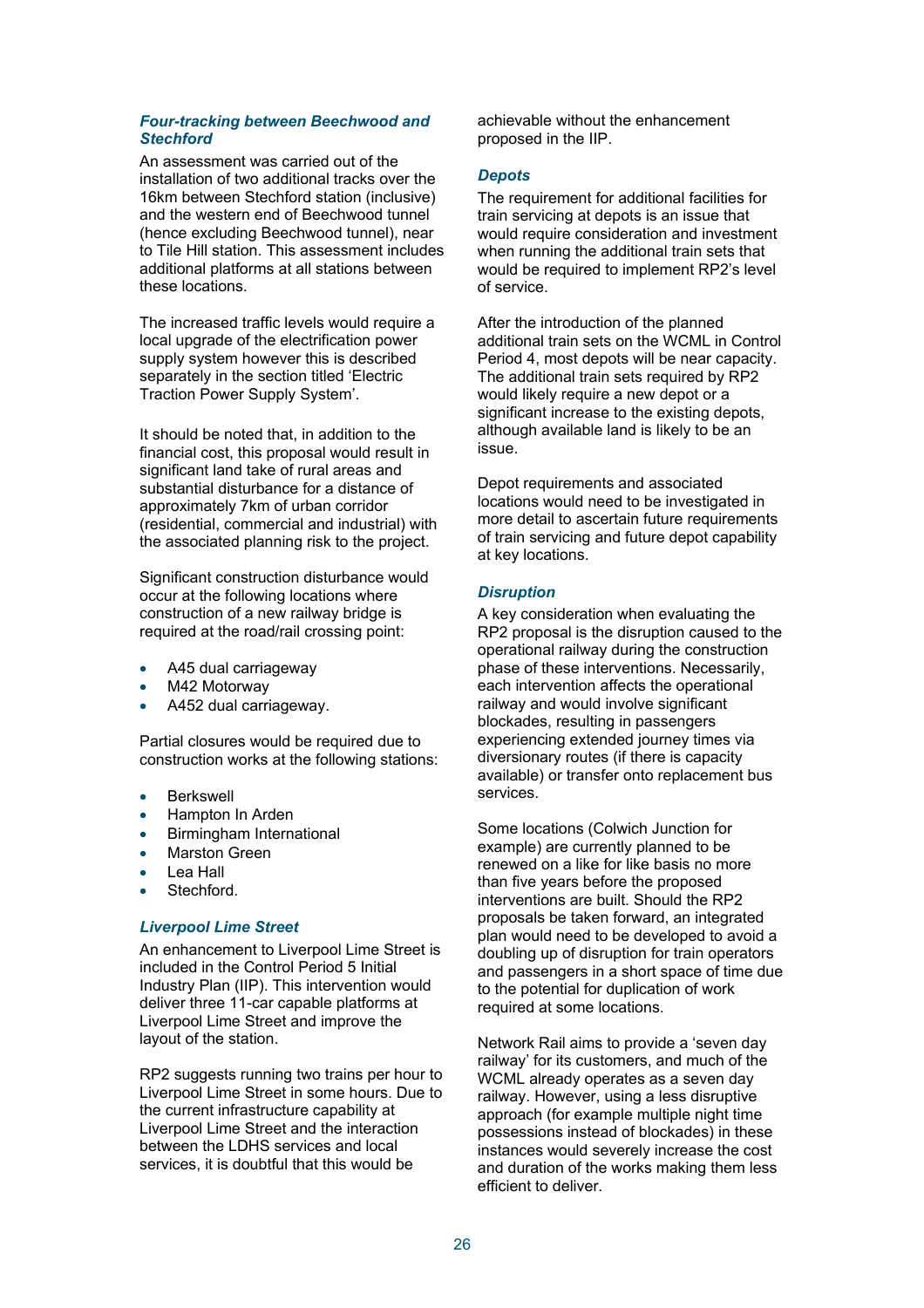It has been proposed that delivery of the enhancements (and by definition the introduction of service benefits) could be phased over a period. Staging the infrastructure works themselves depends on the delivery strategy adopted. The more constraints that are applied on the timing of infrastructure delivery (in order to accommodate phasing for example) mean the planning and sequencing of the work becomes more complex, and therefore more disruptive. However, there are some examples of where phasing work such as this can reduce disruption overall, and a more detailed analysis and constructability review would need to be undertaken to assess whether there might be a benefit to this approach.

The RP2 report allocated 10 per cent of construction costs to disruption. It is Network Rail's opinion that this is an insufficient allowance.

This is based on the experience of the West Coast Route Modernisation (WCRM) and the anticipated date of construction of the proposed interventions. For WCRM, compensation paid to TOCs for disruption to services amounted to approximately 10 per cent of costs (i.e. of costs excluding compensation); this was mainly to cover loss of fares revenue. However, it is likely the interventions suggested in the report would not be constructed until CP6. Revenue on the WCML has already increased substantially since WCRM, and further significant increases are anticipated in future. We therefore estimate that, for the proposed interventions, it would be reasonable to allow for compensation amounting to 18 per cent of costs (i.e. of costs excluding compensation).

### *3.3.2 Reliability and performance*

The performance impact of the RP2 proposals has not been modelled in any detail but an initial view can be provided based on the proposed service specification.

The proposal presented is workable in terms of train planning but would introduce high performance risks to the route. The high utilisation of capacity on the fast lines means that any incident would have an effect on route performance due to the way reactionary delay spreads across services once an incident has occurred. The

intensive all day service in RP2 would exacerbate this issue.

Performance on the WCML is currently below its target level, partly due to the pressure arising from the increased volume of services using the route. Period 6 PPM was 82.1 per cent, compared to the same period the previous year at 91.3 per cent. The proposed increase in service quantum would leave very little capacity for recovery from perturbation. With services travelling significant distances, there is a requirement to build some recovery into the timetable plan. Therefore if the underlying route performance is not improved then Network Rail would have concerns with operating this increase in quantum of services with no space in the timetable for performance recovery.

The infrastructure proposed by RP2 such as grade separation of Ledburn Junction will support robust delivery of the additional services proposed by removing the performance risk which exists today at that location.

The journey time improvements proposed by RP2 include a reduction in timetable allowances. There is a risk to route performance with the increase in service quantum on sections where no additional infrastructure is provided. Therefore Network Rail would not support the removal of performance allowance in the timetable without evidence to quantify the performance of the RP2 proposal.

The RP2 proposal makes no allowance for the cost of maintaining an acceptable level of performance on the route and the implications this could have with respect to the adequacy of the existing railway system design. Running the proposed number of additional services on the network would have a significant and detrimental effect on the reliability and maintainability of the underlying infrastructure due to the inclusion of more services on the fast lines in the RP2 proposition, especially in the off-peak.

The technical and operational reliability of the route would have to be strengthened to offset the greater intensity of asset use and likely increase in perturbation that would occur owing to the increased number of services operating on the railway. This is compounded by the significant increase in traffic in the off-peak periods that would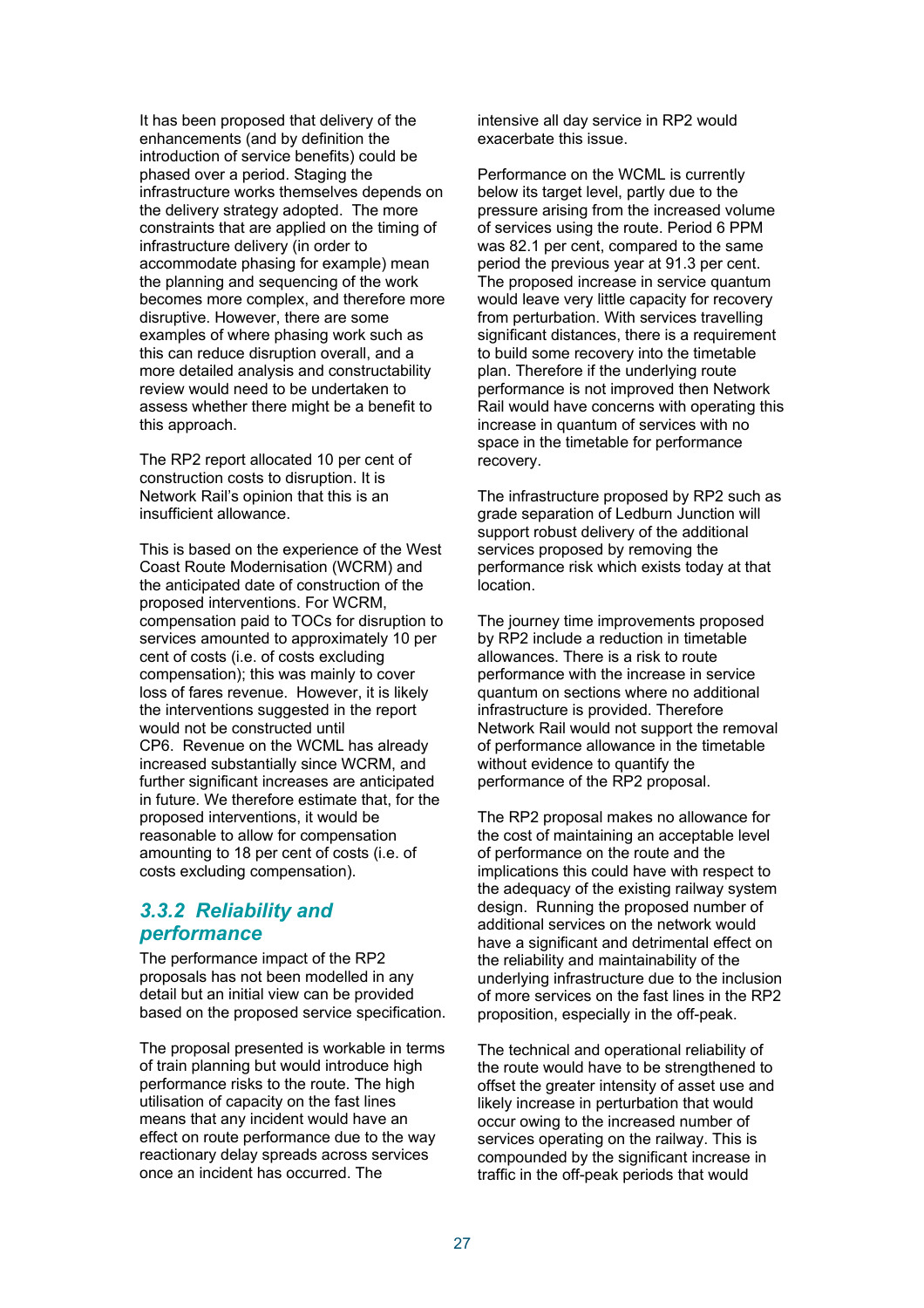hinder service recovery between the morning and evening peak periods. Given that the current level of infrastructure reliability is delivered on a largely modernised railway, the inclusion of such measures to achieve a nil detriment to performance is likely to be very expensive and would require more detailed investigation. Furthermore, with an increased number of trains operating on the network, the reliability of traction and rolling stock would have to improve markedly to offset the increased mileage achieved and resultant increase in number of failures caused (based upon Miles to Incident (MTIN)) due to the higher density operating pattern.

With regards to maintenance, the conventional operation of more train services would result in an increased level of wear to track and OLE infrastructure. As a result, additional maintenance provisions would be required beyond those currently in place, but the increase in services would reduce the access available to maintain the network, making a proof of maintainability an even more challenging proposition. Since the launch of the WCML 2008 timetable, Network Rail has spent c£80 million (through the Efficient Engineering Access Programme) mitigating asset deterioration on the route and doing this within the available provision allowed within the post December 2008 Engineering Access Statement. The cost of making the route maintainable clearly needs to be considered when evaluating the RP2 proposal. hinder save a second to the sample and the current level of the sample agents and the current level of the sample and the sample and the sample and the sample and the sample and the sample and the sample and the sample an

# *3.3.3 Demand and capacity*

Network Rail has conducted an assessment of forecast passenger demand versus the capacity that would be provided under the RP2 proposition.

The interventions proposed in RP2 are designed as alternatives to the long distance services being proposed by HS2 Ltd and the report does not discuss the suburban services on the slow lines. As a result, this analysis assumes that the timetable on the slow lines is the same as today, giving seven trains per hour from London Euston in the peak on the slow lines. Therefore the service pattern assumed on the slow lines in this assessment is as follows:

London Euston - Watford Junction, 1tph

- 
- London Euston Milton Keynes Central, stopping services, 2tph
- London Euston Northampton, calling at inner suburban stations, 1tph
- London Euston Rugby, calling at inner suburban stations, 1tph

 services on the fast lines. This consists of: RP2 proposes two additional outer suburban services on the fast lines compared to today, thus giving a total of four outer suburban

- 2tph to Birmingham New Street, stopping at intermediate stations
- 1tph terminating at Rugby
- 1tph providing connections along the Trent Valley, calling at Tamworth and Nuneaton.

The fast line standard hour timetable proposed by RP2 is:

- London Euston Manchester Piccadilly, 4tph
- London Euston Birmingham New Street, 4tph
- London Euston Glasgow Central, 1tph
- London Euston Liverpool Lime Street 1.5tph (0.5tph alternates with train below)
- London Euston Glasgow, 0.5tph (alternates with the train above)
- London Euston North Wales, 1tph

The RP2 report presents capacity figures that aggregate peak and off-peak services. However, capacity requirements are not the same throughout the day and providing additional capacity in the off-peak will not solve the overcrowding problems that are at their worst in today's peak and drive the need for intervention on the route.

This assessment of demand and capacity, which uses demand forecasts from the West Coast Main Line RUS and assumes no passengers are crowded off<sup>12</sup>, is more detailed than the work presented in the RP2 report as it:

 concentrates on the busiest time of the day, when capacity is most constrained. The assessment is based on the evening peak, and it is assumed that

l

 $12$  Although in reality some passengers would be crowded off busy services, our analysis has not considered the impact of this.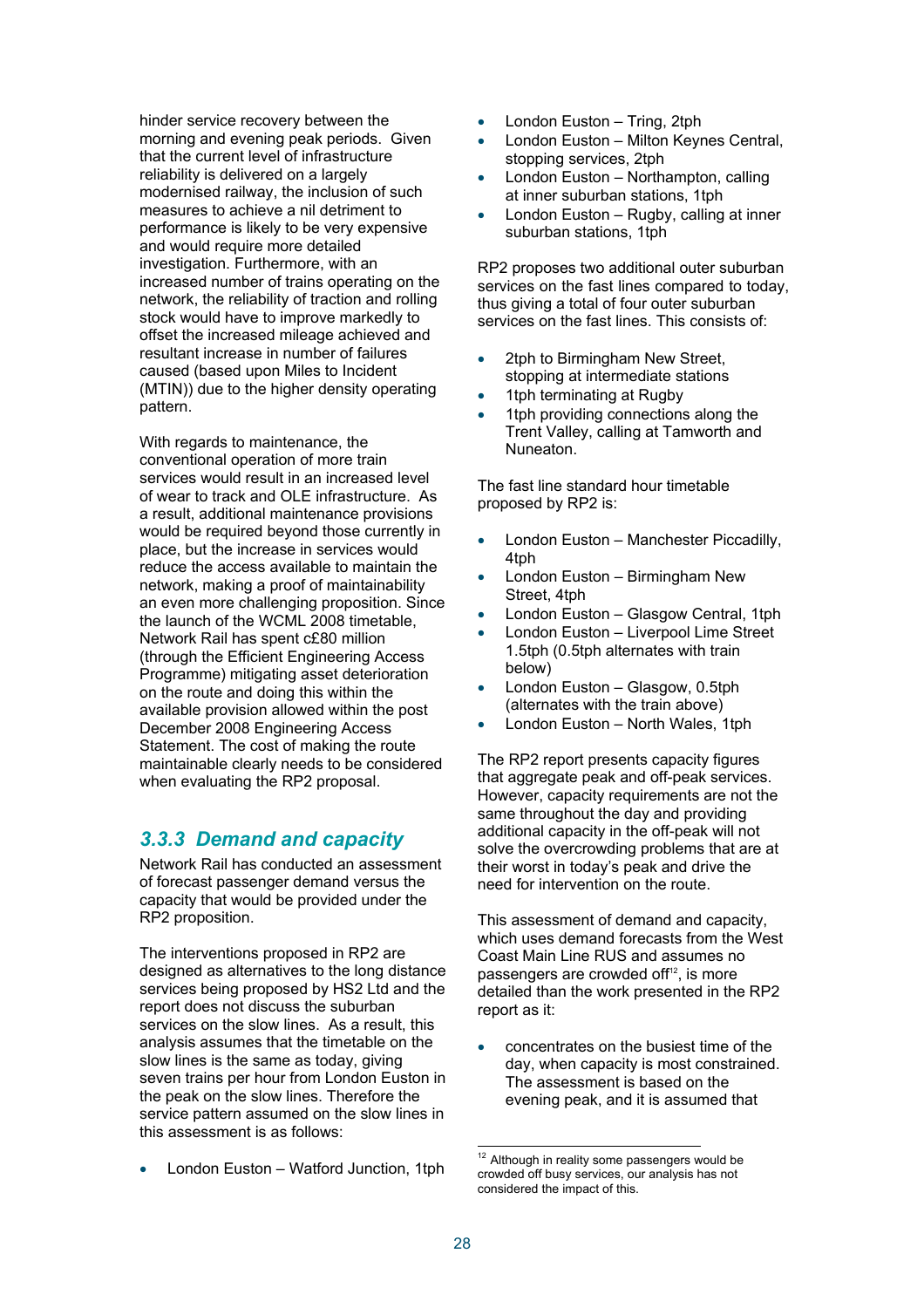demand in the morning peak is relatively similar

- differentiates between the long distance, outer and inner suburban markets, which are served by different trains and have bespoke demand projections
- estimates how the composition of the proposed timetables, particularly the difference in the speed of trains to the same destinations, will spread passenger loads across different trains.

The assessment of suburban services shows that evening peak demand for both the fast line outer suburban services and inner suburban services would exceed the capacity proposed by RP2. The estimated evening high-peak hour load factor (to seats) on the suburban services would be 96 per cent in 2026, increasing to 122 per cent in 2035. These average figures hide imbalances in passenger numbers across trains.

Three out of 11 high-peak hour suburban services from London Euston would have more passengers than seats in 2026, of which one is the additional fast line service to Crewe where the first stop is Milton Keynes with a minimum standing time of around 30 minutes. The number of suburban services with more passengers than seats would increase to eight out of ten services in 2035. This indicates a high level of crowding on suburban services, with approximately 1,100 passengers standing in the high-peak hour in 2026, increasing to 2,000 passengers by 2035.

The proposed specification leads to speed differentials between services that use the fast lines and the slow lines. This would encourage passengers who travel further out to favour use the faster trains causing some trains to be extremely busy. Consequently, peak demand for the faster outer suburban trains would exceed the capacity proposed on the fast line suburban services. Furthermore, calling one of the additional fast suburban services at Tamworth and Nuneaton, as proposed in the RP2 report, would increase loadings on this service and exacerbates crowding on the outer suburban services. This train would be very crowded with a load factor exceeding 150 per cent in 2026.

Operating additional fast line suburban services would help to release on-train capacity on the slow line trains; however this additional slow line capacity would not be sufficient to meet demand growth to inner suburban stations.

The analysis is based on the slow line suburban train services maintaining their current train lengths, as the RP2 proposal does not specify anything beyond the current level of service on these lines.

The West Coast Main Line RUS recommends that suburban services which are not currently operating at their maximum possible length are extended to run in 12 car formation. In the high-peak hour that comprises two services to Milton Keynes Central and two services to Tring. Analysis shows that even if it were possible to accommodate this service proposition at London Euston, it would not solve the suburban capacity problem. Lengthening these four services would result in 800 passengers standing in 2026, increasing to 1,500 passengers by 2035.

Analysis shows that the average load factor on the long distance services in the evening high-peak hour would be approximately 73 per cent in 2026 increasing to 92 per cent in 2035 when taking into account the increased capacity proposed in RP2. With these load factors, imbalances between passenger numbers on different trains would mean that some long distance services would have more passengers than seats on Fridays (usually the busiest day of the week) in 2026. By 2035, it is expected that there would be more passengers than seats on some long distance peak services throughout the week.

The RP2 report also proposes that two long distance services per evening high-peak hour stop at Milton Keynes Central to meet commuter demand. Network Rail's assessment shows that demand from Milton Keynes commuters for these long distance services would be high, resulting in some long distance passengers having to stand in the peak. The level of crowding would be worst on Friday evenings, which is the busiest time of the week when demand for leisure and business travel is highest and coincides with the commuter peak.

.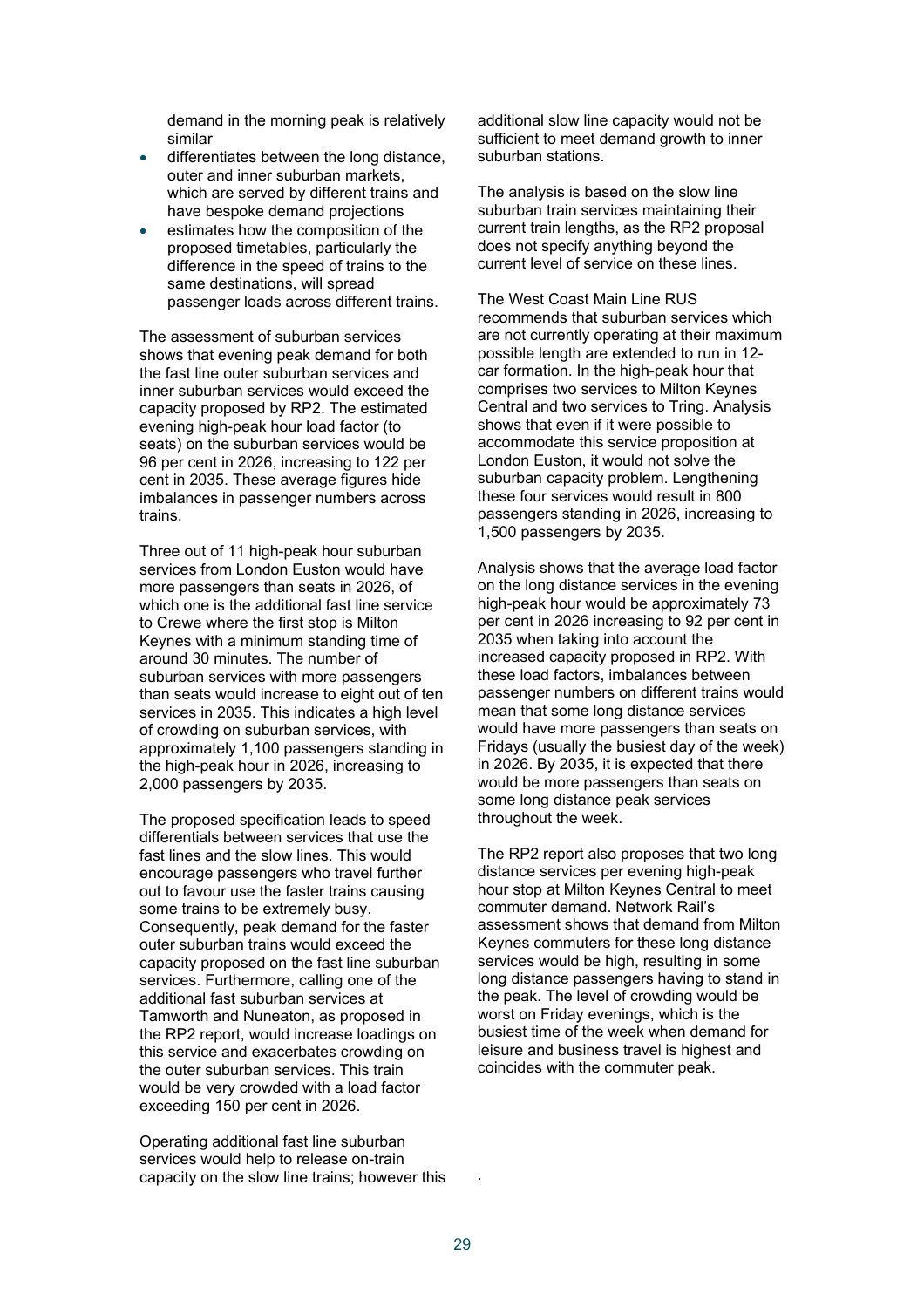# **3.4 Conclusion**

The previous section outlined the analysis undertaken of the RP2 report proposals as an alternative to HS2.

Though the analysis has shown that the proposals would provide additional capacity on the WCML, for a variety of reasons these proposals are not the best long-term strategy for the route.

Although there would be a considerable increase in the number of services proposed on the fast lines throughout the day, the slow line service would remain the same as today. Network Rail's assessment suggests that this additional capacity would not match the demand growth on the route and would result in over 1,000 people standing in the evening peak on the suburban services in the high-peak hour in 2026, increasing to 2,000 in 2035. This is a worse situation than today, as approximately 800 people currently stand in the high-peak hour on these services. Therefore, this option does not solve the main driver for a capacity intervention, which is the overcrowding on suburban services at the southern end of the route in the peak.

The additional all day capacity described above is achieved by a significant increase in fast line services in the off-peak. Freight services are largely accommodated in the off-peak and the intensive off-peak service proposed in RP2 means that freight growth cannot be accommodated. This is an extremely undesirable proposition.

Network Rail's initial review of the proposal has demonstrated that a capability change would be required at London Euston to accommodate the additional long distance services alongside the suburban services and the sleeper services in the morning peak. A more detailed timetabling exercise would be necessary to determine the extent of the works required but Network Rail's initial conclusion is that if longer or additional platforms were required, this is likely to trigger a major remodelling of London Euston station.

One of the key considerations is the impact of disruption during the construction phase of the necessary infrastructure work. The suggested enhancements are significant infrastructure interventions that would almost certainly require total blockades of

the line similar to that undertaken over a ten year period for the WCRM. Furthermore, usage of the WCML has grown considerably since the Route Modernisation and the impact of similarly disruptive works would therefore be considerably greater than it was then, and the logistics of moving passengers on alternative routes would be much more difficult. This also contradicts Network Rail's strategy to provide a 'seven day railway' for its customers. However, using a less disruptive approach would increase the cost, duration and inefficiency of the work.

Network Rail considers it unacceptable to undertake a programme of works that would cause this level of disruption on the route to deliver a service that would inhibit rail freight whilst not solving the overcrowding at the southern end of the route. It would also likely involve a remodelling of London Euston station.

Although the station would have to be remodelled as part of the construction plan for HS2, the RP2 option would not offer the majority of the benefits provided by a new line.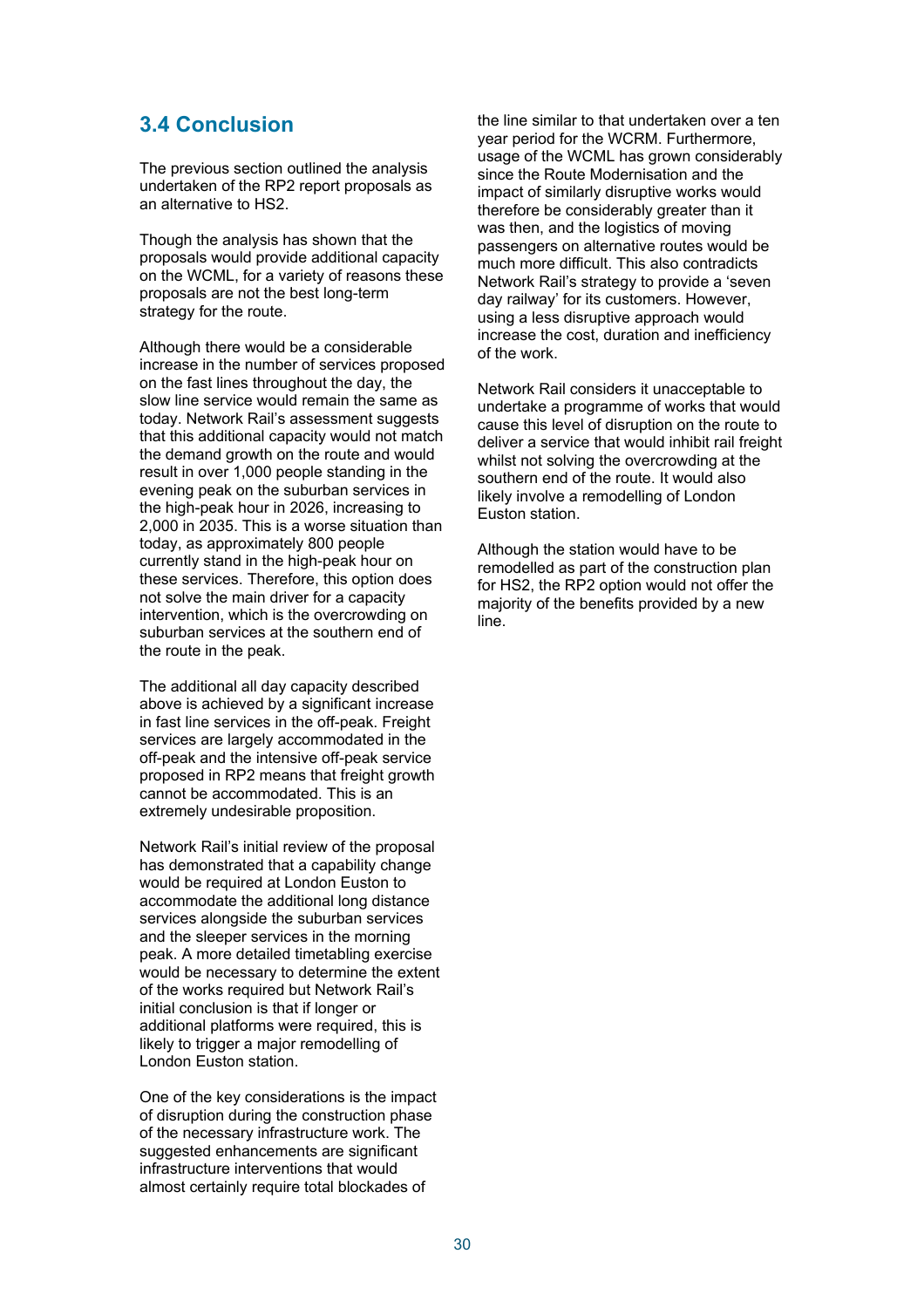# **4.0 Assessment of Scenario B proposal**

Scenario B of the 'Strategic Alternatives to the Proposed 'Y' Network' work comprises the RP2 interventions described in the previous section along with further interventions on the ECML and MML.

Scenario B aims to increase Long Distance High Speed (LDHS) capacity on the ECML and MML by increasing the service proposition to 10 LDHS trains per hour on the ECML and six LDHS trains per hour on the MML. This is proposed to be achieved by a programme of additional infrastructure enhancements.

Network Rail were not requested by DfT to undertake a detailed analysis but were asked to provide an 'assessment of the extent to which the proposed interventions provide a robust and sufficient basis for the development of the East Coast Main Line and Midland Main Lines over the next 20-30 years'.

# **4.1 East Coast Main Line**

### *4.1.1 Feasibility*

Following a high level review, Network Rail considers that the desired quantum of services could not be achieved solely by the enhancements proposed in Scenario B. It is considered that the following infrastructure enhancements would also be required, though this is subject to further timetable development work.

- re-modelling and additional platforms at Doncaster station may also require a grade separated flyover at the north end of the station to segregate north-south movements from those operating eastwest across the ECML
- possible capacity enhancements between Doncaster and Colton Jn to accommodate the increased level of London services, cross-country trains from the Midlands to the North East via Doncaster and intermodal freight growth
- Nunnery Main Line Jn Sheffield station third track to accommodate London King's Cross to Sheffield via Retford services, which would require major works to open up a cutting, with

retaining walls and overbridges. It is not clear from the Atkins report whether or not this enhancement is included in the Scenario B cost estimates

 there will need to be a major programme of level crossing improvements to maintain safety risk mitigations as low as reasonably practical with the proposed increase in train service.

In addition, an assessment would be required to check whether there would be sufficient capacity in the platforms and station approach at London King's Cross to accommodate the 10 trains proposed in Scenario B, along with Cambridge fast services, other suburban services that would not be using the Thameslink route and any Open Access services. If the number of platforms proves insufficient, it would be extremely difficult to provide any more platforms at the station.

The above does not consider the performance effects of running more passenger and freight services with a mix of operating speeds and stopping patterns and whether further infrastructure improvements are necessary to mitigate such effects.

Scenario B will require capacity enhancements north of York to accommodate the additional services operating on this section, which may also be required in the event that the second phase of HS2 is implemented. Exactly what is required for Scenario B will be subject to more detailed timetable development work, but the following are likely:

- grade separation in the Skelton Bridge area (just north of York) – estimate included in the Atkins report
- capacity improvements between Northallerton and Ferryhill South Jn – an estimate for enhancements at Darlington station was included in the Atkins report but further interventions or the diversion of some services (passenger and/or freight) via the Stillington route may be necessary
- capacity improvements between Tursdale Jn and Newcastle, or the reinstatement of the Leamside route between Ferryhill South Jn and Pelaw Jn – estimate included in the Atkins report.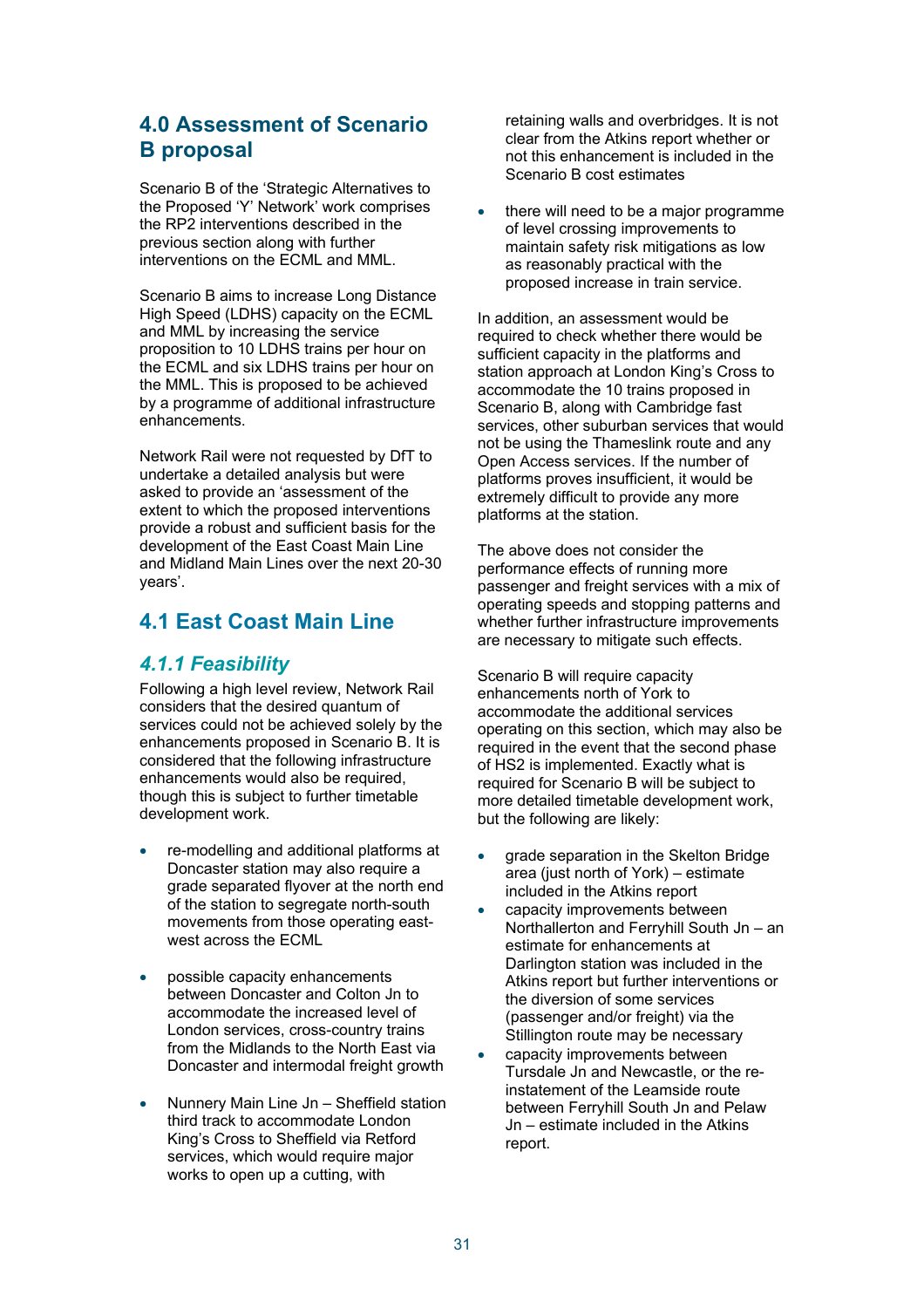### *4.1.2 Deliverability*

Serious consideration must be given to the impact that such a major programme of enhancement works would have on existing users of the ECML. The ECML is one of the two main north-south routes in the UK (along with the WCML), and passenger and freight demand is continuing to grow.

In addition, the ECML has even fewer diversionary options (in particular, electrified options) than the WCML.

Despite the diversionary options available, the WCRM at various stages of its delivery was heavily disruptive and a significant part of its c£9bn cost was attributable to the issues associated with working on the operational railway. This included not only compensation to operators for planned disruption to services, but also the higher delivery costs of working around the services that did run.

Depending on the solution chosen, the fourtracking of the largely two-track sections between Huntingdon and Peterborough, and Stoke Jn and Doncaster are the two infrastructure schemes which would be most disruptive, comparable with four-tracking of the Trent Valley under WCRM.

The diversionary route for the first scheme (via Cambridge) is not electrified between Ely and Peterborough and will be very busy with passenger services from London King's Cross, the Thameslink routes and London Liverpool Street together with cross-country trains. The section between Ely and Peterborough will also see a lot of intermodal freight from the Haven Ports.

Between Peterborough and Doncaster the GN/GE Joint Line will have been upgraded by the end of CP4, although it will have a maximum speed of 75mph, will not be electrified and is expected to be heavily used by freight traffic. North of Doncaster to York, the alternative routes are all relatively slow, of limited capacity and as yet not electrified.

### *4.1.3 Capacity provided by Scenario B*

If deliverable, the proposition in Scenario B would provide a significant increase in LDHS train capacity between London and South Yorkshire, Leeds, the North East and Edinburgh. It would also allow a significant

increase in intermodal freight from the Haven Ports and London Gateway to Yorkshire and the North East (assuming that further track capacity improvements to those funded in CP4 on the GN/GE Joint Line are added to Scenario B).

services. Scenario B is silent on how additional capacity would be provided on London outer suburban services. The London and South East RUS identifies that even in the event that all outer suburban services become 12 cars in length, there will still be a crowding gap in the high-peak hour. Even with the Scenario B track capacity intervention in the Welwyn area, the mix of inner and outer suburban services and high speed services are unlikely to permit an increase in outer suburban train paths, leaving no clear way to overcome the crowding gap on these

The East Coast Main Line 2016 Capacity Review, published by Network Rail, notes that the four-tracking of the Welwyn viaduct is not expected to fully resolve the capacity constraints on the southern end of the route. Four-tracking would allow the trains calling at Welwyn North to use the slow lines providing an increase in fast line capacity of approximately two to three trains per hour. Any other trains using the slow lines through the Welwyn area would either need to run along the slow lines from Finsbury Park (incurring significant pathing time and consequential increases in journey time and potential alterations to service intervals or frequencies) or weave to the slow lines north of Potters Bar. Weaving at Potters Bar (assuming an upgraded fast – slow line crossover is provided) would result in capacity issues on the slow lines and extension of journey times unless the linespeed on the slow lines was increased. Weaving services at Welwyn Garden City (assuming an upgraded crossover is provided) would be possible; however, the running time differential between long distance high speed and outer suburban services between Welwyn Garden City and Woolmer Green Junction is only 30 seconds and thus only a minimal capacity gain would result.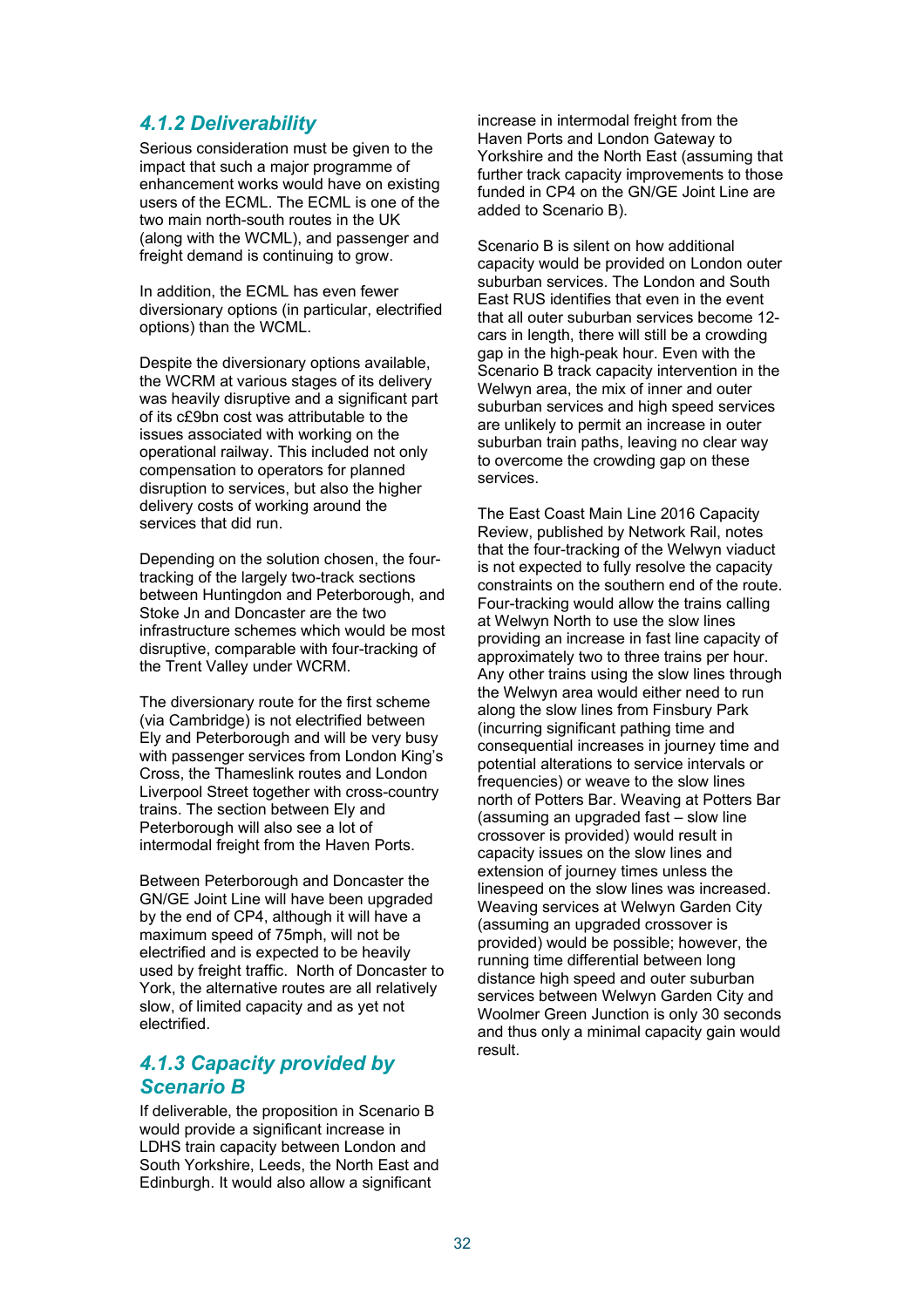# **4.2 Midland Main Line**

# *4.2.1 Feasibility*

The Scenario B infrastructure proposals do not provide sufficient track capacity south of Bedford to allow eight LDHS services to operate alongside the 16 peak hour services and 10 off-peak hour Thameslink services whilst still accommodating freight (in the offpeak hours) and maintaining competitive long distance journey times. Increasing the maximum speed of the Thameslink rolling stock or resignalling the route to reduce the planning headways may provide the additional track capacity, otherwise further running lines would be necessary. The extent and location of these would need to be determined by timetable development work.

The proposal does not include providing additional platforms at London St Pancras International high level which may be required to enable an eight train per hour operation. This would be a major construction project as the station is above ground level. Even if eight trains could be accommodated with minimum turnrounds in the current number of platforms, this level of utilisation would leave no scope to recover from perturbation on the MML long distance and low level Thameslink services.

Running six trains per hour through Leicester alongside freight (especially after the completion of the Felixstowe to Nuneaton project) would be likely to require grade separation at Wigston Junction. It is not clear if this is included in the Atkins costs for Leicester remodelling.

North of Kettering, the service proposition would require an additional southbound running line from at least the Market Harborough area to Desborough summit, with at least one loop in the northbound direction.

There may also need to be a major programme of level crossing improvements to maintain safety risk mitigations as low as reasonably practical with the proposed increase in train service.

The above does not consider the performance effects of running more passenger and freight services with a mix of maximum speeds and stopping patterns and whether further infrastructure improvements are necessary to mitigate such effects.

### *4.2.2 Deliverability*

As with the ECML, consideration must be given to the disruption impact for existing users of the MML during the significant programme of upgrade works. Again, traffic is growing considerably and the route has even fewer suitable diversionary routes than the WCML, although at the northern end of the route there are more alternatives available than for the ECML.

### *4.2.3 Capacity provided by Scenario B*

If deliverable, the proposition in Scenario B would provide a significant increase in LDHS train capacity between London, the East Midlands and South Yorkshire. It would also provide a limited amount of additional capacity for intermodal freight services.

# **4.3 Comparison of Scenario B with HS2 on the East Coast Main Line and Midland Main Line**

As noted above, if it were deliverable, Scenario B would provide an increase in LDHS and freight capacity on the ECML and MML. However, assessing whether this provides a robust and sufficient basis for development of these routes in the longer term is not possible without considering the alternative option available.

The second phase of the proposed high speed line would provide a number of benefits above those in Scenario B.

The new line would provide significantly improved journey times between London and the East Midlands, Yorkshire and the North East. For example, the London to Leeds journey time in Scenario B is the same as today, whereas via HS2 this would be reduced to around 80 minutes, a 38 minute journey time reduction. Even where journey times are reduced in Scenario B, such as London to Sheffield where the journey time is reduced from 127 minutes to 105 minutes, HS2 would provide a considerable improvement upon this with a journey time of 75 minutes.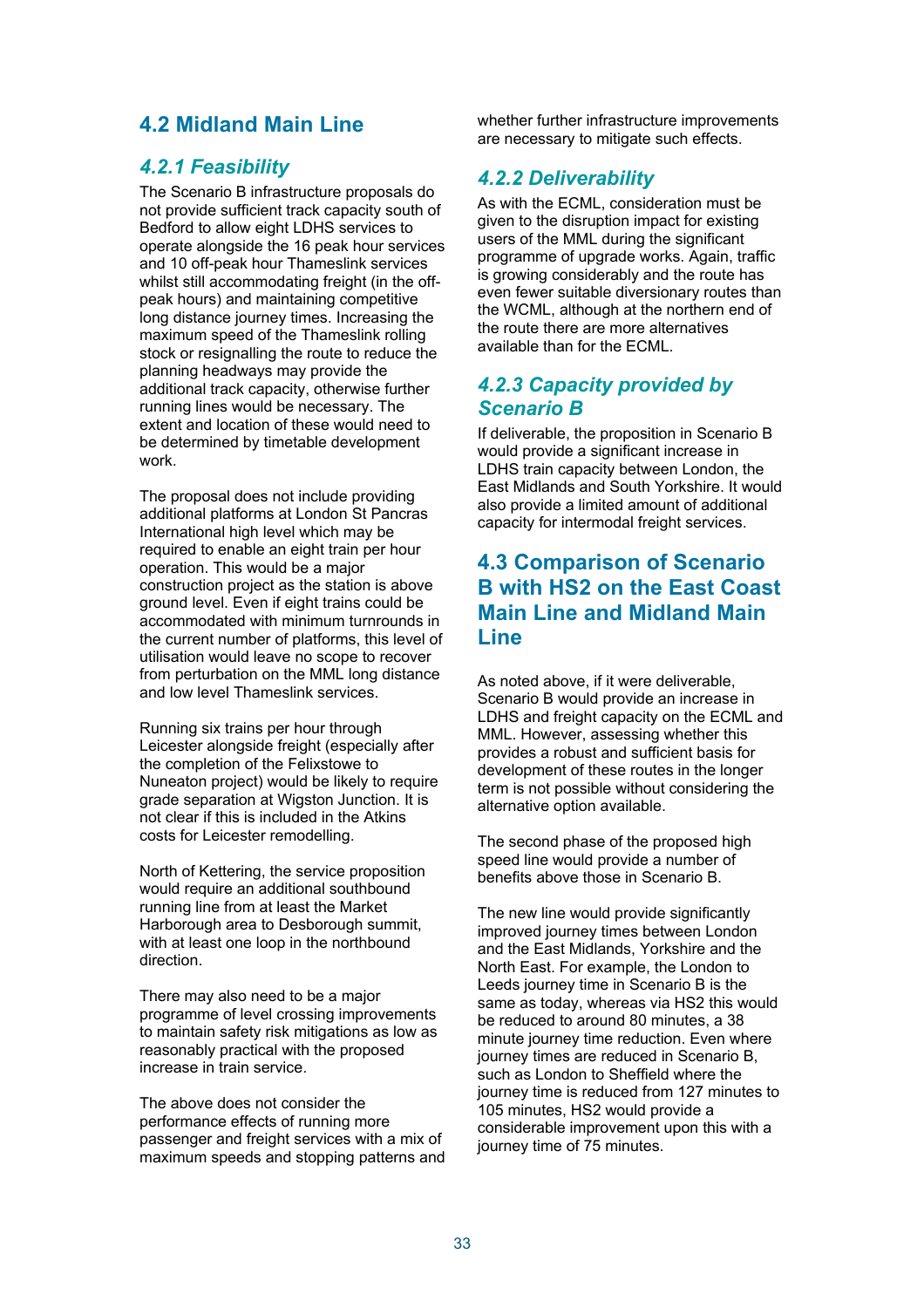The Y-shaped network would provide capacity for additional services connecting West Yorkshire with the West Midlands as discussed in the Yorkshire and Humber RUS. This would be very difficult to achieve on the current network, even if it were enhanced as described in Scenario B.

The new line would enable a connection between HS1 and HS2 which would allow services to run directly from the north of England to regions south of London and Europe.

The connectivity improvements resulting from HS2 will provide a platform for a step change in economic activity for the north, plus wider benefits such as taking significant traffic off the road and reducing domestic air travel, both of which provide environmental benefits by reducing carbon emissions.

Constructing the interventions described in Scenario B would involve a long and highly disruptive build phase on these two intensively used routes, whereas the construction of a new line would be largely away from the operational railway, leaving the existing routes to operate normally.

# **4.4 Long-term strategy**

# *4.4.1 East Coast Main Line*

Some of the interventions in Scenario B formed the short- to medium-term strategy for the ECML in the Northern RUS and timetable development work is currently underway to establish which are required in the current decade to deliver the next expected major timetable change following the introduction of Intercity Express (IEP) trains on the route which will see the replacement of the current High Speed Train (HST) fleet.

The cost of these infrastructure interventions is anticipated to be of the order of 10-15 per cent of the proposed infrastructure costs in Scenario B and is included in the IIP. As described in the London and South East RUS, the next step would be the replacement of the current electric fleet with new IEP trains, which would allow a further capacity increase on LDHS services as they will have a greater seating capacity. These interventions aim to bridge the capacity gap in the medium term.

Going beyond this point, the interventions required on the ECML as listed in Scenario B increase considerably in scale, cost and the disruption they would cause on the operational railway and yet do not offer the majority of the benefits provided by a new line.

It is for this reason that in the longer-term strategy of the Northern RUS, it is recommended that meeting long distance passenger growth and a significant increase in intermodal freight traffic is addressed by the completion of a new high speed rail network. This would remove a significant proportion of long distance passenger flows from the ECML, and enable use of the freed up capacity on the route to meet passenger growth for flows that would not naturally pass to services on the new line, provide increased freight capacity, and allow new journey opportunities and significant journey time improvements.

This conclusion is also supported by the London and South East RUS and Network Rail's New Lines Programme, which identified that even with a separate high speed rail line from Yorkshire and the East Midlands to London, there was a BCR (benefit to cost ratio) of 1.5 for a route to provide the capacity relief that is required on both the ECML and MML routes. The route currently proposed by the Government removes a considerable amount of cost from this proposition by having the eastern section of HS2 diverge from that completed in phase one just north of Birmingham, on this basis the business case would be expected to improve significantly.

# *4.4.2 Midland Main Line*

Some of the interventions in Scenario B were recommended in the East Midlands and Northern RUSs as being required in the short to medium-term to provide industry cost savings (electrification), synergies with major planned renewals, train lengthening (to provide LDHS peak hour train capacity), and increased freight capacity between the Haven ports and the WCML. These interventions are included in the IIP. However, this does not include any of the capacity enhancements between Bedford and Kettering or Kettering and Corby included in Scenario B. Furthermore, it does not include the additional schemes described above to provide major track capacity enhancements in the London area or between Kettering and Wigston Junction.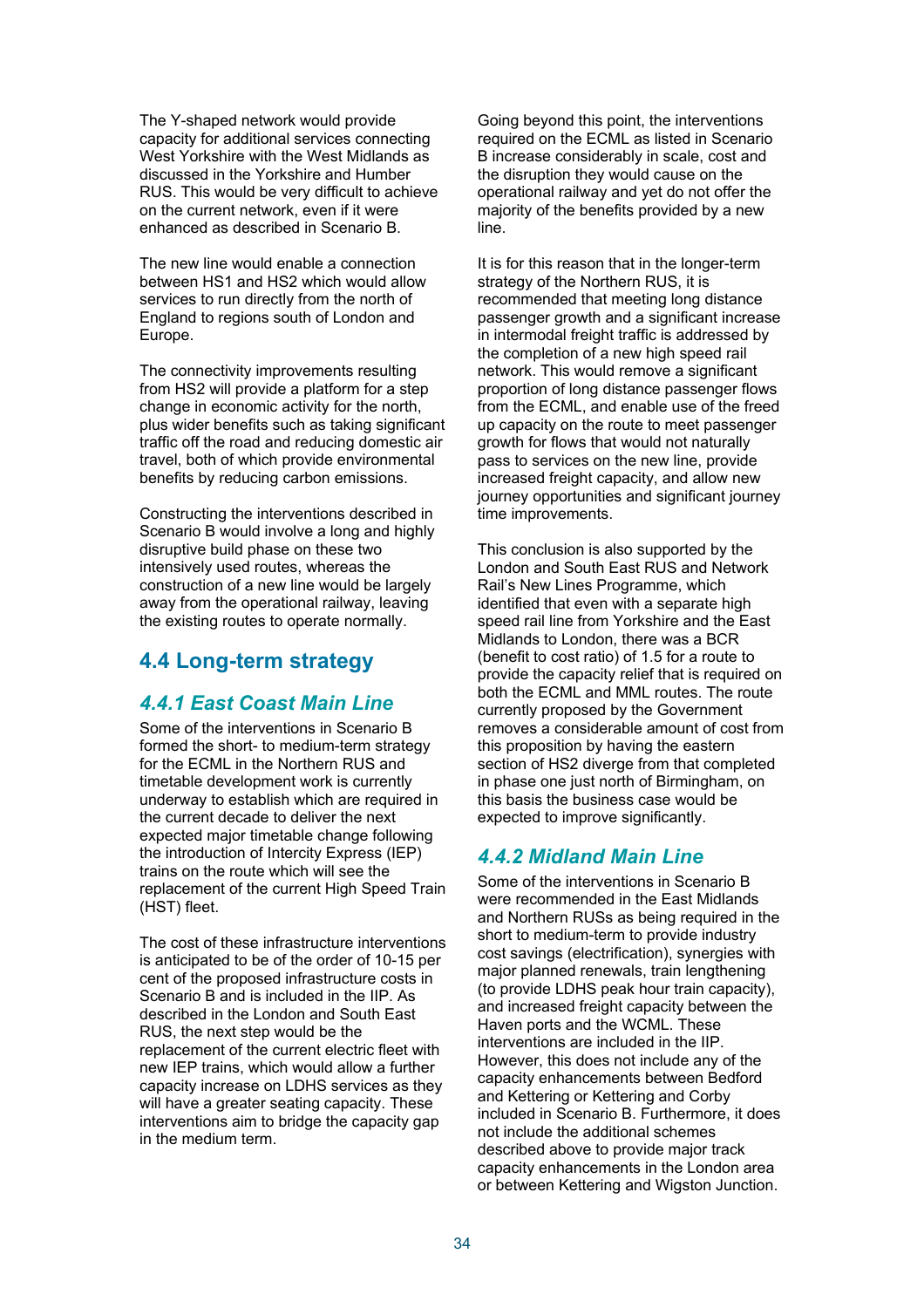The longer-term strategy for improving the capacity of LDHS services on the route between London and the East Midlands and South Yorkshire and for improving journey times on these flows should be the completion of a new high speed rail network. This would allow the removal of a significant proportion of long distance passenger flows from the MML and to use the freed up capacity to meet passenger growth for flows that would not naturally pass to services on the new high speed line, for new service opportunities, and to provide increased freight capacity.

# **4.5 Conclusion**

If they could be realised, the quantum of services proposed for the ECML and MML in Scenario B would provide additional capacity on these routes. Whilst the report identifies some of the current constraints on the routes where infrastructure intervention would be necessary, the high level analysis conducted by Network Rail has identified a number of other locations where significant and expensive intervention would be required to deliver the train services proposed.

The scale of the required interventions are significant in terms of cost and also in terms of the disruption that they would cause to passengers, an issue shared with the 51M and RP2 proposals on the WCML. They deliver considerably fewer benefits than a new high speed rail line, particularly with regard to reduced journey times between urban centres and the ability to use the resultant freed capacity on the classic network to develop new markets and provide for continuing freight growth.

After delivery, changes to the service pattern on one route would have an implied, if not direct, impact on the other routes which has not been considered in any detail. The railway network is a system, and as such there are interdependencies between the three key routes considered here. It would not be possible to implement all the enhancements proposed in an efficient way without significant disruption to customers on one or all of these routes.